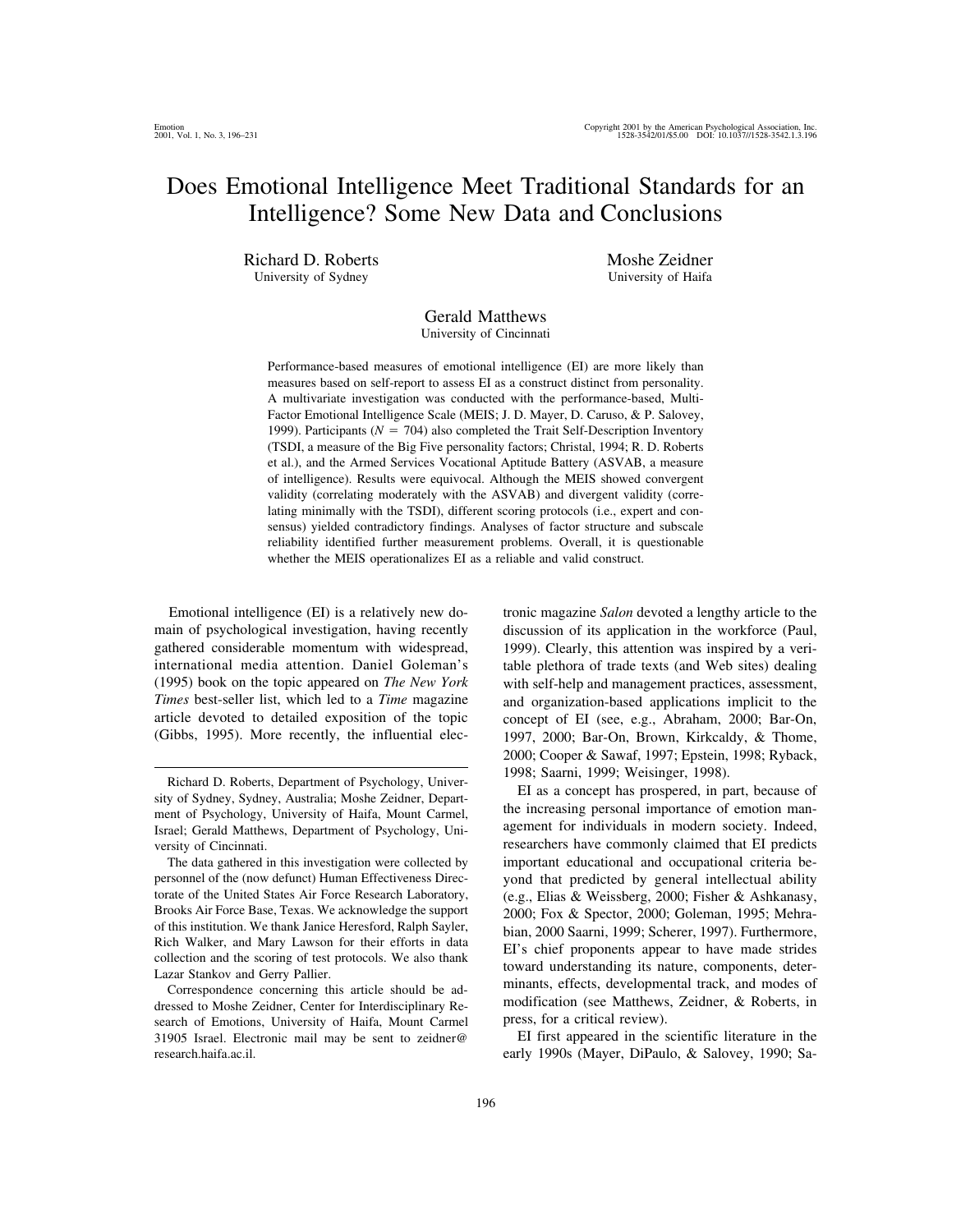lovey & Mayer, 1990), where the term was used to denote a type of intelligence that involved the ability to process emotional information. Subsequently, researchers have proposed that EI incorporates a set of conceptually related psychological processes involving the processing of affective information. These processes include: (a) the verbal and nonverbal appraisal and expression of emotion in the self and others, (b) the regulation of emotion in the self and others, and (c) the utilization of emotion to facilitate thought (see Mayer & Geher, 1996; Mayer & Salovey, 1997; Salovey & Mayer, 1990). Although various authors have proposed that EI is a type of intelligence, in the traditional sense, contemporary research and theory lacks any clear conceptual model of intelligence within which to place the construct. For example, Spearman's (1927) model of *g* (general ability) affords no special role for EI. Neither is emotional (or social, for that matter) intelligence included in Thurstone's (1938) list of primary mental abilities or Guttman's (1965a, 1965b) radex model of intelligence.

Although EI has captured the public's imagination during the past 5 years, the concept's origins trace back to a number of constructs emanating from traditional psychometric models of intelligence. We now briefly examine the construct's historical roots and conceptual linkages, pointing to similarities and differences between EI and a variety of cognate constructs (i.e., social intelligence, crystallized ability, behavioral cognition, personal intelligence) identified within influential theories of intelligence.

# EI Within the Context of Intelligence Theory and Assessment

## *Intelligence: Overview*

General intelligence refers to a person's overall capacity for adaptation through effective cognition and information processing. It may be seen as a general competence of the mind (mental ability) or of higher order faculties such as understanding, reasoning, problem solving, and learning, especially of complex, structured material (cognitive ability; Brody, 1992). However, the concept of general intelligence says little about the more specific competencies that comprise it. Thus, psychologists have sought to partition the domain of intelligence into more manageable chunks, including less narrow (but still broad) categories of abilities (e.g., crystallized intelligence [Gc]) or more specific abilities (e.g., verbal comprehension). These various levels of conceptualization have led to taxonomic models, which have recently been synthesized inside Carroll's (1993) three-stratum model. Carroll found, after reanalysis of virtually all data sets collected in the 20th century, a hierarchy of structures. At the lowest level of the hierarchy there are around 70 fairly narrow primary abilities. Correlations between primary abilities allow them to be clustered together to define eight broad abilities at the second stratum, and these broad abilities cluster to define general intelligence at the third stratum.

The identification of general intelligence through psychometric studies has stimulated over a century of debate on the nature of intelligence and the proper way to assess this construct. As the American Psychological Association's (APA's) Task Force on Intelligence (APA Public Affairs Office, 1997) has stated, it is generally (though not universally) agreed that the conventional psychometric approach has successfully identified a reliable quality of the individual that predicts important real-world criteria. The conventional psychometric approach is seen as the most influential and the most systematically researched, although other conceptions of intelligence also have much to offer. The intelligence literature also contains criticisms of the notion that there is a consensual definition of intelligence shared by most psychologists (see various chapters in Sternberg, 2000b), especially in view of cultural differences in conceptions of intelligence (see Sternberg, 2000a). The importance of conventional, cognitive intelligence has been challenged by recent suggestions that there are many different kinds of intelligence (e.g., Gardner, 1983). As these include abilities such as musical intelligence, it is difficult to assume that the same criterion for inclusion holds true for all intelligence constructs. Thus, many psychometricians would concur that the defining attribute of a cognitive ability test is that there is one correct answer based on logical, empirical, semantic, or even normative criteria (Guttman, 1965a, 1965b; Nunnally, 1978; Zeidner & Feitelson, 1989). Equally important, however, the psychometric criteria developed in studies of cognitive ability may not be applicable to other domains of intelligence, such as managing emotion.

Having discussed some of these issues, we now turn to examine conceptual linkages between EI and a variety of related constructs identified within disparate models of intelligence.

*EI and social intelligence.* Many commentators suppose that EI derives from the broader construct of social intelligence (e.g., Bar-On, 2000; Gardner, 1983; Goleman, 1995). Contemporary individual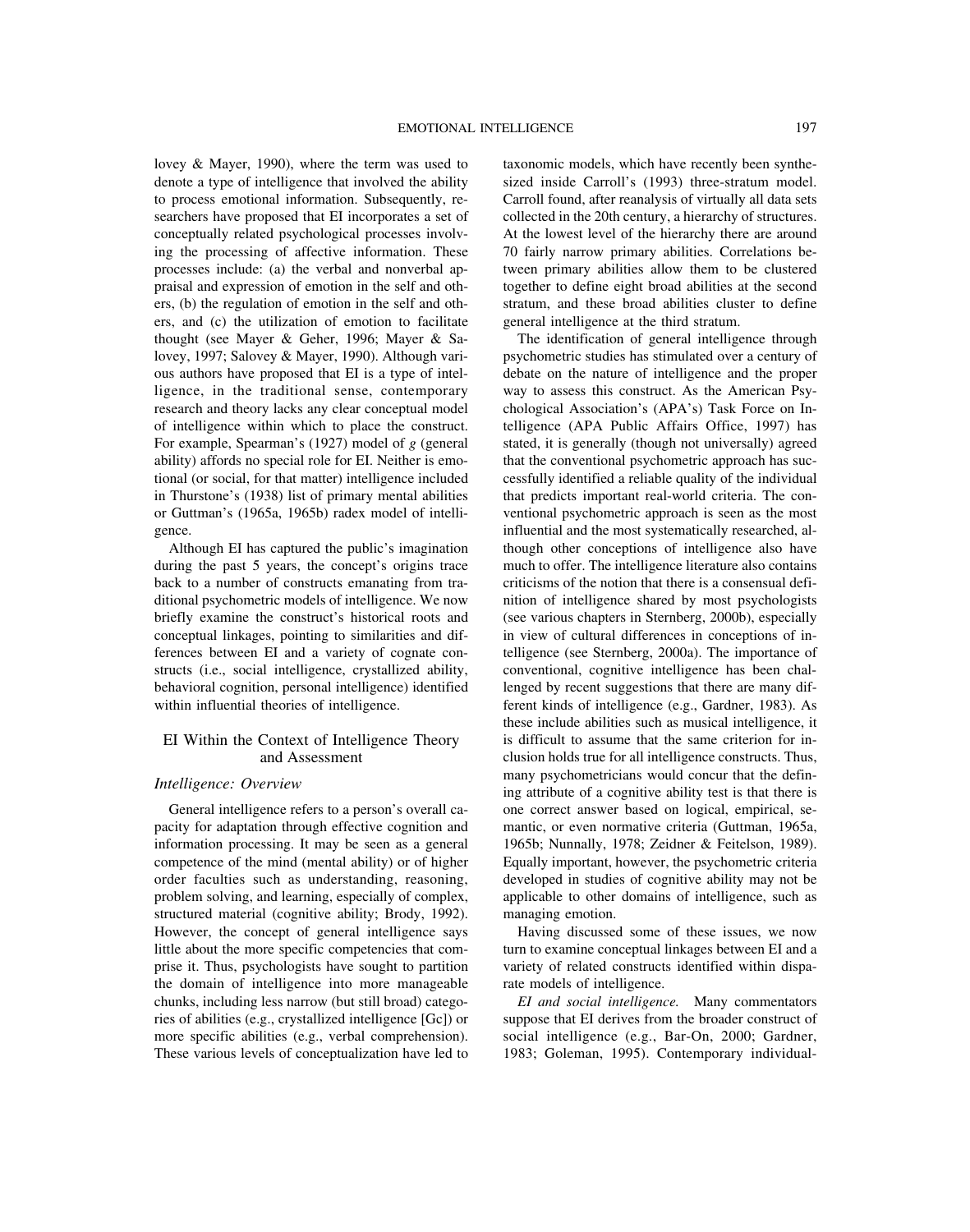differences perspectives on the construct of social intelligence have their origins in Thorndike's (1920) influential, tripartite division of intelligence into the following broad classes: (a) *abstract–scholastic intelligence*—the ability to understand and manage ideas, (b) *mechanical–visuospatial intelligence*—the ability to understand and manipulate concrete objects; and (c) *social (practical) intelligence*—the ability to understand and manage people and act wisely in social contexts. Thorndike's abstract definition of social intelligence as wisdom in social contexts was translated quickly into standardized instruments for measuring individual differences in this construct.

In the 1930s, the study of social intelligence was largely a study of how people make judgments regarding others and the accuracy of such social judgments. By the 1950s, however, this body of work had polarized to form two distinct traditions: (a) an intelligence tradition, which was interested in the abilities of person perception, and (b) a social–psychological tradition, which focused on the social determinants of person perception. In recent times, there has been growing convergence between these distinctive domains. Thus, researchers from the domain of individual differences have become more interested in social facets of ability, and social psychologists have become more interested in cognitive determinants of perception (Mayer & Geher, 1996).

Despite considerable interest and numerous attempts to define and measure social intelligence over the past eight decades, these attempts have proved problematic (see Kihlstrom & Cantor, 2000, for a review of attempts to conceptualize and measure this construct). Although defining social intelligence seemed easy enough, the measurement of the construct proved to be an almost insurmountable task. Thus, social intelligence has been studied less than other forms of intelligence because it seems the hardest of the three broad classes of intelligence to distinguish from the others, both theoretically and empirically (Mayer & Geher, 1996). The inability to discriminate between general and social intelligence, coupled with difficulties in selecting external criteria against which to validate experimental scales, led to a decline in research focusing on social intelligence as a distinct intellectual entity, until the recent upsurge of interest in EI.

telligence in understanding behaviors and their significance already appears in Guilford's (1959) structure of intellect model. Guilford postulated a facet model of intelligence, on the basis of all possible combinations of three major facets: (a) operations (i.e., cognition, memory, divergent production, convergent production, and evaluation); (b) content (i.e., figural, semantic, symbolic, and behavioral); and (c) products (i.e., units, classes, relations, systems, transformation, and implications).

Figural, semantic, and symbolic content largely corresponds to the abstract material contained in standard intelligence tests. However, the behavioral domain is neglected in conventional tests and seems to correspond to social–emotional intelligence. In particular, EI overlaps with the cognition of behavioral content (e.g., ability to identify internal status of individuals, interpretation of consequences of social behavior, etc). In fact, the test items designed to gauge behavioral cognition, constructed by Guilford's team (e.g., O'Sullivan, Guilford, & de Mille, 1965), are reminiscent of current behavioral measures of EI. Furthermore, references to *empathic ability* (whose definition parallels that of major facets of EI remarkably closely) can be found in some of Guilford's (1959) earliest writings on the structure of intellect model.<sup>1</sup>

*EI and crystallized intelligence.* The theory of fluid (Gf) and crystallized (Gc) intelligence proposed by Cattell (1971), Horn (1988), and their associates (see Horn & Noll, 1994; Horn & Stankov, 1982) is arguably the most efficacious empirically based psychometric model of intelligence (see Stankov, Boyle, & Cattell, 1995). Researchers have speculated that, within this theory, EI will constitute an additional aspect of (possibly one or more primary underlying mental abilities) Gc. This assertion is based on the assumption that the appraisal, expression, regulation, and utilization of emotion develops through experience and social interaction in much the same way as

*EI and the behavioral facet of the structure of intellect model.* EI involves the processing of both information that refers directly to emotion (e.g., one's own mood) and information on behaviors that have emotional connotations (e.g., violent behaviors). In-

 $<sup>1</sup>$  As testament to the preceding assertion consider the</sup> following question: "[E]fforts are being made to bring within the sphere of psychological measurement what is often called 'empathic ability.' This is an assumed ability to know psychological dispositions of other persons—their perceptions, thoughts, feelings, and attitudes, as well as their traits. . . . The understanding of such abilities would be of utmost importance to all those who deal directly with people in any professional way—politicians and teachers as well as psychiatrists, psychologists, and social workers" (Guilford, 1959, p. 395).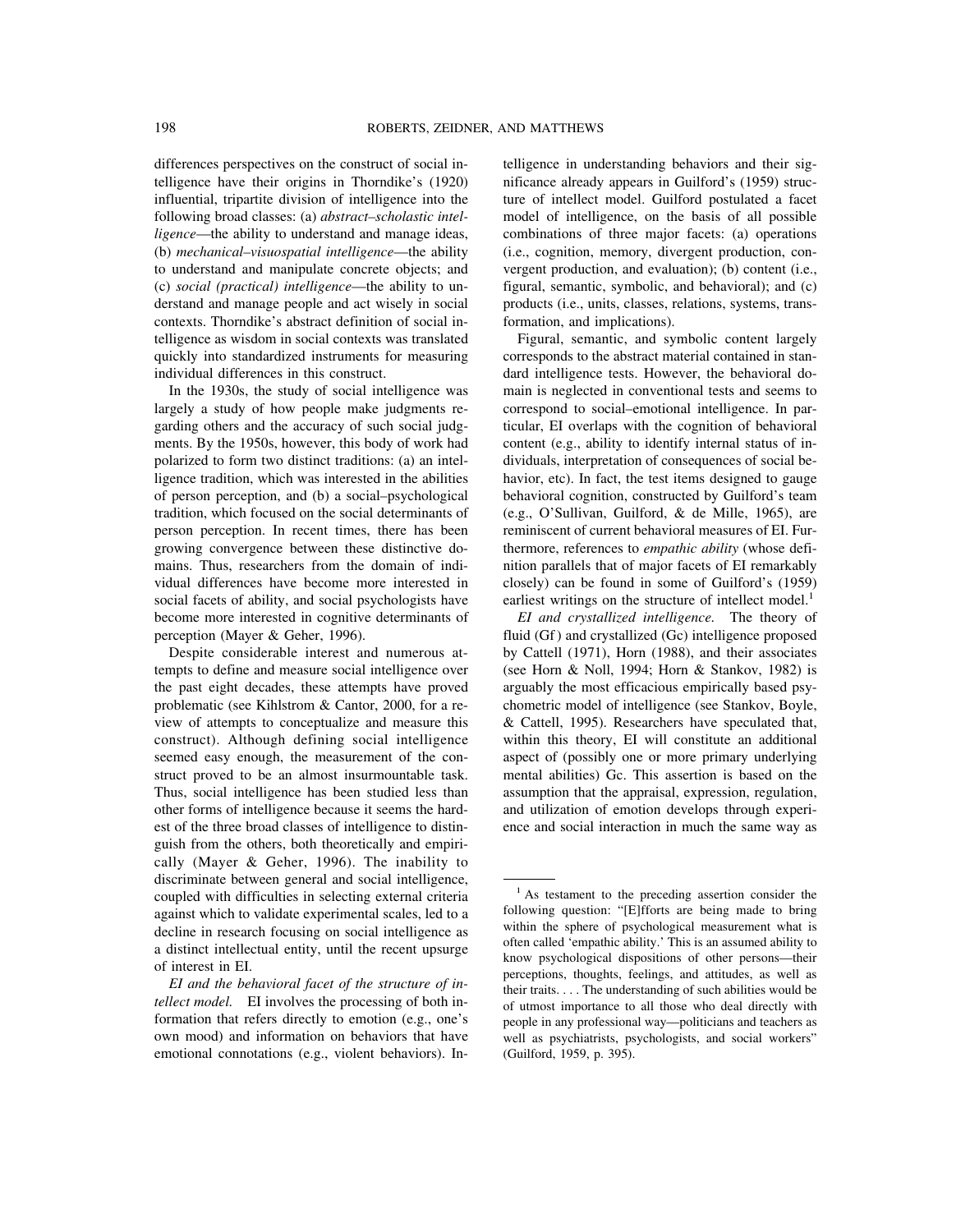other psychological processes comprising Gc (see Davies, Stankov, & Roberts, 1998).

*EI and personal intelligence.* The concept of EI strongly overlaps with Gardner's (1983) notion of social intelligence, which he referred to as a type of *personal intelligence.* Indeed, part of Gardner's definition focuses specifically on the processing of affective information. Current conceptualization of EI (e.g., Mayer, Salovey, & Caruso, 2000a) focuses on one's ability to accurately identify, appraise, and discriminate among emotions in oneself and others, understand emotions, assimilate emotions in thought, and regulate both positive and negative emotions in self and others. This conceptualization encompasses the following subtypes of personal intelligence described by Gardner (1983) within his theory of multiple intelligence: (a) *intrapersonal intelligence*—the ability to access one's own feeling life; to identify, label, and discriminate among one's feelings; and to represent them symbolically; and (b) *interpersonal intelligence*—the ability to discern the moods, intentions, and desires of others. Thus, whereas intrapersonal intelligence refers to the person's ability to gain access to his or her own internal emotional life, interpersonal intelligence represents the individual's ability to understand other people, to know what they feel, and to notice and make distinctions among other individuals. In sum, the current definition and conceptualization of EI, as a cognitive ability, overlaps considerably with Gardner's notion of personal intelligence, subsuming both intrapersonal and interpersonal forms of intelligence.

In attempting to locate these intelligences within the traditional psychometric domain, Carroll (1993) suggested that interpersonal intelligence is a specialized type of acquired knowledge (i.e., Gc). However, Gardner's intrapersonal intelligence—access to one's own feelings—finds no counterpart in Carroll's taxonomic model. However, it may be argued that this situation has arisen because adequate assessment of this type of intelligence has never appeared in the extant factor-analytic literature.

#### Conceptualizing and Assessing EI

# *Models of EI*

One of the difficulties currently encountered in research on EI would appear to be the multitude of qualities covered by the concept (see Roberts, in press). Indeed, many qualities appear to overlap with well-established personality constructs, such as the Big Five personality factor model (see Davies et al., 1998; McCrae, 2000). Mayer, Caruso, and Salovey (1999, 2000) warned that careful analysis is required to distinguish what is (and what is not) part of EI (see also Mayer, Salovey, & Caruso, 2000a, 2000b). Throughout, Mayer and colleagues distinguished between (a) *mental ability models,* focusing on aptitude for processing affective information, and (b) *mixed models* that conceptualize EI as a diverse construct, including aspects of personality as well as the ability to perceive, assimilate, understand, and manage emotions. These mixed models include motivational factors and affective dispositions (e.g., self-concept, assertiveness, empathy; see Bar-On, 1997; Goleman, 1995).

In contrast, Mayer and colleagues have proposed a four-branch mental ability model of EI, which encompasses the following psychological processes (see e.g., Mayer, Caruso, & Salovey, 1999, 2000; Mayer & Salovey, 1997; Mayer, Salovey, & Caruso, 2000a, 2000b; Salovey & Mayer, 1990):

- 1. *The verbal and nonverbal appraisal and expression of emotion in the self and others.* EI has been defined as "the ability to perceive emotions, to access and generate emotions so as to assist thought, to understand emotions and emotional knowledge, and to reflectively regulate emotions so as to promote emotional and intellectual growth" (Mayer & Salovey, 1997, p.5). Inside this definitional framework, the most fundamental level of EI includes the perception, appraisal, and expression of emotions (Mayer, Caruso, & Salovey, 1999). In other words, implicit in this aspect of EI is the individual's awareness of both their emotions and their thoughts concerning their emotions, the ability to monitor and differentiate among emotions, and the ability to adequately express emotions.
- 2. *The utilization of emotion to facilitate thought and action.* This component of EI involves assimilating basic emotional experiences into mental life (Mayer, Caruso, & Salovey, 1999, 2000). This includes weighing emotions against one another and against other sensations and thoughts and allowing emotions to direct attention (e.g., holding an emotional state in consciousness long enough to compare its correspondence with similar sensations in sound, color, and taste). Marshaling emotions in the service of a goal is essential for selective attention, self-monitoring, self-motivation, and so forth.
- 3. *Understanding and reasoning about emotions.*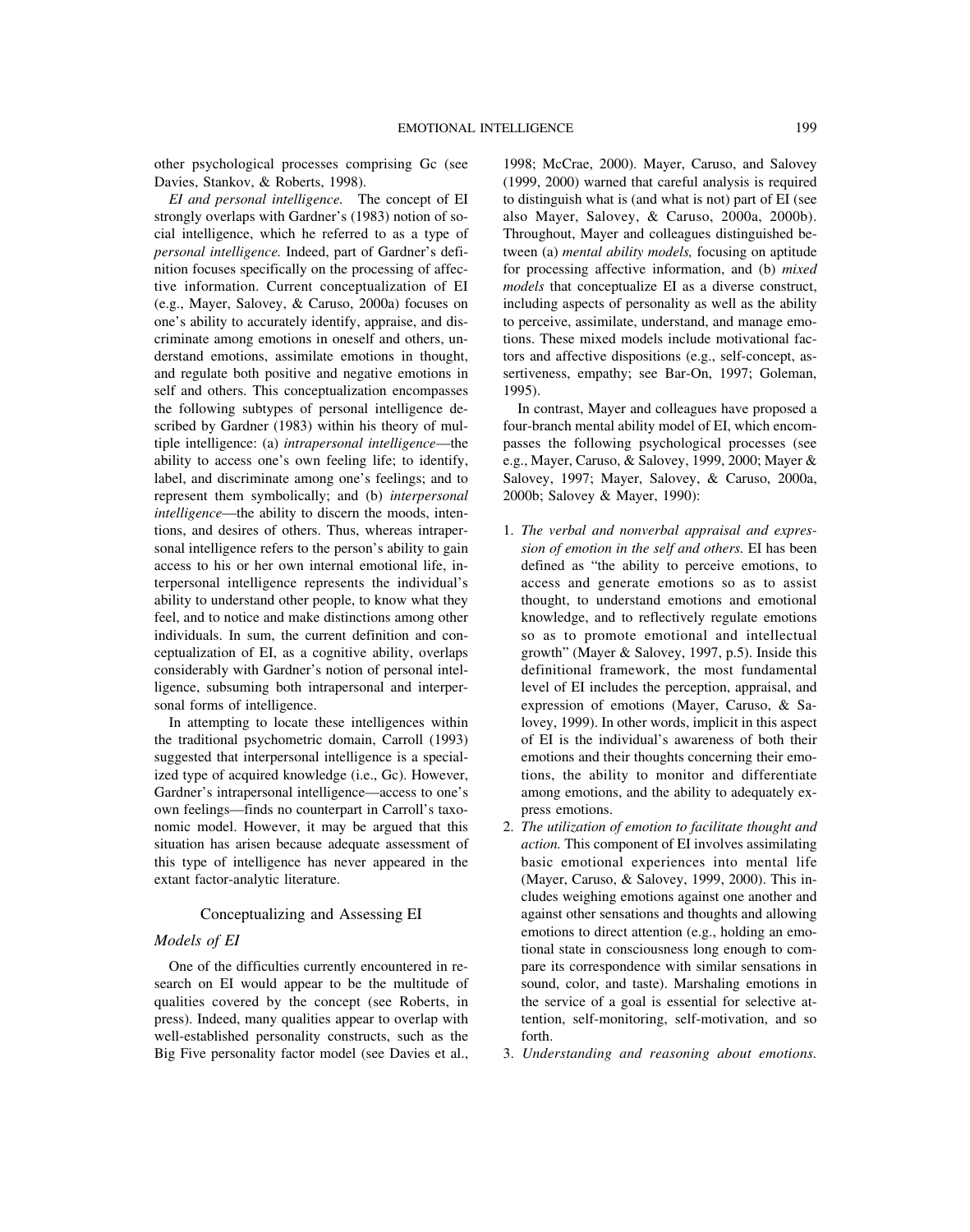This aspect of EI involves perceiving the lawfulness underlying specific emotions (e.g., to understand that anger arises when justice is denied or when an injustice is performed against oneself or one's loved ones). This process also involves the understanding of emotional problems, such as knowing what emotions are similar and what relation they convey.

4. *The regulation of emotion in the self and others.* According to Mayer, Caruso, & Salovey (1999), the *highest level* in the hierarchy of EI skills is the management and regulation of emotions. This facet of EI involves knowing how to calm down after feeling stressed out or alleviating the stress and emotion of others. This facet facilitates social adaptation and problem solving.

# *The Assessment of EI: Self-Report and Performance Approaches*

Although several measures have been (or are currently being) designed for the assessment of EI, it remains uncertain whether there is anything about EI that psychologists working within the fields of personality, intelligence, and applied psychological research do not already know. Moreover, the increased media attention and the vast number of trade texts devoted to the topic of EI often subsume findings from these fields in a faddish way rather than deal directly with the topic as defined by its chief exponents. In short, like many psychological constructs, EI is often loosely defined in the literature, causing considerable confusion among researchers in the field.

Nevertheless, since the term first appeared, there has been a rapid propagation of measures of EI (for a review, see Ciarrochi, Chan, Caputi, & Roberts, 2001). Popular measures of EI include the Bar-On Emotional Quotient Inventory (Bar-On, 1997, 2000), the EQ Map Test (Cooper & Sawaf, 1997), the Schutte Self-Report Inventory (Schutte et al., 1998), the Trait Meta-Mood Scale (Salovey, Mayer, Goldman, Turvey, & Palfai, 1995), and the Multi-Factor Emotional Intelligence Scale (Mayer, Caruso, & Salovey, 1999). $^2$  The content of these EI measures varies as a function of the different theoretical conceptualizations and interpretations of EI appearing in the literature (Mayer, Salovey, & Caruso, 2000a, 2000b). However, many commentators classify indicators of EI according to whether they derive from self-reports of typical behaviors in everyday life, as opposed to objective performance in controlled experimental settings. A

brief overview and critique of these two distinctive approaches to the assessment of EI follows.

#### *Self-Report Measures of EI*

Self-report measures have been designed to assess beliefs and perceptions about an individual's competencies in specific domains of EI (Salovey, Woolery, & Mayer, 2000). These indexes generally ask a person to endorse a series of descriptive statements, usually on some form of rating scale. For example, in the Schutte Self-Report Inventory (Schutte et al., 1998) individuals rate themselves on a scale from 1 *strongly disagree* to 5 *strongly agree* on 33 statements (e.g., "I know why my emotions change," "I expect good things to happen"). Self-report measures typically sample a diversity of constructs, and hence assume a mixed model of EI (i.e., as both ability and personality trait), in Mayer, Caruso, & Salovey's (e.g., 1999, 2000) terminology.

A number of problems and serious omissions currently plague the research on EI that uses self-report methodologies (cf. Petrides & Furnham, 2000). These self-report scales rely on a person's self-understanding; if the self-reports are inaccurate, these measures yield information concerning only the person's self-perception (rather than his or her actual level) of EI. Self-perceptions may not be particularly accurate or even available to conscious interpretation, being vulnerable to the entire gamut of response sets and social desirability factors afflicting self-report measures, as well as deception and impression management. These problems are, of course, common to all scales based on self-report, including personality assessment. To counteract this criticism in other fields where self-reports are used, researchers have devised a number of procedures, including comparing selfassessed responses with reports provided by a respondent's peers (see, e.g., Costa & McCrae, 1992; Pavot,

<sup>2</sup> A number of measures of psychological constructs developed before EI gained widespread notoriety have also been used as proxies in the assessment of EI. These include instruments designed to assess alexithymia (e.g., Toronto Alexithymia Scale; Bagby, Parker, & Taylor, 1994), empathy (e.g., Questionnaire Measure of Emotional Empathy; Mehrabian & Epstein, 1970), emotional control (e.g., Emotional Control Questionnaire; Roger & Najarian, 1989), and defensive avoidance (e.g., repression–sensitization scale; Weinberger, Schwarz, & Davidson, 1979).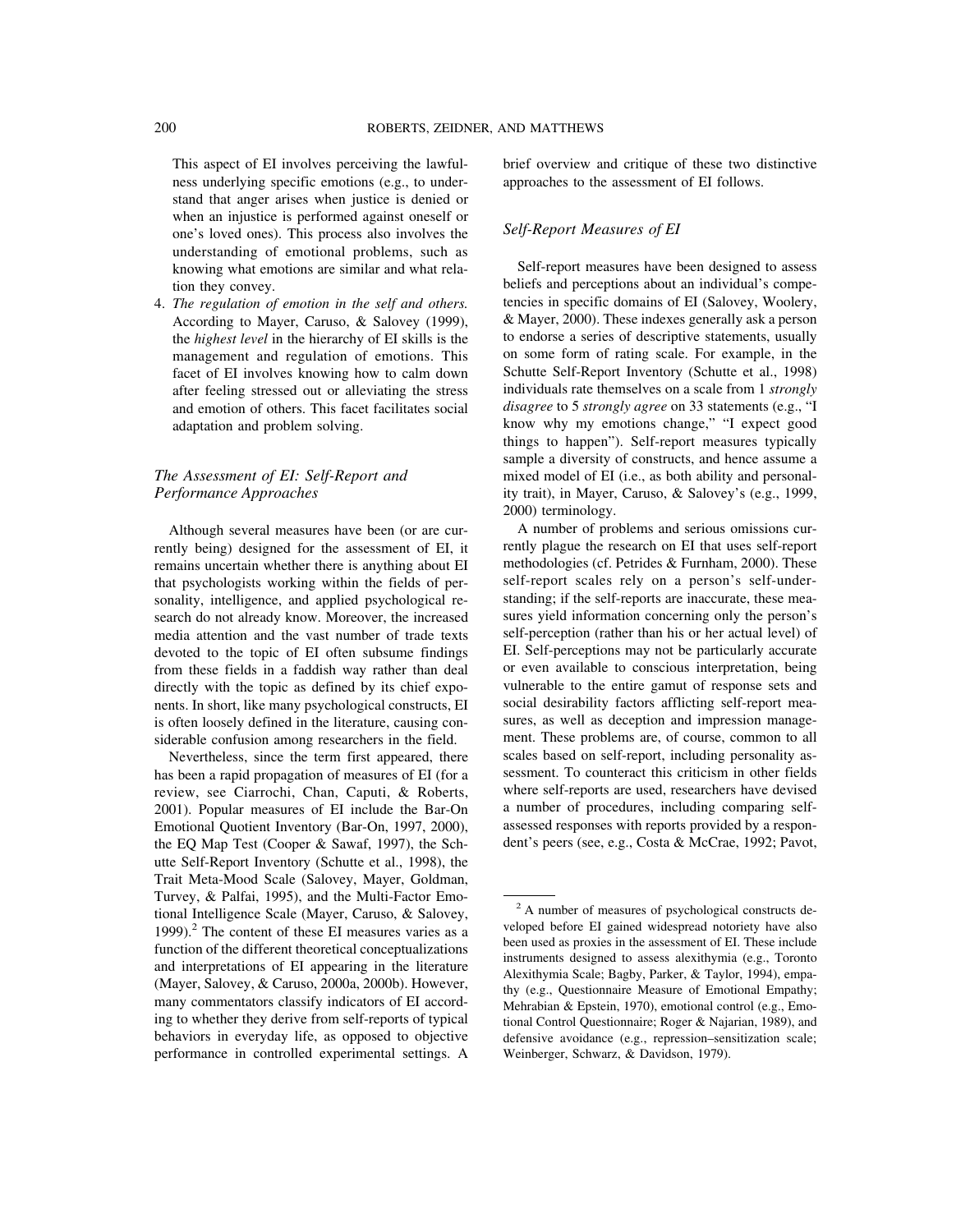Diener, & Suh, 1998; Stoeber, 1998).<sup>3</sup> However, validation studies of this type appear not to have been conducted with respect to self-report measures of EI. Hence, whether extant scales are free from response biases and social desirability effects remains an open, empirical question in urgent need of detailed investigation.<sup>4</sup>

This issue notwithstanding, it is questionable whether items asking participants to self-appraise intellectual ability (e.g., "I am an extremely intelligent student") would make for a valid measure of general intelligence. Under the assumption that EI constitutes a traditional form of intelligence, the usefulness of analogous items about one's EI seems doubtful (Salovey et al., 2000). Note that past research has reported rather modest associations between self-rated and actual ability measures, with self-report accounting for less than 10% of intelligence-score variance. Thus, a meta-analytic review of 55 studies by Mabe and West (1982) yielded a mean correlation (validity coefficient of self-rating) of .34 between selfevaluations of intelligence and objective intelligence test scores. More recent studies (see, e.g., Paulhus, Lysy, & Yik, 1998) have concurred that the correlations between self-reports of intelligence and mental test performance tend to be rather modest (about  $r =$ .30).

Finally, tests of EI that assess noncognitive traits (e.g., assertiveness, optimism, impulse control) seem to be tapping dimensions of individual differences that are entirely different from contemporary notions of what constitutes intelligence (Davies et al., 1998). Indeed, the information derived from these instruments appears more pertinent to constructs comprising existing personality models (see McCrae, 2000). Empirical data pointing to the substantial relationship between EI and existing personality measures have, curiously, actually been used in support of the discriminant validity and conceptual soundness of EI (see, e.g., Bar-On, 2000). For example, a recent study by Dawda and Hart (2000) revealed *average* correlations approaching .50 between measures of the Big Five personality factors (i.e., Neuroticism, Extraversion, Openness, Agreeableness, and Conscientiousness) and general EI derived from the Bar-On (1997) Emotional Quotient Inventory (see Table 7, p. 807). Noting the relative independence of each of the Big Five personality factors (e.g., Costa & McCrae, 1992), we believe these data suggest that the Bar-On Emotional Quotient Inventory is nothing but a proxy measure of a composite of Big Five personality constructs, weighted most strongly toward low neuroticism.

## *Performance-Based EI Measures*

In view of the foregoing problems associated with the use of self-report measures, several authors have advocated the development of more objective, abilitybased indicators of EI (e.g., Mayer, Caruso, & Salovey, 1999, 2000; Mayer & Salovey, 1997; Mayer, Salovey, & Caruso, 2000a, 2000b). According to these authors, ability testing is the "gold standard" in intelligence research, because intelligence refers to the actual capacity to perform well at mental problems—not just one's beliefs about such capacities (see also Carroll, 1993). Under this framework, a psychological instrument directly measures ability by having a person solve a problem (e.g., identify the emotion in a person's face, story, or painting). In addition, the examinee's answer should be available for evaluation against accuracy criteria (Mayer & Geher, 1996). Consequently, task-based measures engage participants in exercises designed to assess competencies supporting EI skills. The ability-based mode of assessment proposed by Mayer and Salovey (1997) and its underlying four-branch conceptual model of EI, has gained currency, largely because it appears ability-oriented and empirically based. Their four-branch model, described above, is currently operationalized through the Multi-Factor Emotional Intelligence Scale (MEIS; Mayer, Caruso, & Salovey, 1999), and the recently developed Mayer–Salovey–Caruso Emotional Intelligence Test (MSCEIT; Mayer, Caruso, & Salovey, 2000).

As further discussed below, there is considerable difficulty in determining objectively correct responses to stimuli involving emotional content and in applying

<sup>&</sup>lt;sup>3</sup> It is worth noting that this is considered by researchers working within the field of personality as a measure of consensus. Given the consensus scoring procedure alluded to previously (and described shortly in some depth for performance-based assessment of EI), an intriguing conceptual question may be posed: To what extent are these two forms of consensus empirically equivalent? <sup>4</sup> It is noted that peer assessment may not be a foolproof

remedy to self-report biases. It may be subject to its own particular biases, such as the nature of the situations in which the peer encounters the person rated. One of the issues frequently encountered is the problem of peer agreement, which for many traits is rather low. The additional problem for emotional reaction is that it often may not be visible, even to peers.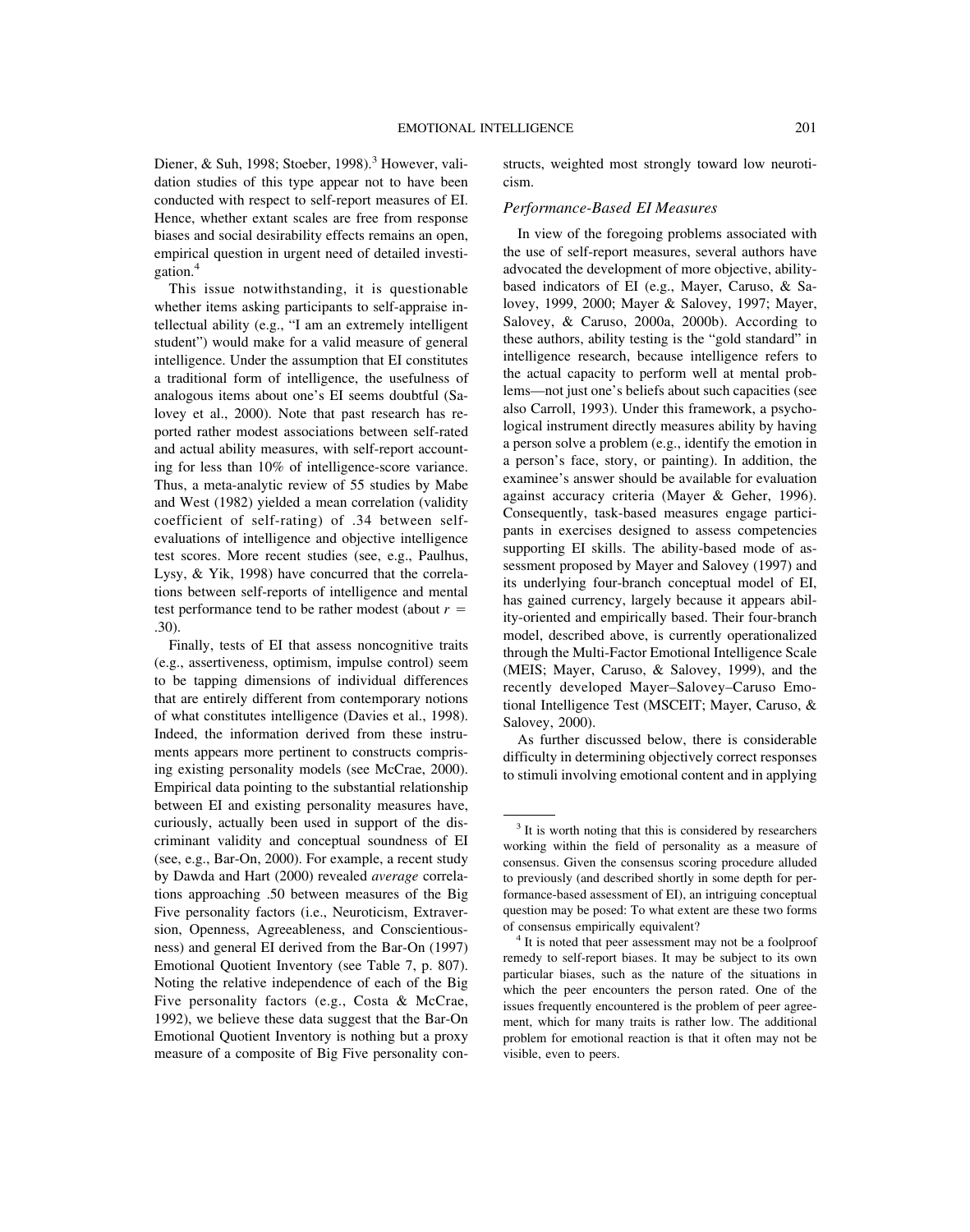truly veridical criteria in scoring tasks of emotional ability. Proponents of EI ability measures have thus promoted three alternative scoring procedures to discriminate right from wrong answers on ability tests of EI (Mayer, Caruso, & Salovey, 1999), which are described as follows:

*Consensus scoring.* An examinee receives credit for endorsing responses that the group endorses. Thus, if the group agrees that a face (or design, passage of music, etc.) conveys a *happy* or *sad* emotion, then that becomes the correct response. This approach assumes that observations for a large number of people can be pooled and can serve as reliable measures.

*Expert scoring.* Experts in the field of emotions (e.g., psychologists, psychiatrists, philosophers, and so forth) examine certain stimuli (e.g., a face, passage of music, or design) and then use their best judgment to determine the emotion expressed in that stimulus. Presumably, the expert brings professional know-how (along with a history of behavioral knowledge) to bear on judgments about emotional meanings. However, researchers have argued that an expert's assessment may be no more than a reliable indicator of the group consensus, albeit a particularly sensitive one (Legree, 1995). The test taker receives credit for ratings that correspond to those used by the experts.

*Target scoring.* A judge (i.e., the test taker) assesses what a target (artist, photographer, musician, and so forth) is portraying at the time the target individual is engaged in some emotional activity (e.g., writing a poem, playing a musical score, painting, sculpting, photographing a picture, etc.). A series of emotion-rating scales is then used to match the emotions conveyed by the stimuli to those reported by the target. It is commonly held that the target has more information than is available to the outside observer (Bar-On, 1997; Mayer, Caruso, & Salovey, 1999, 2000; Mayer & Geher, 1996) and is used as the criterion for scoring judges' responses. Target scoring has received rather little attention in previous research, ostensibly because it is suitable only for emotion-identification tasks and not for other, higher level aspects of EI. Hence, we will not discuss target scoring at length in the current article, although it seems promising for measuring some aspects of EI and might be explored further.

*Issues pertaining to the scoring of EI tests.* The use of multiple scoring methods in objective assessment of EI contrasts with the scoring of conventional intelligence tests. The logic of facet-analytic thinking (see, e.g., Guttman & Levy, 1991; Most & Zeidner, 1995; Zeidner & Feitelson, 1989) is that the main

criterion for an intelligence task is the application of a veridical criterion against which one judges a response as correct or incorrect. Often, intelligence test items are based on some formal, rule-bound system that indicated unequivocally whether an answer is correct. Various formal systems are used depending on item content, such as mathematics (numerical tests), logic (reasoning tests), geometry (spatial tests), and the semantics of language (verbal tests). It is also relatively straightforward to determine which individuals are expert in these areas and thus are professionally qualified to act as arbiters. In contrast, items used in early IQ tests that depended on subjective judgment, such as deciding which of several faces was most attractive, have been largely removed from tests, due, in part, to the risk of cultural bias. This is not to say that conventional intelligence testing is entirely free from scoring problems. An anonymous reviewer of this article pointed out that series completion problems such as "2, 4,  $6, \ldots$  ??" could be completed in any way;<sup>5</sup> use of the simplest rule (add 2) is arbitrary (but consensual). In addition, individual testing, especially of children, may require a judgment on the part of the tester as to whether a question has been correctly answered. Concerns also linger over the extent to which intelligence testing is truly culture-fair, despite efforts to remove obvious sources of cultural bias. Nevertheless, there is generally a clear rationale for justifying the correctness of an answer, and it is rare for well-informed people to dispute the correct answer to an item.

The assessment of EI as a mental ability depends on the presumption that answers to stimuli assessing various facets of feelings can be categorized as correct or incorrect (Mayer & Salovey, 1997). If this presumption is incorrect, no scoring method can meet the basic psychometric criterion for ability tests, namely, the existence of a true and unequivocal veridical standard against which to judge responses. In fact, the likelihood of there being a veridical standard depends on the nature of the EI test item. As with cognitive intelligence, items may refer to psychological processes at different levels of abstraction from rawsense data. EI may, in principle, be assessed through lower order processes linked to sensation and perception, such as detecting the presence of an emotion in a face stimulus presented tachistoscopically or deciding that two words have similar valence. Alterna-

<sup>5</sup> We are grateful to two anonymous reviewers for comments on earlier versions of this article.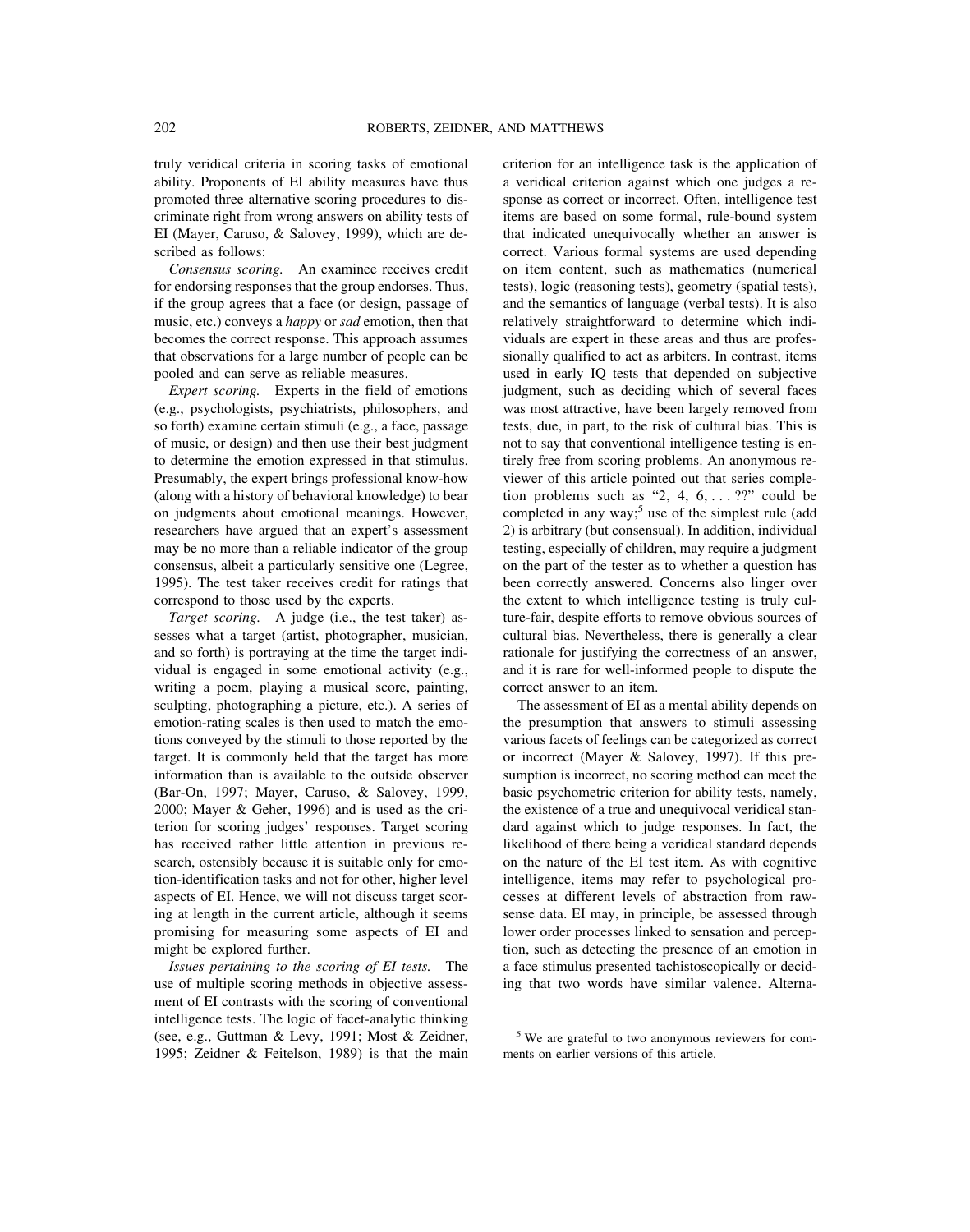tively, EI test items may refer to higher order reasoning processes, such as choosing how to cope with a stressful enounter.

Mayer, Salovey, and Caruso (2000a) arranged the four branches in a hierarchy beginning with lower level or basic skills of perception and appraisal of emotion, and finishing, at the highest level, with synthetic skills for emotion management that integrate lower level skills. Basic skills appear to be those most open to objective assessment (although it is likely that perception and appraisal of emotion also involve high-level inference). For example, facial expression of emotion is sufficiently well understood (e.g., Ekman, 1999) in that objectively scored tests of identification of facial emotion may be feasible. In such a case, expert scoring seems appropriate and there is no place for consensus scoring. Conversely, items for tests of the managing emotions branch are more problematic. Certain emotional reactions may be assessed according to logically consistent criteria only by reference to personal and societal standards (Matthews & Zeidner, 2000; Matthews, Zeidner, & Roberts, in press). For example, what is the best or right response to being insulted or mocked by a coworker? Clearly, the best response would depend on the situation, the person's experience with insults, cultural norms, the individual's position in the status hierarchy, and so forth. Even within a single specified situation, it is often difficult to specify the best response—there are multiple criteria for adaptation that may conflict (e.g., preserving self-esteem, maintaining good relationships with others, advancing in one's career).

None of the scoring methods appear to be very satisfactory for higher level aspects of EI (which may be those most relevant to real-world functioning). Experts may be able to use psychological research to provide answers (as did Mayer, Caruso, & Salovey, 1999), but there are two fundamental limitations to expert knowledge in this area. First, research typically reveals only statistical rather than directly contingent relationships, for example, being mocked by a coworker typically (but not invariably) leads to anger. Second, there are multiple domains of expertise leading to conflicting viewpoints. If we present the question of how a child's emotional problems can best be managed to a cognitive therapist, an evolutionary psychologist, a psychoanalyst, a social worker, a high school teacher, and a gender studies professor, what is the probability that these experts will agree on a solution? (We might feel fortunate to find agreement between any two of the above.) The adequacy of consensus judgments is based on evolutionary and cultural foundations, where the consistency of emotionally signaled information appears paramount (Bar-On, 1997; Mayer, Caruso, & Salovey, 1999). Researchers have argued that the pooled responses of large normative samples is accurate (Legree, 1995), although more evidence is needed. Even if that is the case, there are serious concerns about bias in consensus judgment. Consensus may be influenced by nonveridical cultural beliefs, such as the traditional British belief that a "stiff upper lip" is always the best response to emotional problems. There are also concerns about the validity of consensus judgments that cross gender and cultural boundaries. The popular "Venus and Mars" view of gender relations is that men are good at understanding the emotions of other men but are inept at understanding women's feelings, and vice versa. In the worst case, consensus scoring may simply indicate the extent of agreement with cultural or gender-based prejudices.

If we are prepared to set such difficulties of scoring principles aside, perhaps we can proceed pragmatically, as Binet did in developing intelligence tests that would discriminate children of high academic potential. Testing EI may well be worthwhile if there is evidence that EI tests are reliable, in measuring some underlying quality accurately, and valid, in predicting relevant criteria better than other tests. Given that the MEIS is a new measure, it may be inappropriate to stifle research prematurely by applying overlystringent criteria. However, it is essential that there is convergence between different scoring methods, or the construct may be judged as unreliable. Mayer, Caruso, and Salovey (1999) pointed out that as the different criteria represent different perspectives, it is unlikely that they would be in complete agreement. These authors go on to state that there should be a general "rough" convergence, which would substantiate the view that EI is, in fact, an intelligence. Unfortunately, it is unclear how high correlations should be to attain rough convergence or whether it is satisfactory for correlations to be substantial but considerably less than unity (e.g., in the range of 0.50–0.70). The pragmatic approach raises the issue of empirical findings that are based on the MEIS, which will be considered next.

#### EI: Empirical Findings

These theoretical issues notwithstanding, recent research by Mayer, Caruso, and Salovey (1999) suggests that state-of-the-art objective measures of EI meet the standards of validity and reliability expected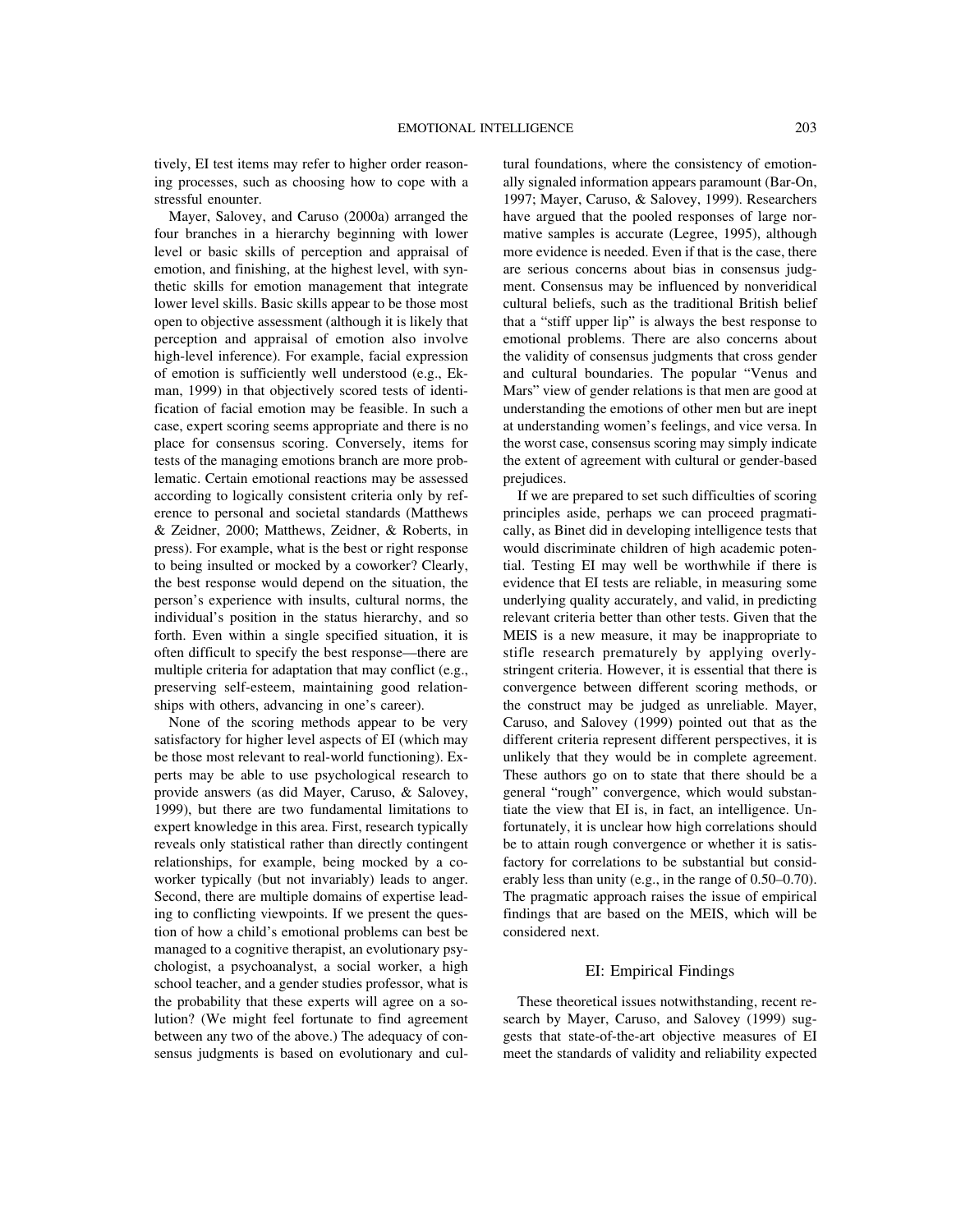of traditional cognitive-ability measures. Indeed, although the scientific study of EI has only recently begun, the scant empirical evidence available is contradictory. A brief examination of these conflicting results follows.

### *EI Measures: Positive Results*

Mayer, Caruso, and Salovey (1999) have argued that standard criteria need to be met before any (new) form of intelligence can be considered to constitute a legitimate scientific domain. These authors have focused on the following three standards, which have been replicated many times in psychometric studies of intelligence (and its taxonomic structure) over the past century (see, e.g., Carroll, 1993; Cattell, 1971; Guttman & Levy, 1991; Horn & Hofer, 1992; Jensen, 1998):

- 1. An intelligence should be capable of reflecting "mental performance rather than preferred ways of behaving, or a person's self-esteem, or nonintellectual attainments" (Mayer, Caruso, & Salovey, 1999, pp. 269–270). In short, this so-called *conceptual criterion* asserts that the concept in question be operationalized as a set of abilities (in this case, emotion-related abilities) that have clearly defined performance components.
- 2. A (new) intelligence should meet prescribed correlational criteria. For example, tests for different aspects of such an intelligence should be positively intercorrelated. Measures of a new ability should be related to existing psychometric intelligence tests (specifically demonstrating the *positive manifold* phenomenon represented by a nonnegative matrix of correlation coefficients, as prescribed by Guttman's first law of intelligence (Guttman & Levy,  $1991$ <sup>6</sup>
- 3. Measures of intelligence should vary with experience and age.<sup>7</sup>

Researchers have claimed that available evidence supports the notion that EI meets all three criteria and so is a legitimate form of intelligence (Mayer & Cobb, 2000; Mayer & Salovey, 1993, 1997; Mayer, Salovey, & Caruso, 2000a, 2000b; Salovey et al., 2000). With respect to operationalization criteria, EI has been measured by a series of ability tasks on state-of-theart instruments, such as the MEIS, and has been objectively scored by using consensus, expert, and (for some scales) target criteria. These criteria are claimed to converge (i.e., were positively correlated) to a satisfactory degree (Mayer, Salovey, & Caruso, 2000b). In the Mayer, Caruso, and Salovey (1999) data, correlations between consensus and expert test scores ranged from −.16 to .95, with half of the 12 correlations exceeding an *r* of .52. A median of .52 suggests the desired rough convergence, though it is questionable whether correlations of this magnitude are sufficient to establish a reliable common element to the two forms of scoring. Moreover, Mayer, Caruso, and Salovey (1999, 2000) asserted that the four-branch model has (more or less) been vindicated by a series of factor analyses, such that the component tests adhere to the stated performance model. Finally, subtests comprising the MEIS are generally claimed to exhibit satisfactory levels of internal consistency reliability (see also Ciarrochi, Chan, & Caputi, 2000).

In fulfilling the second criterion, which essentially captures major features of construct validation, measures of EI have been shown to have concurrent validity with cognate measures of EI, such as empathy, parental warmth, and emotional openness (Mayer, Caruso, & Salovey, 1999; Mayer & Geher, 1996), which serve as criteria for validity assessment. More important, consensus and target scores appear to correlate to a similar degree with selected outside criteria (e.g., empathy, self-reported Scholastic Assessment Test [SAT] scores, decreased emotional defensiveness) in student populations (Mayer & Geher, 1996), although comparability of consensus and expert scores as predictors has been neglected. Other evidence comes from studies using questionnaire measures of EI. For

<sup>6</sup> In interests of economy of expression, we use the term *positive manifold* throughout this article to refer to a nonnegative matrix of correlation coefficients. Strictly speaking, however, as one reviewer pointed out, positive manifold more correctly refers to an untested, mathematical hypothesis first put forward by Thurstone (1931). <sup>7</sup> As one reviewer noted, Criteria 2 and 3, put forth by

Mayer, Caruso, and Salovey (1999), may be problematic as criteria because these conditions may be construed as empirical findings rather than definitional features. This would appear a distinct possibility, especially with respect to Criterion 3, perhaps less so with respect to Criterion 2, as many intelligence researchers take positive manifold to be a lawful phenomenon of ability measures. Thus, for example, Guttman and Levy (1991) proposed, as the first law of intelligence, that positive intercorrelations of test items is an empirical law for a certain class of items. This issue aside, we do not wish to suggest that we wholeheartedly endorse any of these criteria (as evidenced later in our exposition). Rather we present them here as the three standards espoused by Mayer, Caruso, and Salovey (1999) for establishing that a new domain (such as EI) constitutes a form of intelligence.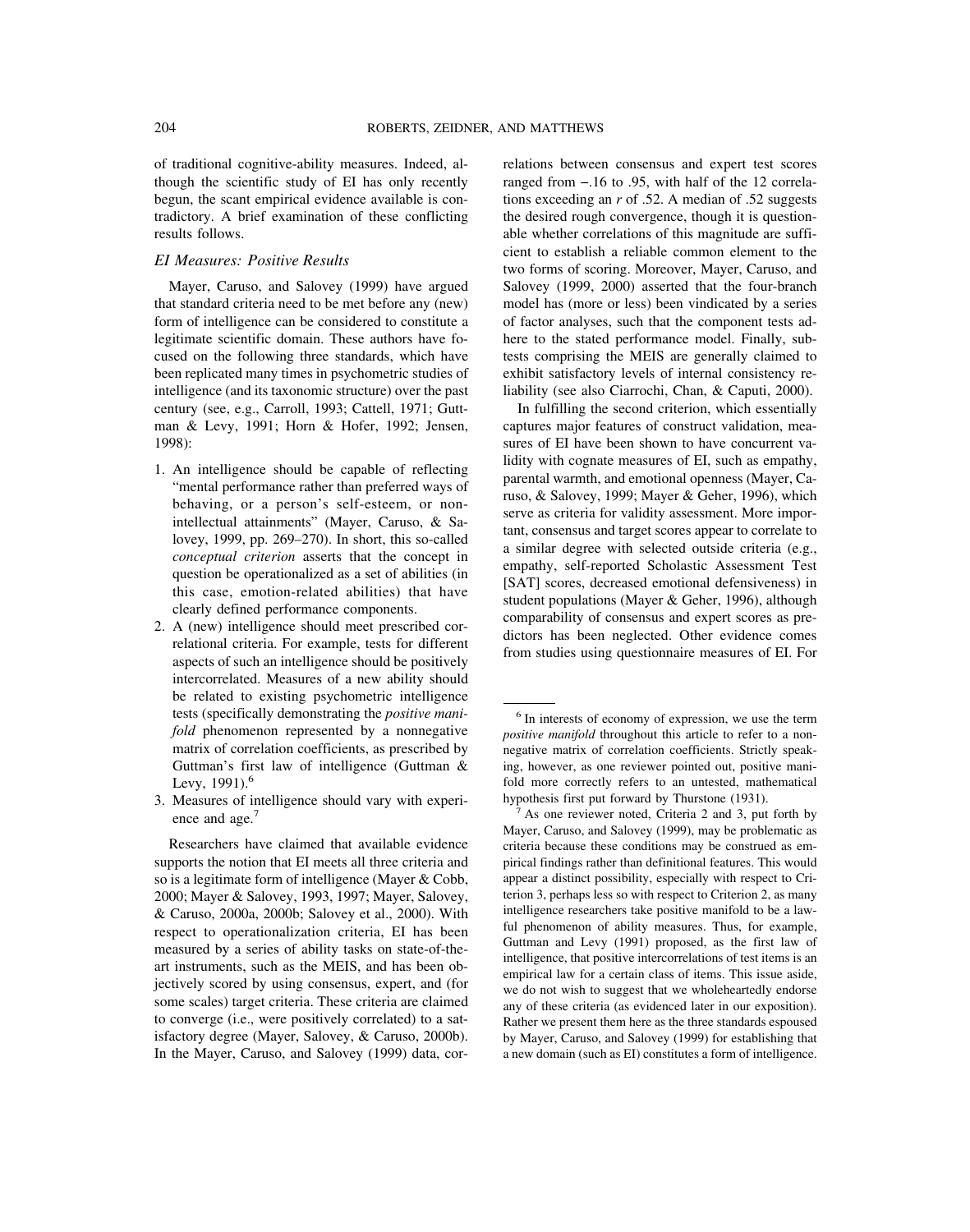example, this form of EI predicts first-year college students' success (Schutte et al., 1998). Self-reported EI is also negatively related to alexithymia (i.e., difficulties in identifying, evaluating, describing, and expressing feelings), as measured by the Toronto Alexithymia Scale (e.g., Schutte et al., 1998; Taylor, 2000).

However, arguably, the most important construct validation criterion is the extent to which EI overlaps with other intelligence(s). In their pioneering study, Mayer, Caruso, and Salovey (1999) claimed that MEIS measures were sufficiently differentiated from verbal intelligence to provide unique variance but also sufficiently correlated to indicate that concepts underlying the MEIS form an intelligence. Somewhat curiously, the verbal intelligence measure, used in the Mayer, Caruso, and Salovey (1999) study (i.e., the Army Alpha), is seldom used in contemporary investigations of cognitive ability. Moreover, another study, which included an oft-used measure of cognitive abilities, came up with a notably different finding that might be construed as questioning the claim that EI meets the standards expected of an intelligence. In particular, Ciarrochi et al. (2000) found near zero correlations between general EI, measured by total MEIS scores, and the Australian version of the Ravens Standard Progressive Matrices test (RSPM; Australian Council of Educational Research [ACER], 1989), and negative correlations between an understanding and managing emotions factor and RSPM score!

With respect to their criterion, Mayer, Caruso, and Salovey (1999) reported that differences in mean EI scores observed for adolescents and adults serve as evidence supporting the developmental criterion. Note, however, that the above study was based on a cross-sectional design and thus allows interpretation only in terms of age group differences—not developmental differences. There is another interesting issue implicit to the issue of developmental differences raised by consensus scoring. In particular, if one takes the consensus of the younger group, as the measure by which one should score these scales, it remains plausible that these age trends will reverse. In their study, Mayer, Caruso, and Salovey (1999) actually used an independent adult sample to obtain the consensus scores, meaning that this rival hypothesis certainly cannot be ruled out. In any event, the developmental criterion espoused by Mayer, Caruso, and Salovey (1999) is imprecise. In the intelligence literature, a particularly important finding is that certain classes of cognitive ability (e.g., Gf) actually decline with age (see, e.g., Carroll, 1993; Cattell, 1971; Horn & Hofer, 1992). It is difficult to envisage what developmental trend, other than complete insensitivity to age, would call into question the validity of any given measure.

## *EI: Negative Results*

Mayer and Salovey (1993) had originally described EI as a type of social intelligence. However, despite much research, the independence of social intelligence from other types of intelligence (i.e., verbal) has not been successfully demonstrated (Carroll, 1993; Cronbach, 1960). Indeed, there is some evidence relating EI to Gc, through its mutual relationships with putative measures of social intelligence (Davies et al., 1998). Davies et al. (1998) found a range of measures purportedly assessing EI to have poor psychometric properties. These authors found low correlations among three factors defining the EI construct in their study—appraisal of emotions in the external world (perception) and appraisal of emotions in the self (awareness and clarity). A positive outcome evidenced in the Davies et al. investigation was that the perception of consensus-judged emotion in external objects represents a clearly defined unifactorial construct. However, two problems exist with emotion perception as a facet of EI. First, the scales have evidenced relatively low reliability. Second, consensus scoring may define the factor rather than emotional content per se. This methods-factor issue is an important one, certainly worthy of more careful consideration than it has been given to date.

One of the main criticisms subsequently leveled at the Davies et al. (1998) investigation was the EI measures were still in their infancy such that their conclusions appeared premature (e.g., Mayer, Caruso, & Salovey, 1999; Mayer & Cobb, 2000; Mayer, Salovey, and Caruso, 2000a, 2000b). Thus, explicitly citing this reference, Mayer and Cobb (2000) noted that "the Davies et al. study preceded publication of the highly reliable MEIS" (p. 173). The question that should then be posed is, To what extent do available data support the efficacy of the MEIS, which debatably would now appear as the premier vehicle for the assessment of EI (see, e.g., Ciarrochi et al., 2001)?

In their recent psychometric analysis of scores obtained from the MEIS, Mayer, Caruso, and Salovey, (1999) demonstrated that for consensus scores, reliabilities ranged from .49 to .94.<sup>8</sup> Indeed, Ciarrochi et

<sup>8</sup> The reader should note that, for comparative purposes, we present each of the reliabilities for respective tests and scoring protocols obtained by Mayer, Caruso, and Salovey (1999) as a companion to similar analysis we conduct as part of the present study.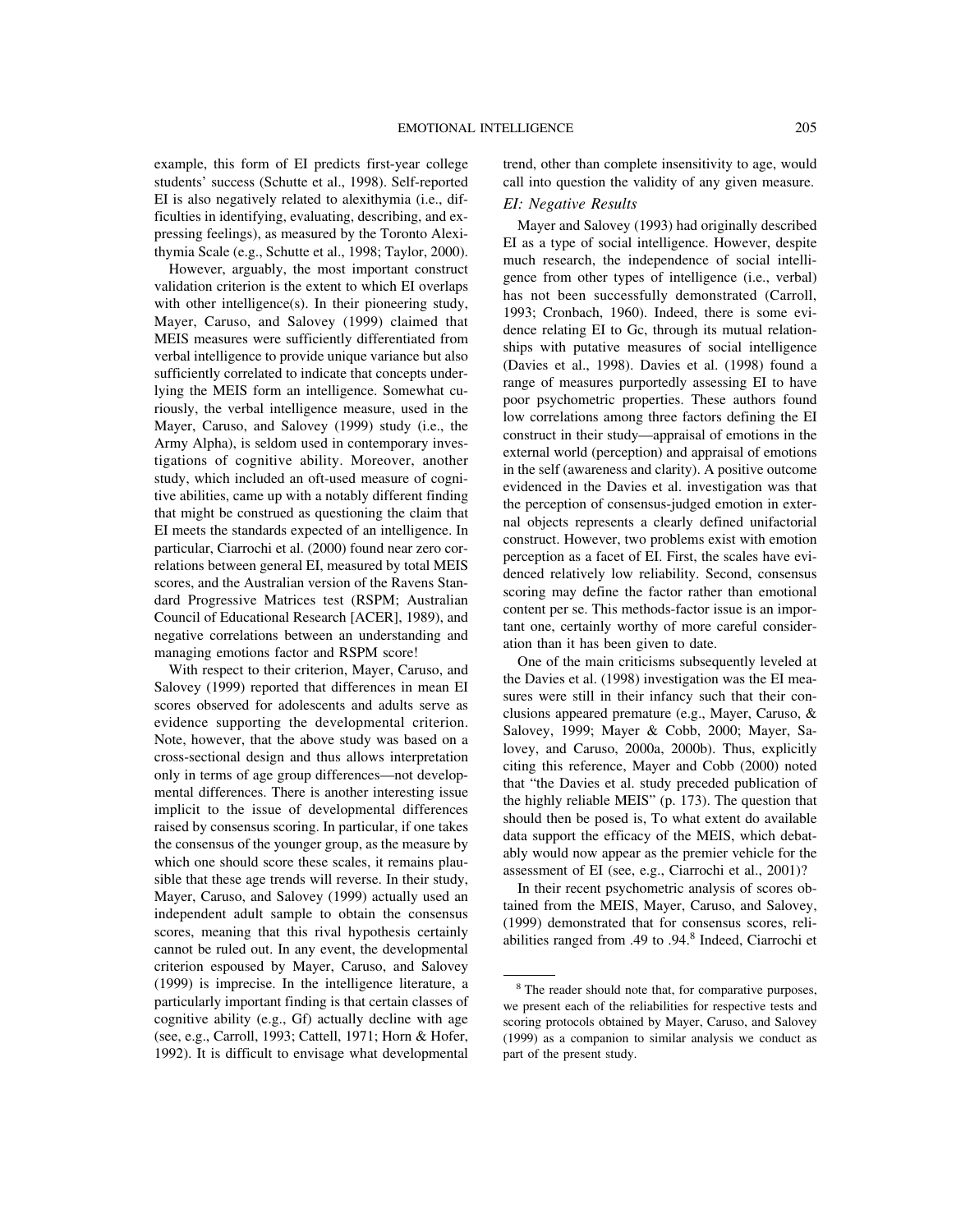al. (2000) found remarkably similar reliabilities in what essentially amounted to a replication of this study. Some of these reliabilities are not in the acceptable range, certainly for applied use of the measure for selection, intervention, and treatment purposes (see Anastasi & Urbina, 1997). For expert scores, the reliabilities obtained by Mayer, Caruso, and Salovey (1999) were even lower, ranging from .35 to .86. Consequently, it would appear that the accuracy of measurement is a function of the scoring procedure. It may well be that the expert scoring protocol is a misguided one, particularly because the test constructors made these judgments alone. Given the variation of reliabilities with disparate scoring procedures, it would appear that more detailed attention needs to be given to investigating the reliability of performance-based measures of EI.

There also seems to be some inconsistency between the theory underlying the MEIS and factor-analytic research attempting to uncover its factor structure. Although Mayer and Salovey (1997) claimed that a four-factor model underlies the MEIS, exploratory and confirmatory analyses of various data sets suggest only a three-factor solution (e.g., Ciarrochi et al., 2000; Mayer, Caruso, & Salovey, 1999). Of interest Mayer, Caruso, and Salovey (1999) found that in using confirmatory factor analysis, the model estimates of Branch-2 and -3 facets correlated .87 and thus correctly asserted that these two facets are virtually indistinguishable. The facets of understanding and assimilation of emotion coalesced into a single factor. This noteworthy finding would seem important to replicate in a comparably large and relatively homogeneous sample.

Finally, the overlap between self-report scales of EI and existing personality scales represents a serious challenge to the conceptualization of EI as a cognitive ability rather than a personality trait and may also extend to performance-based measures. In short, it is unclear whether EI tests possess discriminant validity with respect to existing measures. Because no study has yet examined the relation between performancebased EI measures and the Big Five personality factors, this would appear as an issue worthy of detailed investigation in its own right (see also, Mayer, Caruso, & Salovey, 1999). In addition, the dependence of validity coefficients on the various scoring methods has been neglected. Mayer, Caruso, and Salovey (1999) only reported correlations between consensusscored MEIS scales and criteria such as empathy, with no indication of whether similar correlations were obtained with expert scoring.

#### Objectives of the Present Study

In light of the preceding review, which highlights several contradictory findings, the present study attempts to provide further information that is pertinent to a balanced evaluation of the empirical and conceptual status of EI. To this end, we examined the most comprehensive and contemporary performance-based measure of EI, the MEIS (e.g., Mayer, Caruso, & Salovey, 1999). Although it is possible to focus on any number of research questions bearing on the MEIS, it seemed expedient (because the measure is relatively new) to focus on the following objectives of relatively major significance:

- 1. *Is the construct of EI, as assessed by the MEIS, psychometrically sound?* In particular, this study sets out to examine the factorial validity of the MEIS, using both exploratory and confirmatory methods. Thus far, the one confirmatory factor analysis conducted with performance-based measures of EI (Mayer, Caruso, & Salovey, 1999) yielded rather equivocal results, including marginal fit statistics and evidence that two branches (e.g., understanding and assimilation) could not be differentiated. In addition to exploratory factor analyses, the current study used structural-equation modeling procedures to test the goodness of fit between the four-branch model of EI and the data. In addition, we examined subtest reliabilities and the patterns of intertest correlations.
- 2. *Do the two different scoring criteria used in the MEIS (i.e., consensus and expert scoring) demonstrate convergent validity? Do they yield similar reliability coefficients?* The Mayer, Caruso, and Salovey (1999) model predicted a positive manifold, or a nonnegative correlation matrix among the subtests, supporting three converging factors associated with emotional identification, assimilating emotions, understanding emotions, and managing emotions. The same factors should be found by using both scoring methods, as they are construed as alternative (yet analogous) scoring protocols. Following Mayer, Caruso, and Salovey's (1999) decision to focus almost all of their reported analyses on consensus scoring, Ciarrochi et al. (2000) conducted an investigation where no consideration was given to expert scores. Arguably, both studies highlighted the need to examine alternative scoring procedures in close detail. In the present investigation, all responses were scored with both consensus and expert criteria, allowing us to determine the convergent validity of these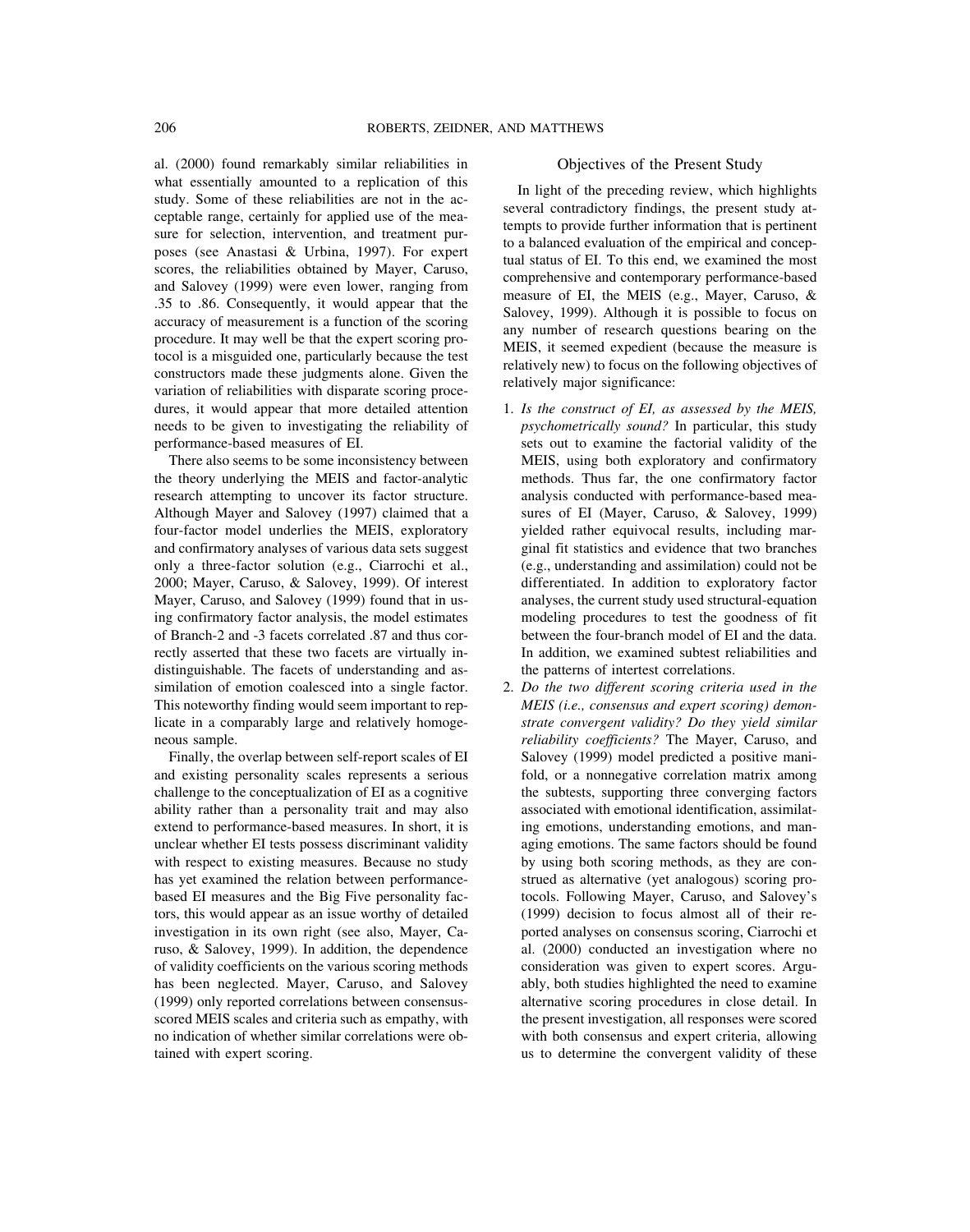measures. Thus, one of the major goals of this study is to examine in greater depth the relationship between consensus and expert scoring and to ascertain any problems inherent in these two ways of scoring behavioral measures of EI. Mayer and his colleagues are not clear as to whether they believe these two forms of scoring are directly equivalent or more loosely related. Indeed, they generally encourage consensus coding because of its facility. In addition, we examine the personality and individual differences correlates of the two scoring procedures.

- 3. *What are the relationships between EI, personality, and ability factors?* Put somewhat differently, to what extent does EI vary as a function of personality and intelligence constructs? Is the pattern of relations between EI and personality variables invariant across the types of scoring criteria used? According to prior research by Mayer, Caruso, and Salovey (1999), and the notion of divergent validity, the principal prediction is that EI should relate modestly to general cognitive ability. Mayer and his colleagues have not specified the likely personality correlates of MEIS scores. On the basis of past empirical research (e.g., Dawda & Hart, 2000), we might expect EI to relate to higher Agreeableness, Conscientiousness, Extraversion, and Openness, and to lower Neuroticism. Associations should generalize across scoring criteria.
- 4. *What is the nature (and magnitude) of gender, ethnic, and age differences in performance-based assessment of EI?* The strongest prediction from previous research (e.g., Mayer, Caruso, & Salovey, 1999) is that EI should be higher in women, irrespective of the scoring method used. In addition, we assess to what degree individual and group differences vary with the type of scoring criteria used.

#### Advances of Current Research

This study replicates and expands on available research by using the MEIS in a number of ways. With one or two exceptions, previous investigations have relied on rather modest student samples, sometimes tested under conditions that are far from optimal. This may have served to decrease the power and generalizability of the results. In contrast, the present study examines a sizable sample of young adults in a military setting, all of whom participated under nearly optimal and standardized conditions. Indeed, much is also known of this sample regarding gender and ethnic differences. Thus, Carretta and Ree (1995, 1997)

have demonstrated comparable cognitive factor structures for gender and ethnic groups (specifically with the test we use in this study) and found negligible gender differences in psychomotor and cognitive abilities.

Furthermore, in contrast to prior studies that have used single tests (e.g., Ravens Progressive Matrices; Raven, Court, & Raven, 1979) as measures of intelligence and other external indicators, our study used a complete battery of EI, general intelligence, and personality measures. In particular, the measure of cognitive abilities used—the Armed Services Vocational Aptitude Battery (ASVAB)—is not only widely used for military selection purposes but it has proved to be a valid and useful instrument in a variety of educational, organizational, and research settings (see Roberts et al., 2000). It also has demonstrably better psychometric properties than many extant intelligence batteries (e.g., Foley & Rucker, 1989; Jensen, 1985; Murphy, 1985). This assertion notwithstanding, numerous psychological studies have been devoted to (or use) the ASVAB somewhere within their experimental design, generating a multimillion dollar research industry. For example, the recent controversies engendered by the publication of *The Bell Curve* (Herrnstein & Murray, 1994), with all its accompanying literature, have direct links to the ASVAB. It was, after all, from the 1980 standardization sample of the ASVAB (U.S. Department of Defense, 1982) that much of *The Bell Curve's* data on general intelligence were computed. The ASVAB also shares an important place in the history of the mental testing movement (see, e.g., Carroll, 1997; Gregory, 1996; Hunt, 1995). Indeed, within contemporary psychology, it has boldly been proclaimed that "the ASVAB is representative of the state of the art in multiple aptitude batteries" (Ree & Carretta, 1995, p. 269).

Similarly, beyond rather narrow (e.g., facet) measures, no past study of performance-based EI has attempted to examine a measure of personality that yields the higher order constructs underlying the Big Five personality factor model. This gap in the literature is curious given that this has almost become standard practice when assessing the validity of selfreport measures of EI (e.g., Davies et al., 1998; Dawda & Hart, 2000; Schutte et al., 1998). The instrument we chose for this purpose was the Trait Self-Description Inventory (TSDI), because of its operational convenience (it was available gratis from the United States Air Force [USAF]), robust factor structure, and development by one of the pioneers of the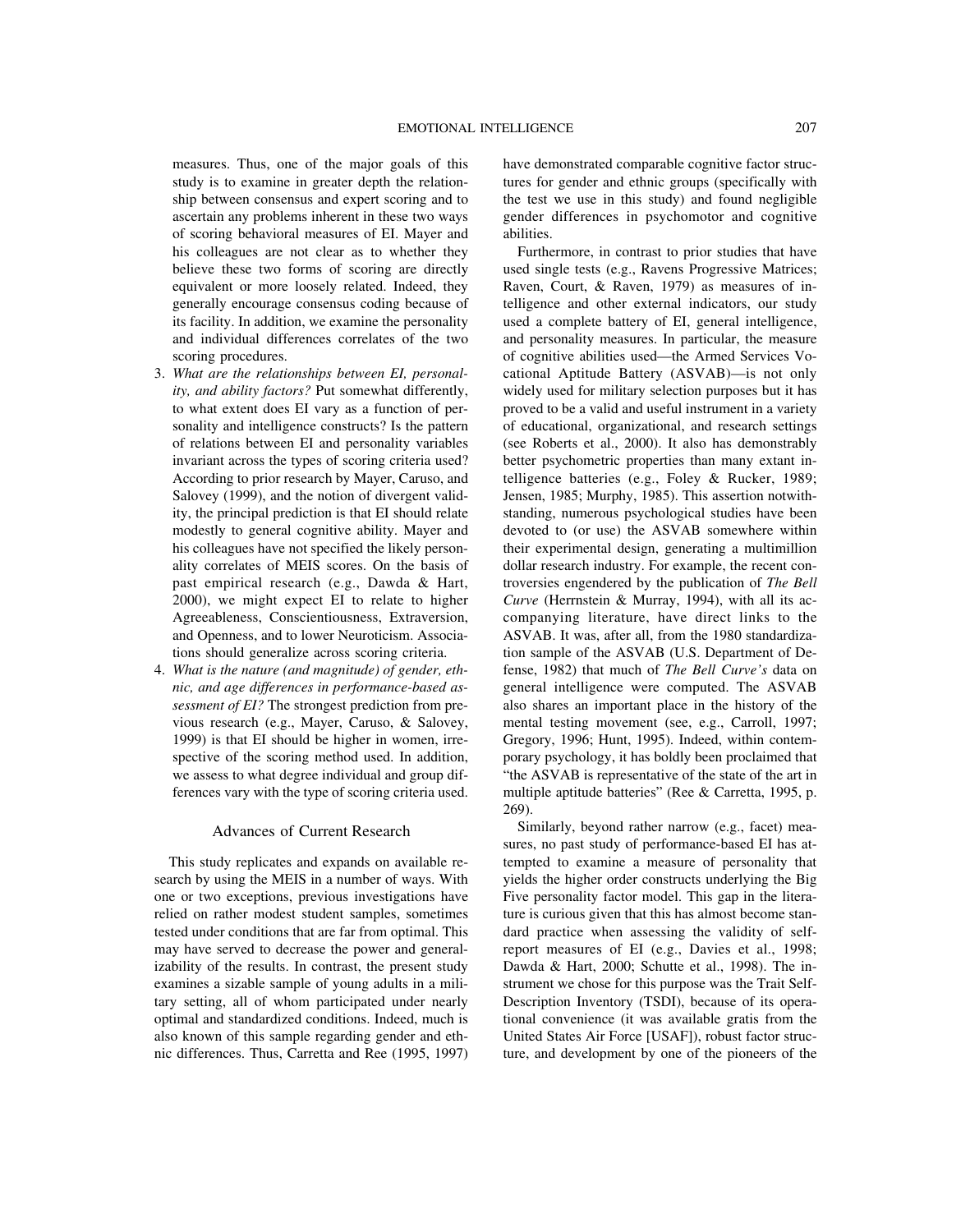Big Five personality factor model (Christal, 1994). Indeed, in a recent study, Krause, Lee, Stankov, Pallier, and Roberts (in press) demonstrate that each of the five factors assessed by this instrument shares high correlation (i.e., aproaching an *r* of .90), with respective factors extracted from the Neo Personality Inventory–Revised (NEO-PI-R), and remarkably similar correlations with other external measures. Also, the TSDI has also been used as a core measure of personality in other studies examining the relationship between EI and the Big Five personality factor model (see Davies et al., 1998, Study 2).

Finally, we note that in the area of cognitive abilities, consistent replication of factor structure (across disparate populations) is a hallmark of this field of science. For example, Carroll's (1993) meta-analysis of some 477 data sets consistently supported the derivation of three strata of primary mental abilities, secondary-order factors, and a general factor (psychometric *g*) across widely disparate populations. Because the full scale MEIS is presently examined on a notably different sample from those investigated previously, the extent of factorial similarity (and invariance) may be determined. In addition, comparisons and contrasts between the present sample and the sample reported by the creators of the MEIS (i.e., Mayer, Caruso, & Salovey, 1999) on a variety of psychometric properties is required to determine the replicability of their findings.

#### Method

#### *Participants*

Participants were 704 USAF trainees, the majority of whom were male (89%). Participants ranged from 17 to 23 years of age ( $M = 19.74$ ,  $SD = 2.21$ ). About 30% of the sample had some college education, with the remaining 70% having completed full or partial high school education. Participants were ethnically diverse, distributed as follows by ethnicity: Caucasian, 69%; African Americans, 14%; Latino– Hispanic, 9%; Asian American, 4%; Native Americans, 2%; unidentified, 2%. The majority of the recruits (over 61%) were engaged in technical occupations in the USAF, with the remainder serving as security police (14%), medical–dental staff (5%), general staff  $(7\%)$ , and support staff  $(11\%)$ . The remaining recruits were unidentified or had not yet been placed in occupational categories.

#### *Psychological Tests*

The main instruments used in this study were the MEIS, the ASVAB, and the TSDI, a measure of the Big Five factor model of personality. Descriptions of each of these instruments are provided in the passages that follow.

## *A Multi-Factor Emotional Intelligence Scale (MEIS)*

The MEIS (Mayer, Caruso, & Salovey, 1999) is a multi-factor ability battery divided into four branches: (a) *emotional identification (perception)* (4 tests: Faces, Music, Designs, and Stories); (b) *assimilating emotions* (2 tests: Synesthesia and Feeling Biases); (c) *understanding emotions* (4 tests: Blends, Progressions, Transitions, and Relativity); and (d) *managing emotions* (2 tests: Others and the Self). Capsule descriptions of the various subtests composing each branch are given in Table 1, with the reader encouraged to consult the primary source (i.e., Mayer, Caruso, & Salovey, 1999) for full details on each respective test. Across all 12 subtests, responses were scored according to both consensus and expert scoring criteria, the procedures for which are described below.

*Consensus scoring.* Mayer, Caruso, and Salovey's (1999) normative sample provided the weights for each item used in the consensus scoring procedure. This approach appears judicious because it allows ready comparisons with that sample. Moreover, in a previous study, Garcia and Roberts (2000) reported high correlations between consensus scores provided by the standardization group and consensus scores calculated from their specific sample. Thus, the response of each participant was scored according to its agreement with participants from the normative sample endorsing each alternative. For example, a participant who chose 5 in the present investigation would receive a score of .52 for that item if in the Mayer, Caruso, and Salovey (1999) study 52% of the participants answered that anger was definitely present. If the participant reported that anger was definitely not present (1), and this matched only 5% of the normative sample, then the person would receive a score of .05 for that item and so forth.

*Expert scoring.* Criteria for expert scoring were based on Mayer and Caruso (from Mayer, Caruso, & Salovey, 1999), who served as the "experts." Thus, each response was scored according to its agreement with the alternative identified by these authors as the "best" answer for each item. In each case, endorsing the selected best answer value (or the integer on either side of it) was scored as 1; otherwise the answer was scored as 0.

*Branch scores.* MEIS branch scores, calculated separately for consensus and expert scoring criteria,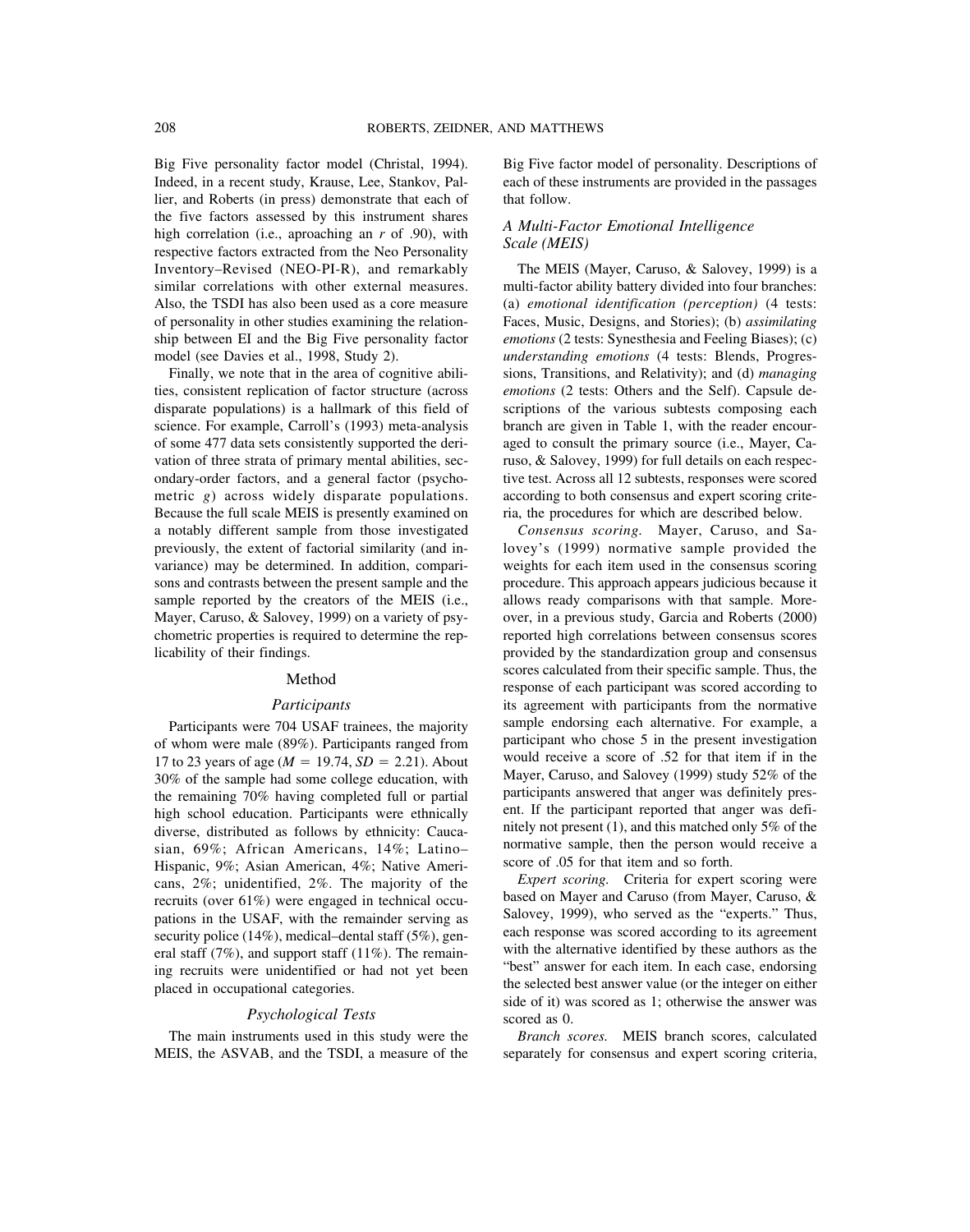| Table 1                     | Capsule Descriptions of the 12 Subtests Composing the MEIS                                                                                                                                           |                                                                                                                                                                                    |
|-----------------------------|------------------------------------------------------------------------------------------------------------------------------------------------------------------------------------------------------|------------------------------------------------------------------------------------------------------------------------------------------------------------------------------------|
| Test                        | Task and stimuli                                                                                                                                                                                     | Response                                                                                                                                                                           |
| Faces                       | Eight photos of faces, each rated for degree of anger, sadness,<br>and surprise present<br>happiness, disgust, fear,<br>Branch 1: Emotion identification-perception                                  | Five-point scale ranging from 1 (definitely not present) to 5 (definitely<br>present)                                                                                              |
| Music                       | Eight original musical scores rated as for Test 1                                                                                                                                                    | Five-point scale ranging from 1 (definitely not present) to 5 (definitely<br>present)                                                                                              |
| Designs                     | Eight computer-generated graphic designs rated as for Test 1                                                                                                                                         | Five-point scale ranging from 1 (definitely not present) to 5 (definitely<br>present)                                                                                              |
| Stories                     | Six narratives; participant determines characters' feelings on seven<br>among stories<br>emotion scales that vary                                                                                    | Five-point scale ranging from 1 (definitely not present) to 5 (definitely<br>present)                                                                                              |
|                             | Branch 2: Assimilation of emotions                                                                                                                                                                   |                                                                                                                                                                                    |
| Synesthesia                 | are asked to imagine a feeling until they<br>experience corresponding emotion(s)<br>Six scenarios; participants                                                                                      | Five-point semantic differential scale for warm-cold, yellow-purple,<br>sharp-dull, fast-slow, dark-light, low-high, orange-blue,<br>pleasant-unpleasant, good-bad, and sweet-sour |
| Feeling                     | Four scenarios where participants are required to assimilate their                                                                                                                                   | Five-point scale ranging from 1 (definitely does not describe) to 5                                                                                                                |
| Biases                      | judgments as to how they feel about a<br>fictional person described in the scenario<br>current mood state with                                                                                       | (definitely does describe) for seven trait scales (e.g., sad, trusting,<br>etc.) that varied across scenarios                                                                      |
|                             | Branch 3: Understanding emotions                                                                                                                                                                     |                                                                                                                                                                                    |
| <b>Blends</b>               | Eight items; participants analyze how blended emotions comprise two<br>or more simple emotions                                                                                                       | Multiple-choice; e.g., optimism combines which two emotions? (a)<br>pleasure and anticipation, etc.                                                                                |
| Progressions                | Eight items assessing participants' understanding of how feelings and<br>emotions progress and intensify over time                                                                                   | Multiple-choice; e.g., if you feel increasingly guilty and begin to<br>question your self-worth, you feel (a) depression, etc.                                                     |
| Transitions                 | gauge understanding of how emotions<br>a person is afraid and later calm: In<br>between, what are the likely ways the person might feel?)<br>Four scenarios designed to<br>follow one another (e.g., | Five-point scale ranging from 1 (extremely unlikely) to 5 (extremely<br>likely) for six emotion scales (e.g., fear, anger) that varied across<br>scenarios                         |
| Relativity                  | Four scenarios depicting social encounters between two fictional<br>persons (often in conflict); participant is asked to judge how<br>characters are feeling                                         | Five-point scale ranging from 1 (extremely unlikely) to 5 (extremely<br>likely) for ten emotion scales that varied across scenarios                                                |
| Branch 4: Managing emotions |                                                                                                                                                                                                      |                                                                                                                                                                                    |
| Managing<br>Others          | Six vignettes of which participants evaluate plans of action in response<br>to fictional persons requiring assistance                                                                                | Five-point scale ranging from 1 (extremely ineffective) to 5 (extremely<br>effective) for four alternative courses of action varying across<br>vignettes                           |
| Managing<br>Self            | Six vignettes focusing on the shelf rather than on others                                                                                                                                            | Five-point scale ranging from 1 (extremely ineffective) to 5 (extremely<br>effective) for four alternative courses of action varying across<br>vignettes                           |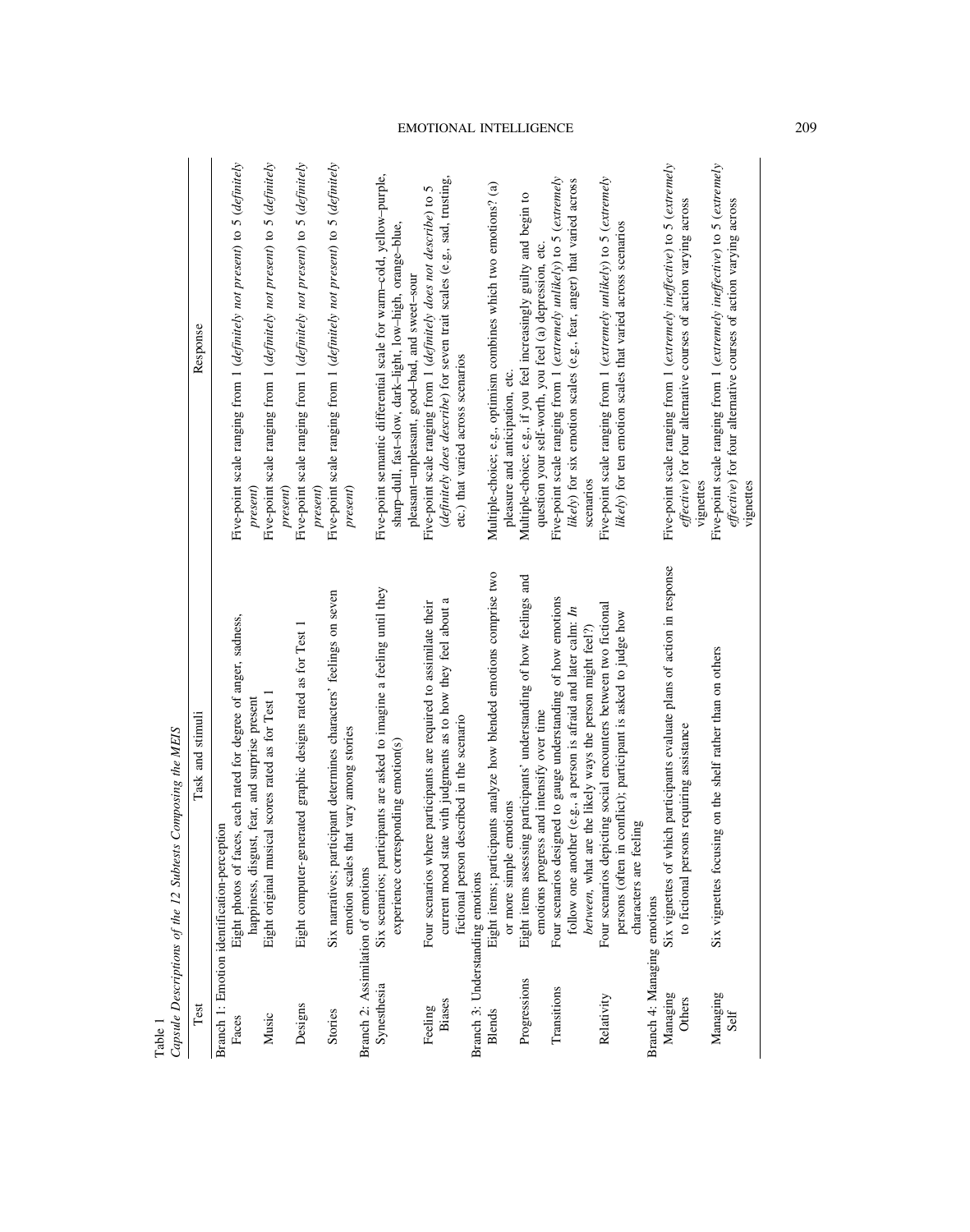were formed by converting the respective branch subtest scores to standardized *z* scores and linearly summing these standardized scores to yield a composite branch score. For example, emotional identification branch scores, scored by consensus criteria, were formed by converting consensus-based Faces, Music, Design, and Stories scores from raw to *z* scores, and then linearly summing these four standardized scores to form the branch measure. A similar procedure was used for constructing expert emotional identification branch scores, and so on for the other branches.

*General EI score.* A score representing what might tentatively be called *general EI* was formed separately for consensus-based and expert-based scores, by linear summation of respective standardized MEIS subtest scores (across all 12 subtests).

# *Armed Services Vocational Aptitude Battery (ASVAB)*

The ASVAB (U.S. Department of Defense, 1984) is a particularly prominent multiple aptitude battery, widely implemented in a variety of educational, selection, and research settings (Murphy & Davidshofer, 1998). For example, in the selection context, performance on the ASVAB appears to be a major determinant in the career choices of over 1.3 million young Americans per annum (Kaplan & Saccuzzo, 1997, p. 365). In addition, researchers have consistently established that the ASVAB possesses levels of high reliability and validity (e.g., Carroll, 1993; Herrnstein & Murray, 1994; Ree & Carretta, 1995; Roberts et al., 2000). Collectively, these features suggest it to be a particularly efficacious measure of cognitive abilities for inclusion in the present design.

A description of the 10 subtests comprising the ASVAB, along with sample items follows. In numbering these tests (and the ones following them), we retain 1–12 for the MEIS tests previously described.

13. *General Science.* This test consisted of 25 science-fact items. For example: "Which of the following foods contain the most iron? (a) eggs, (b) liver, (c) candy, or (d) cucumbers."

14. *Arithmetic Reasoning.* This test consisted of 30 arithmetic word problems. For example: "Pat put in a total of 16.5 hours on a job during 5 days of the past week. How long is Pat's average workday? (a) 3 hours, (b) 3 hours 15 minutes, (c) 3 hours 18 minutes, or (d) 3 hours 25 minutes."

15. *Word Knowledge.* This test contained 35 standard vocabulary items, such as: "The wind is *variable* today. The word *variable* means: (a) mild, (b) steady, (c) shifting, or (d) chilling."

16. *Paragraph Comprehension.* Participants in this test were presented with 15 paragraphs, each 1 to 3 sentences long, followed by a multiple-choice response question about the paragraph's content.

17. *Mathematical Reasoning.* This test consisted of 25 mathematical problems (primarily algebra but also questions about area, square roots, percentages, and simple geometry). For example: "If  $3x = -5$ , then *x*  $=$  (a)  $-2$ , (b)  $-5/3$ , (c)  $-3/5$ , or (d) 3/5."

18. *Numerical Operations.* This was a 10-min speeded test. The participants' task was to respond to 50 (simple) number-fact items [e.g., " $2 \times 6 = ?$  (a) 4, (b) 8, (c) 3, or (d) 12"].

19. *Coding Speed.* This is another 10-min speeded test. An item consisted of a word followed by five 4-digit number strings [e.g., "green, (a) 6456; (b) 7150; (c) 8385; (d) 8930; (e) 9645"]. The participants' task was: (a) to look up the word's number code in a key consisting of 10 word-code pairs placed at the top of the page and then (b) to place the letter associated with that number code on the provided answer sheet. Coding speed consisted of 84 such items.

20. *Auto and Shop Information.* This test consisted of 25 questions about automobiles, shop practices, and the conventional use of mechanical tools.

21. *Mechanical Comprehension.* This test was composed of 25 questions, normally accompanied by drawings. These questions related to general mechanical and physical principles.

22. *Electrical Information.* This test contained 20 questions that related to electrical, radio, and electronic information.

*ASVAB composites.* Of course, it is possible to provide a breakdown of the relation that each of the 10 subtests of the ASVAB share with other constructs examined in the present investigation. However, it would appear expedient to report correlations with composites, which are often cited, particularly in the applied psychological literature. In the case of the ASVAB, there are five such scales: Administration, Electronics, General, Mechanical, and Air Force Qualifying (AFQT). These scales reflect various measures of practical utility in the selection context.<sup>9</sup> The last of these scales, the AFQT, is thought to provide an index of the general intelligence construct (i.e.,

<sup>&</sup>lt;sup>9</sup> We provide the formula for deriving these various composites at the bottom of Table 4. Note that in certain instances, individual tests appear in the formula for more than one composite.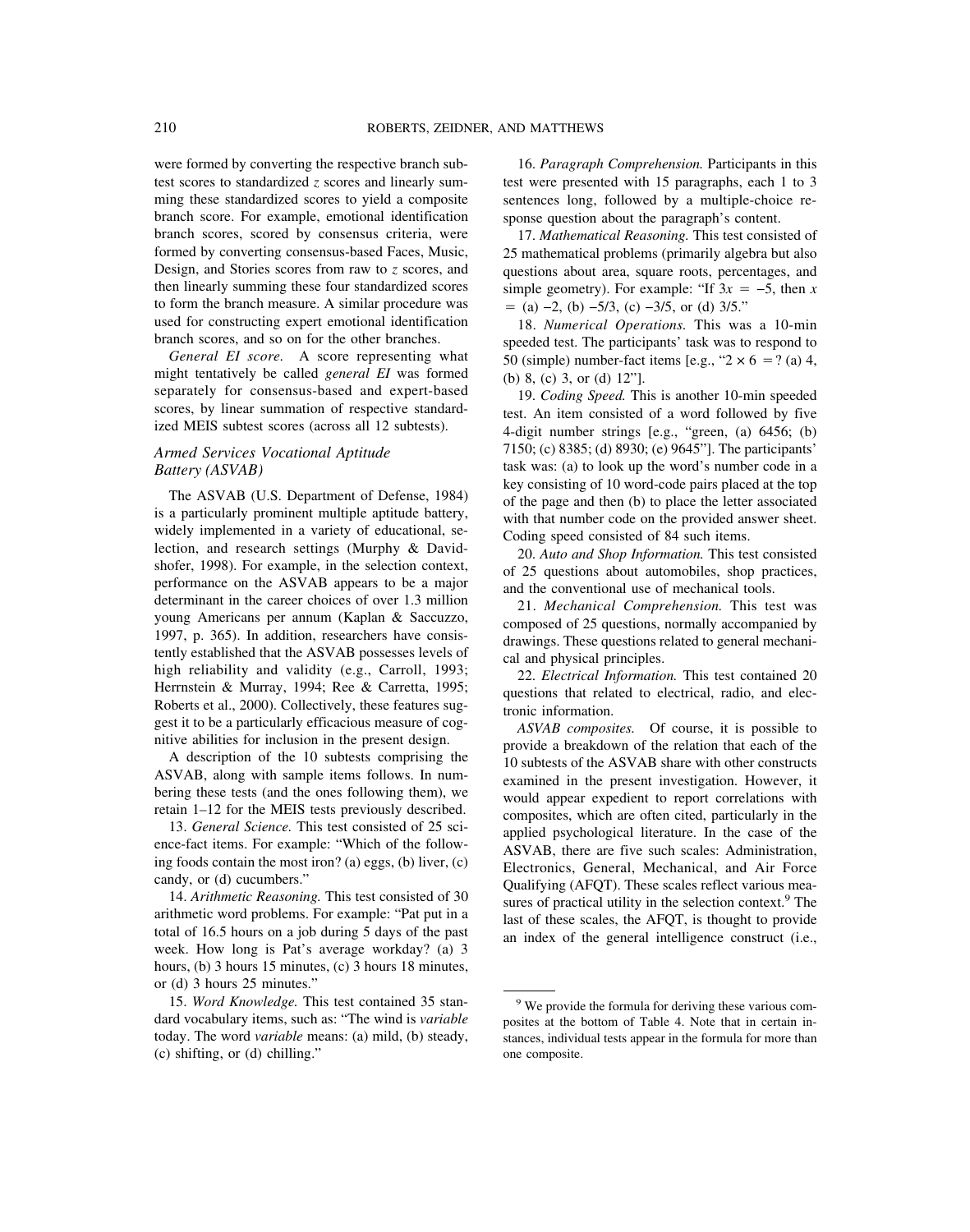psychometric *g*; e.g., see Stauffer, Ree, & Carretta,  $1996$ ).<sup>10</sup>

To avoid any confusion, it should also be noted that researchers have reported factor-analytic solutions with the ASVAB subtests (see, e.g., Ree & Carretta, 1994). Generally, three factors emerge—a construct having salient loadings from Tests 13–17, which is often interpreted as verbal–math; a factor defined by the two clerical-perceptual speed measures (Tests 18– 19); and a construct defined by salient loadings from the three mechanical–technical knowledge tests (Tests 21–22). A similar solution emerges in the present data set. However, we refrain from reporting factor analysis of the ASVAB here because it would take the reader too far afield from the central topic of the present investigation, that is, the relation between EI and intelligence constructs.<sup>11</sup> Notably, the first principal component extracted from the battery correlates near unity with the AFQT, whereas the various composites reflect well-established relationships with these factors (e.g., the Mechanical composite correlates .90 with a mechanical–technical factor score). It is important to note that patterns of relationships between these factor scores and other variables are also mirrored (especially with respect to various scores derived from the MEIS).

#### *Trait-Self Description Inventory (TSDI)*

This Likert-type self-report inventory was designed to assess each of the Big Five personality factors. It contained two sections. In the first section, 64 trait names (e.g., *thorough*) were presented (one after the other). The participant was required to indicate how characteristic the trait was of him or herself as compared with other individuals of the same sex and age. Seven possibilities were given, ranging from 1 (*extremely not characteristic of me*) to 7 (*extremely characteristic of me*). In the second section, participants were given 99 behavioral statements and asked to indicate the extent to which they disagree (or agree) with each assertion (e.g., "I like parties, where there are lots of people"). As for trait names, responses fell along a nine-point scale, ranging from 1 (*very strongly disagree*) to 9 (*very strongly agree*).

Thereafter, trait and behavioral responses were summed to generate five composites. These composites represent the super factors of Agreeableness, Conscientiousness, Extraversion, Openness, and Neuroticism. A validation study of 2,853 USAF enlistees provides a large reference group with which isolated studies (such as the present one) might be compared (Christal, 1994; see also Davies et al., 1998).

Information pertinent to each scale of this Big Five factor measure (including sample items from both item formats and the number of trait names and behavioral statements in each scale) is given below.

23. *Neuroticism (10 trait names + 28 behavioral statements = 38 items):* "nervous"; "I worry more than most people."

24. *Agreeableness (16 trait names + 19 behavioral statements = 35 items):* "kind"; "I am always considerate of the feelings of others."

25. *Conscientiousness (17 trait names + 14 behavioral statements = 31 items):* "organized"; "I tend to set higher standards for myself than others set for me."

26. *Extraversion (12 trait names + 18 behavioral statements = 30 items):* "sociable"; "I tend to take charge in group meetings."

27. *Openness (9 trait names + 20 behavioral statements = 29 items):* "creative"; "I have a lot of intellectual curiosity."

## *Procedure*

Testing on the MEIS and TSDI was conducted in groups of between 30 and 40 participants, with a small team of proctors available to administer the protocols and respond to queries. Each participant received item and answer booklets that contained all necessary instructions, items, and responses. Although testing time was self-paced, because on average testing took over 2 hrs, suitable rest–pauses were provided after 50 min of work. One exception to this general rule was the Music test, which we administered first because the instructions and music were played aloud (and obviously therefore experimenterpaced). Note the ASVAB data were obtained (after informed consent) from the enlistees' records rather than at this time. Not only is this standard practice with studies using military samples (e.g., Roberts & Kyllonen, 1999; Stauffer et al., 1996), it suggests that these data were collected under particularly optimal

<sup>10</sup>On the basis of recent analysis, somewhat controversially, researchers have argued that the AFQT is more likely to be an index of acculturated abilities (Roberts et al., 2000). Elsewhere, however, it is considered by many commentators as a particularly highly saturated *g* measure, similar to, for example, the Ravens Matrices tests (see e.g., Jensen, 1998, for a detailed discussion).  $11$  Full data on the factor analysis of the ASVAB are

available from Moshe Zeidner.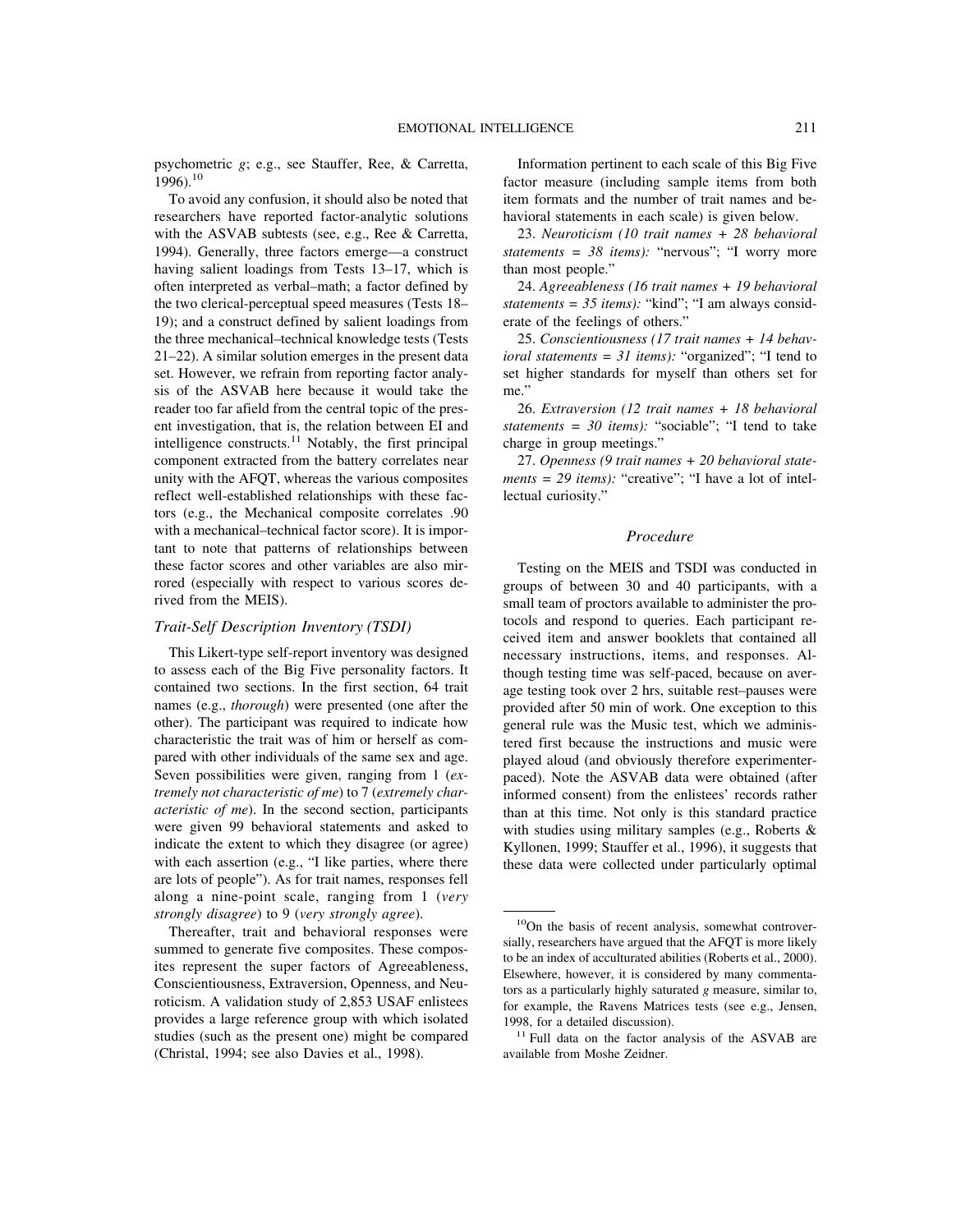|                          |     | Present USAF Sample |          | Mayer et al. sample |     |          |
|--------------------------|-----|---------------------|----------|---------------------|-----|----------|
| MEIS subscale            | M   | SD                  | $\alpha$ | M                   | SD  | $\alpha$ |
| Emotional identification |     |                     |          |                     |     |          |
| Faces                    | .41 | .06                 | .81      | .40                 | .08 | .89      |
| Music                    | .45 | .08                 | .84      | .44                 | .11 | .89      |
| Designs                  | .36 | .07                 | .85      | .36                 | .08 | .90      |
| <b>Stories</b>           | .36 | .06                 | .72      | .38                 | .07 | .85      |
| Assimilating emotions    |     |                     |          |                     |     |          |
| Synesthesia              | .29 | .06                 | .84      | .31                 | .04 | .86      |
| Feeling biases           | .28 | .05                 | .66      | .30                 | .05 | .70      |
| Understanding emotions   |     |                     |          |                     |     |          |
| <b>Blends</b>            | .46 | .10                 | .38      | .49                 | .10 | .49      |
| Progressions             | .52 | .12                 | .37      | .58                 | .10 | .51      |
| Transitions              | .29 | .05                 | .57      | .30                 | .04 | .94      |
| Relativity               | .29 | .04                 | .68      | .30                 | .04 | .78      |
| Managing emotions        |     |                     |          |                     |     |          |
| Managing others          | .26 | .04                 | .66      | .28                 | .04 | .72      |
| Managing self            | .25 | .04                 | .68      | .28                 | .04 | .70      |

*Means, Standard Deviations, and Reliabilities for Consensus Scoring of the MEIS Subtests*

*Note.* Results also include consensus-based scores for the Mayer, Caruso, and Salovey (1999) investigation. MEIS = Multi-Factor Emotional Intelligence Scale; USAF = United States Air Force.

conditions because the participants' responses were largely determining their career path.<sup>12</sup>

#### Results

## *Descriptive Statistics*

*MEIS (EI).* Summary statistics derived from the present USAF sample for the MEIS consensus-based scores are presented in Table 2, and expert-based scores are presented in Table 3. In addition, Tables 2 and 3 incorporate comparable summary MEIS subscale statistics for the sample provided by Mayer, Caruso, and Salovey (1999, Table 1). Product-moment (structural) correlations (calculated between the mean vectors of the two samples) yielded correlations of .98 and .95, respectively, for consensus-based and expertbased scores. Thus, the profile of mean scores was highly comparable for both scoring criteria. There is also remarkable correspondence with the means and standard deviations reported by Ciarrochi et al. (2000) and these studies for consensus scores.

*ASVAB (cognitive abilities).* Mean performance of participants on each of the ASVAB subtests was calculated, along with intercorrelations. In each case, this series of results (available from Richard D. Roberts on request) was similar to normative samples (see, e.g., U.S. Department of Defense, 1982). As previously described in the *Method* section, composites (whose derivation is given in the bottom portion of Table 4) were subsequently calculated. The means and standard deviations for these five ASVAB composites are reproduced in the top half of Table 4.

Notably the mean of the ASVAB normative sample on any one of the occupational composites is 50 (*SD*  $= 10$ ) (see Foley & Rucker, 1989). In other words, the present sample has performed above average on the ASVAB tests. There are two explanations for this occurrence. The first is that the ASVAB, like many other cognitive ability measures, is likely subject to item drift, encapsulated within the so-called *Flynn* effect (e.g., Flynn, 1987). The second is that the

Table 2

<sup>&</sup>lt;sup>12</sup> Note that one reviewer expressed concern that the time difference between administration of the ASVAB and the other instruments "is a bit worrisome." However, in a study where ASVAB tests were given a second time, in an experimental session similar to the present one, the correlation between tests given at different times was high enough (i.e., consistent with reported test–retest reliabilities) to consider them analogous (see Roberts et al., 2000). Moreover, the fit of alternative structural-equation models to the two separate sessions where ASVAB data were collected did not differ markedly. Time of testing does not appear, therefore, to result in an experimental confound (Roberts et al., 2000).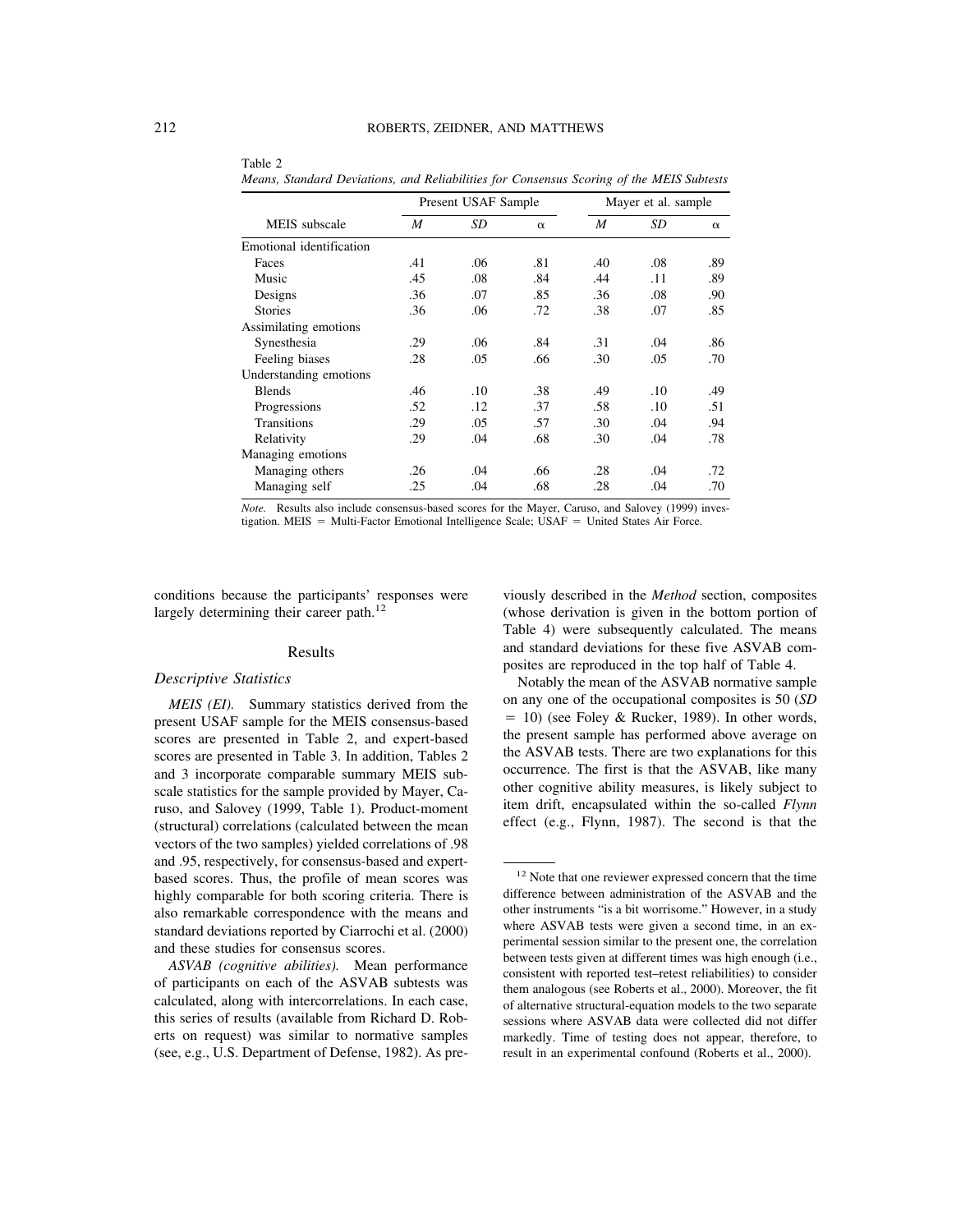|                          |     | Present USAF sample |          |     | Mayer et al. sample |          |  |
|--------------------------|-----|---------------------|----------|-----|---------------------|----------|--|
| MEIS subscale            | M   | SD                  | $\alpha$ | M   | SD                  | $\alpha$ |  |
| Emotional identification |     |                     |          |     |                     |          |  |
| Faces                    | .64 | .10                 | .68      | .64 | .11                 | .74      |  |
| Music                    | .72 | .09                 | .72      | .73 | .10                 | .86      |  |
| Designs                  | .69 | .10                 | .68      | .69 | .11                 | .74      |  |
| <b>Stories</b>           | .71 | .10                 | .70      | .72 | .11                 | .72      |  |
| Assimilating emotions    |     |                     |          |     |                     |          |  |
| Synesthesia              | .65 | .11                 | .76      | .69 | .09                 | .66      |  |
| Feeling biases           | .67 | .13                 | .63      | .72 | .12                 | .60      |  |
| Understanding emotions   |     |                     |          |     |                     |          |  |
| <b>Blends</b>            | .55 | .18                 | .26      | .60 | .19                 | .35      |  |
| Progressions             | .74 | .19                 | .45      | .83 | .16                 | .50      |  |
| <b>Transitions</b>       | .52 | .12                 | .47      | .56 | .11                 | .85      |  |
| Relativity               | .51 | .12                 | .69      | .56 | .11                 | .63      |  |
| Managing emotions        |     |                     |          |     |                     |          |  |
| Managing others          | .60 | .13                 | .55      | .60 | .12                 | .42      |  |
| Managing self            | .53 | .13                 | .52      | .55 | .12                 | .40      |  |

| Table 3                                                                       |
|-------------------------------------------------------------------------------|
| Means, Standard Deviations, and Reliabilities for Expert-Based Scoring of the |
| <b>MEIS Subtests</b>                                                          |

*Note.* Results also include consensus-based scores for the Mayer, Caruso, and Salovey (1999) investigation. MEIS = Multi-Factor Emotional Intelligence Scale; USAF = United States Air Force.

#### Table 4

*Means, Standard Deviations, and Reliabilities for the Cognitive Ability and Personality Measures for the Current Investigation, and a Comparative Sample for the ASVAB*

|                               |           | Current USAF sample |          | Comparative sample |        |          |         |
|-------------------------------|-----------|---------------------|----------|--------------------|--------|----------|---------|
| Measure                       | M         | SD                  | $\alpha$ | M                  | SD     | $\alpha$ | d       |
| ASVAB composites <sup>a</sup> |           |                     |          |                    |        |          |         |
| Mechanical                    | 58.58     | 21.52               |          | 56.67              | 22.04  |          | 0.09    |
| Administration                | 64.46     | 19.70               |          | 69.19              | 19.94  |          | 0.02    |
| General                       | 61.84     | 17.48               |          | 62.74              | 17.72  |          | $-0.05$ |
| Electronics                   | 64.90     | 16.19               |          | 63.56              | 17.37  |          | 0.08    |
| Air force qualifying          | 218.28    | 16.17               |          | 219.21             | 16.67  |          | 0.06    |
| <b>TSDI</b>                   |           |                     |          |                    |        |          |         |
| Neuroticism                   | $-162.04$ | 239.57              | 0.94     | $-177.07$          | 246.12 | .94      | 0.06    |
| Agreeableness                 | 365.24    | 187.34              | 0.94     | 446.40             | 161.30 | .93      | $-0.43$ |
| Conscientiousness             | 253.22    | 144.20              | 0.93     | 315.48             | 125.45 | .92      | $-0.43$ |
| Extraversion                  | 152.68    | 181.02              | 0.92     | 180.85             | 191.95 | .94      | $-0.16$ |
| <b>Openness</b>               | 89.82     | 186.77              | 0.92     | 149.12             | 172.02 | .96      | $-0.32$ |

*Note.* Reliabilities of ASVAB were not available because these tests are scored by independent agencies, although the scores used here actually serve both screening and selection purposes in the USAF.  $N = 420$  for ASVAB,  $\dot{N} = 2,85\dot{3}$  for TSDI. Sample sizes vary between 668 and 702 (because of missing data).  $ASVAB =$  Armed Services Vocational Aptitude Battery; USAF = United States Air Force; TSDI  $\epsilon$  = trait self-description inventory.<br><sup>a</sup> ASVAB composites were formed by combining subtests in the following manner: (a) Mechanical: Arithmetic Reasoning, Mechanical

Comprehension, Auto and Shop Information, and Electronics Information; (b) Administration: Word Knowledge, Paragraph Comprehension, Mathematics Knowledge, and Coding Speed; (c) General: Word Knowledge, Paragraph Comprehension, Arithmetic Reasoning, and Mechanical Comprehension; (d) Electronics: Arithmetic Reasoning, Mathematics Knowledge, Electronics Information, and Science; and (e) AFQT: Word Knowledge, Paragraph Comprehension, Arithmetic Reasoning, and Mathematics Knowledge (see Herrnstein & Murray, 1994, pp. 579–592, for a detailed exposition of technical issues related to this measure).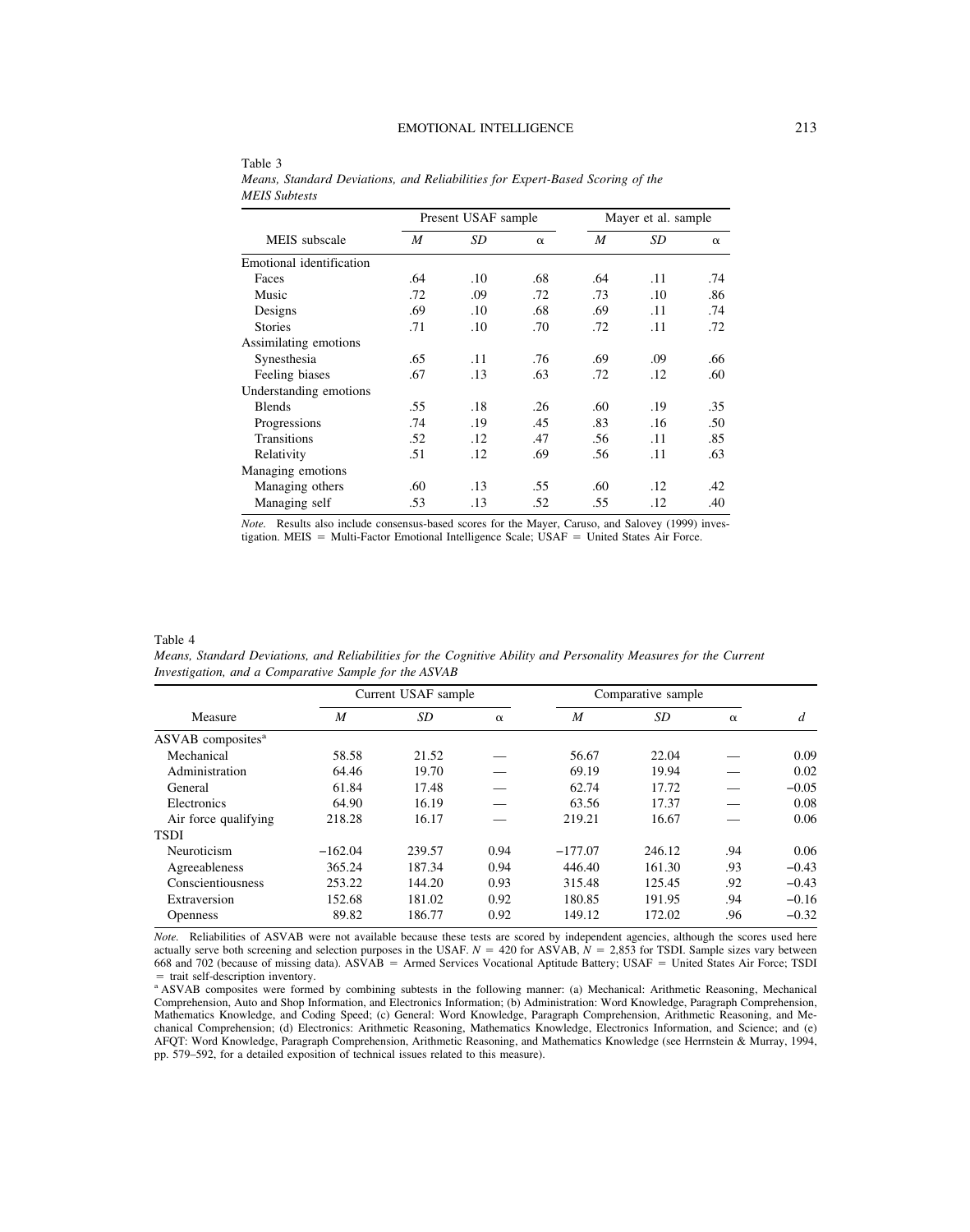USAF has in times of (relative) global peace and tech nological advances reduced the number of its personnel (Hammer, 1997), thereby resulting in more stringent selection criteria. Consistent with both propositions is the fact that means and standard deviations for ASVAB normative composites were obtained from the 1980 American Youth Population (Foley & Rucker, 1989). Moreover, the values obtained on the ASVAB are close to those reported in various validation studies conducted on this battery in recent times (e.g., Ree & Carretta, 1995; Roberts & Kyllonen, 1999; Stauffer et al., 1996). To highlight this correspondence, the results obtained by Roberts and Kyllonen are also included in Table 4. Note that for all composites the effect sizes for intersample differences are close to zero.

*TSDI.* Means, standard deviations, and reliabilities for the Big Five personality factors assessed by the TSDI are presented in the bottom half of Table 4. These values bear close correspondence to the results obtained by Christal (1994) in his original validation study of 2,853 USAF enlistees for measurs of Extraversion and Neuroticism, but not for measures of Agreeableness, Conscientiousness, or Openness. To allow ready comparisons, we also include these data (along with observed effect sizes) in Table 4. Cohort differences of this magnitude are quite common in military samples, where specific occupational clusters often go through basic training together. Thus, for example, the present sample is more heavily weighted toward technical occupations (i.e., 61%) than is common to the USAF, in general. It is unlikely that differences on these three personality dimensions, however, would constitute any serious challenge to

interpretation of findings with personality. Consistent with this assertion, the reliability of the subscales of the TSDI remains high, and factor analysis of the measure recovers the five personality clusters.

#### *MEIS Intercorrelations*

Table 5 presents the matrix of correlations for the MEIS among consensus- and expert-based branch (and composite) scores, which shows a positive manifold. One possibility is that the matrix of non-negative correlation coefficients represents a common influence of general intelligence (i.e., psychometric *g*) on the subscales. However, partialing out ASVAB-AQFT scores, as an estimate of *g,* had only minor effects on the correlations, and the positive manifold was preserved.<sup>13</sup>

As shown in Table 5, composite consensus-based and expert-based MEIS scores were meaningfully correlated (i.e.,  $r = .48$ ). However, the magnitude of correlation for the two scoring criteria varied by branch. Thus, the correlations among consensus- and expert-based scores was relatively high for understanding emotion  $(r = .78)$  and assimilating emotion  $(r = .66)$ ; moderate for managing emotion  $(r = .43)$ ; and negligible for emotional identification  $(r = .02)$ .

To gain some clearer understanding of branch correlations, we conducted separate analysis for each subtest. Table 6 presents the intercorrelations among the 12 subtests for consensus- (lower diagonal) and

Table 5

*Matrix of Intercorrelations Among Consensus- and Expert-Based MEIS Branch and Composite Scores*

| <b>MEIS</b> measure |        | 2      | 3      | 4      | 5      | 6      | 7      | 8      | 9      | 10 |
|---------------------|--------|--------|--------|--------|--------|--------|--------|--------|--------|----|
| Consensus           |        |        |        |        |        |        |        |        |        |    |
| 1. Composite        |        |        |        |        |        |        |        |        |        |    |
| 2. Identification   | $.76*$ |        |        |        |        |        |        |        |        |    |
| 3. Assimilation     | $.68*$ | $.38*$ |        |        |        |        |        |        |        |    |
| 4. Understanding    | $.80*$ | $.38*$ | $.41*$ |        |        |        |        |        |        |    |
| 5. Management       | $.57*$ | $.12*$ | $.32*$ | $.44*$ |        |        |        |        |        |    |
| Expert              |        |        |        |        |        |        |        |        |        |    |
| 6. Composite        | $.48*$ | .08    | $.44*$ | .56*   | $.42*$ |        |        |        |        |    |
| 7. Identification   | $.17*$ | .02    | $.21*$ | $.18*$ | $.16*$ | $.78*$ |        |        |        |    |
| 8. Assimilation     | $.39*$ | $.09*$ | $.66*$ | $.31*$ | $.24*$ | $.66*$ | $.42*$ |        |        |    |
| 9. Understanding    | $.56*$ | $.14*$ | $.33*$ | $.78*$ | $.39*$ | $.66*$ | $.21*$ | $.32*$ |        |    |
| 10. Management      | $.23*$ | $-.04$ | $.14*$ | $.27*$ | $.43*$ | $.62*$ | $.36*$ | $.25*$ | $.24*$ |    |

*Note.* Sample sizes ranged from 702 to 704. MEIS = Multi-Factor Emotional Intelligence Scale.

<sup>&</sup>lt;sup>13</sup> We are grateful to Professor Nat Brody for suggesting this analysis; the matrix of partial correlations is available from Moshe Zeidner.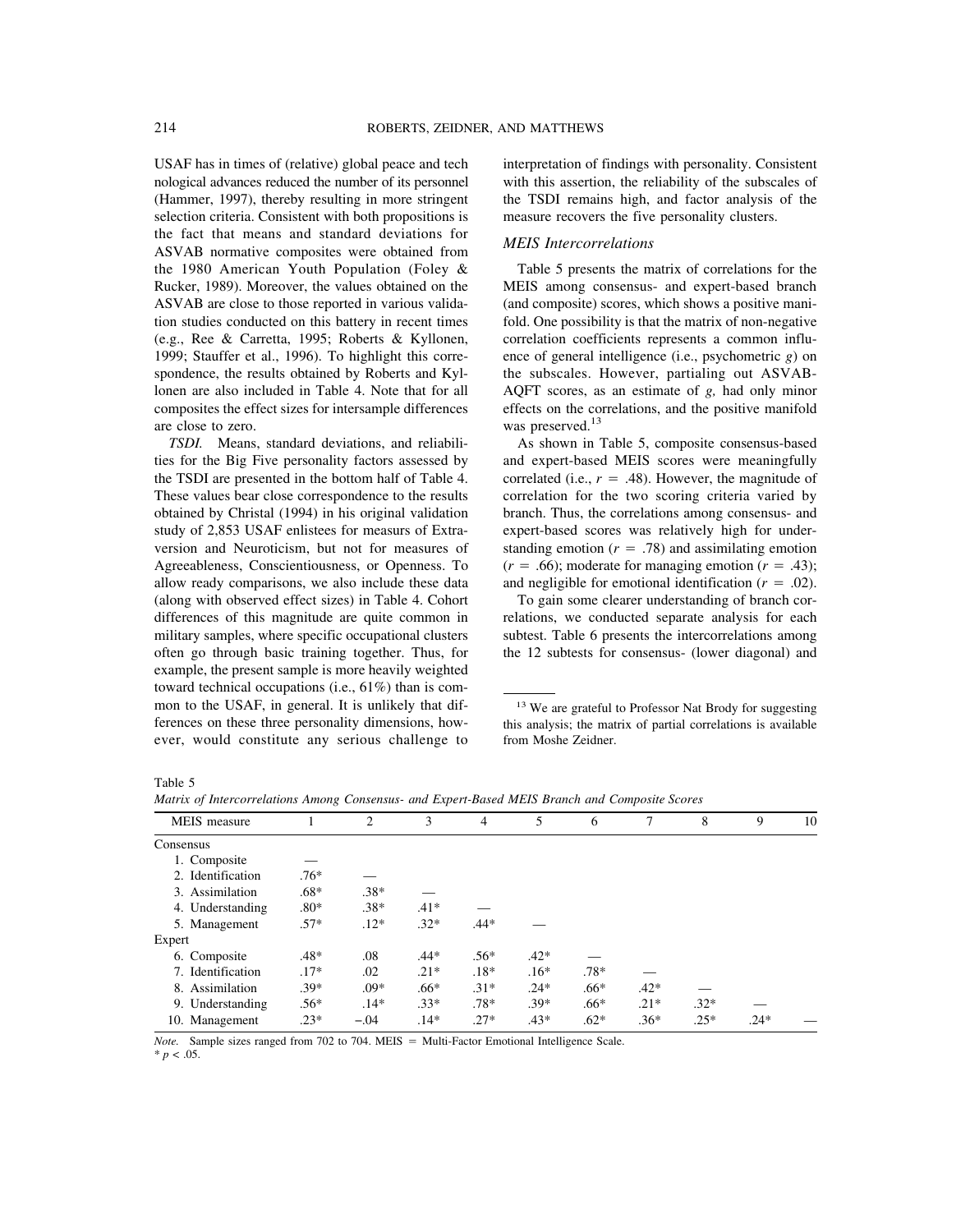EMOTIONAL INTELLIGENCE

|  | ٠            |
|--|--------------|
|  | I<br>۰.<br>× |
|  |              |

|                  |        |        |        |        | $\cdots$ |        |        |        |        |        |        |        |
|------------------|--------|--------|--------|--------|----------|--------|--------|--------|--------|--------|--------|--------|
| <b>MEIS</b> test |        | 2      | 3      | 4      | 5        | 6      | 7      | 8      | 9      | 10     | 11     | 12     |
| 1. Faces         | $-.22$ | .44*   | $.47*$ | $.42*$ | $.26*$   | $.20*$ | .07    | $.12*$ | $.19*$ | .02    | $.22*$ | $.23*$ |
| 2. Music         | $.64*$ | .29*   | $.42*$ | $.41*$ | $.20*$   | $.22*$ | $-.02$ | $.11*$ | $.11*$ | $.10*$ | $.19*$ | $.19*$ |
| 3. Design        | $.60*$ | .66*   | .09*   | $.38*$ | $.27*$   | .20    | .01    | $.16*$ | .06    | .03    | $.33*$ | $.23*$ |
| 4. Stories       | $.43*$ | $.51*$ | $.52*$ | $.12*$ | $.26*$   | $.33*$ | .05    | $.19*$ | $.26*$ | $.11*$ | $.20*$ | $.23*$ |
| 5. Synesthesia   | $.23*$ | $.19*$ | $.21*$ | $.31*$ | $.64*$   | $.23*$ | $.11*$ | $.23*$ | $.11*$ | $.12*$ | $.24*$ | $.17*$ |
| 6. Biases        | $.24*$ | $.24*$ | $.26*$ | $.35*$ | $.33*$   | $.61*$ | .05    | $.15*$ | $.22*$ | $.24*$ | $.12*$ | $.13*$ |
| 7. Blends        | .04    | .06    | $.14*$ | $.14*$ | $.14*$   | $.12*$ | $.85*$ | $.24*$ | .06    | $.15*$ | $.15*$ | $.10*$ |
| 8. Progression   | $.16*$ | $.22*$ | $.23*$ | $.29*$ | $.24*$   | $.23*$ | $.33*$ | .96*   | $.17*$ | $.23*$ | $.17*$ | $.18*$ |
| 9. Transitions   | $.26*$ | $.25*$ | $.30*$ | $.36*$ | $.23*$   | $.26*$ | $.16*$ | $.24*$ | $.41*$ | $.28*$ | $.12*$ | $.10*$ |
| 10. Relativity   | .19*   | $.22*$ | $.24*$ | $.29*$ | $.31*$   | $.32*$ | $.27*$ | $.33*$ | $.39*$ | $.66*$ | $.10*$ | .07    |
| 11. Others       | .08    | .08    | $.10*$ | $.21*$ | $.28*$   | $.23*$ | $.20*$ | $.17*$ | $.28*$ | $.45*$ | $.48*$ | $.43*$ |
| 12. Self         | .02    | .02    | .05    | $.13*$ | $.25*$   | $.16*$ | $.21*$ | $.18*$ | $.24*$ | .36*   | $.53*$ | $.35*$ |

*MEIS Subscale Intercorrelations for Consensus (Below diagonal) and Expert (Above diagonal) Scoring*

*Note.* The correlation between expert and consensus scores for each respective test is located down the main diagonal in boldface. Sample size varies from  $698$  to  $704$  because of missing values. MEIS = Multi-Factor Emotional Intelligence Scale.  $* p < .05.$ 

expert-based scores (upper diagonal). Of interest, the product–moment correlation between the two correlation profiles was not significant, (i.e.,  $r[64] = .15$ ,  $p > .05$ ), suggesting rather weak correspondence among the pattern of intercorrelations based on these two different scoring criteria. The main diagonal of Table 6 is also worth noting, because it reports correlations between consensus and expert scores for individual tests. The problematic correlation between Emotional Perception subtests scored in the two differing formats is highlighted here—with even a modest negative correlation  $(r = -.22)$  evidenced for the Faces test.

Table 6

The overall pattern of correlations among the MEIS subscales found in the present data set are highly similar to those reported by Mayer, Caruso, and Salovey (1999). Correlations reported by Mayer, Caruso, and Salovey ranged from .07 to .68 ( $Mdn = .29$ ), whereas in the present study they ranged from .02 to .66 (*Mdn* ! .26). A product–moment correlation among the strung-out correlations in the two correlation matrices (i.e., Mayer, Caruso, & Salovey's data and the present data set) yielded a sizable correlation coefficient of .87. Furthermore, in both studies, the correlations for the emotional perception branch subscales were higher than those found for the understanding branch subscales. Thus, the pattern of relations among the subtests is quite robust and shows considerable replicability across the two data sets. $14$ 

# *Exploratory Factor Analysis of the MEIS Subscales*

To shed light on the factor structure underlying the subscales of the MEIS, the subscale intercorrelation matrices for both consensus- and expert-based scores were submitted, in turn, to principal-axis factor analyses, followed by direct oblimin rotation. Oblique rotation was used throughout because the intercorrelations of first-order factors should define a secondorder factor of general EI. Table 7 gives the loadings on the first, unrotated factor for both scoring methods. In these analyses, each first factor resembles a general factor, with positive loadings on all subscales, explaining 27.1% (consensus) and 20.0% (expert) of the variances for the respective matrices. In both cases, the Emotional Perception subscales had the highest loadings on the general factor (i.e., loadings in excess of .50 for each test), whereas most of the Emotional Understanding and Emotion Management subscales had relatively low loadings (in some cases, less than .30). Principal-components analysis (with communalities set to 1.00) is sometimes used to estimate general factors. We extracted principal components from each subscale intercorrelation matrix, which explained 32.7% (consensus) and 26.2% (expert) of the variances. Loadings were a little higher than for the principal factors, but otherwise the patterns of loadings were highly similar.

Following rotation, the principal-axis factor analysis for consensus-based scores yielded three interpretable factors, as was the case for consensus scores. In each instance, the fourth factor extracted had an eigenvalue less than one, and failed to meet Cattell's

<sup>14</sup> Comparable analyses conducted with the Ciarrochi et al. (2000) data reveal similarly high levels of correspondence.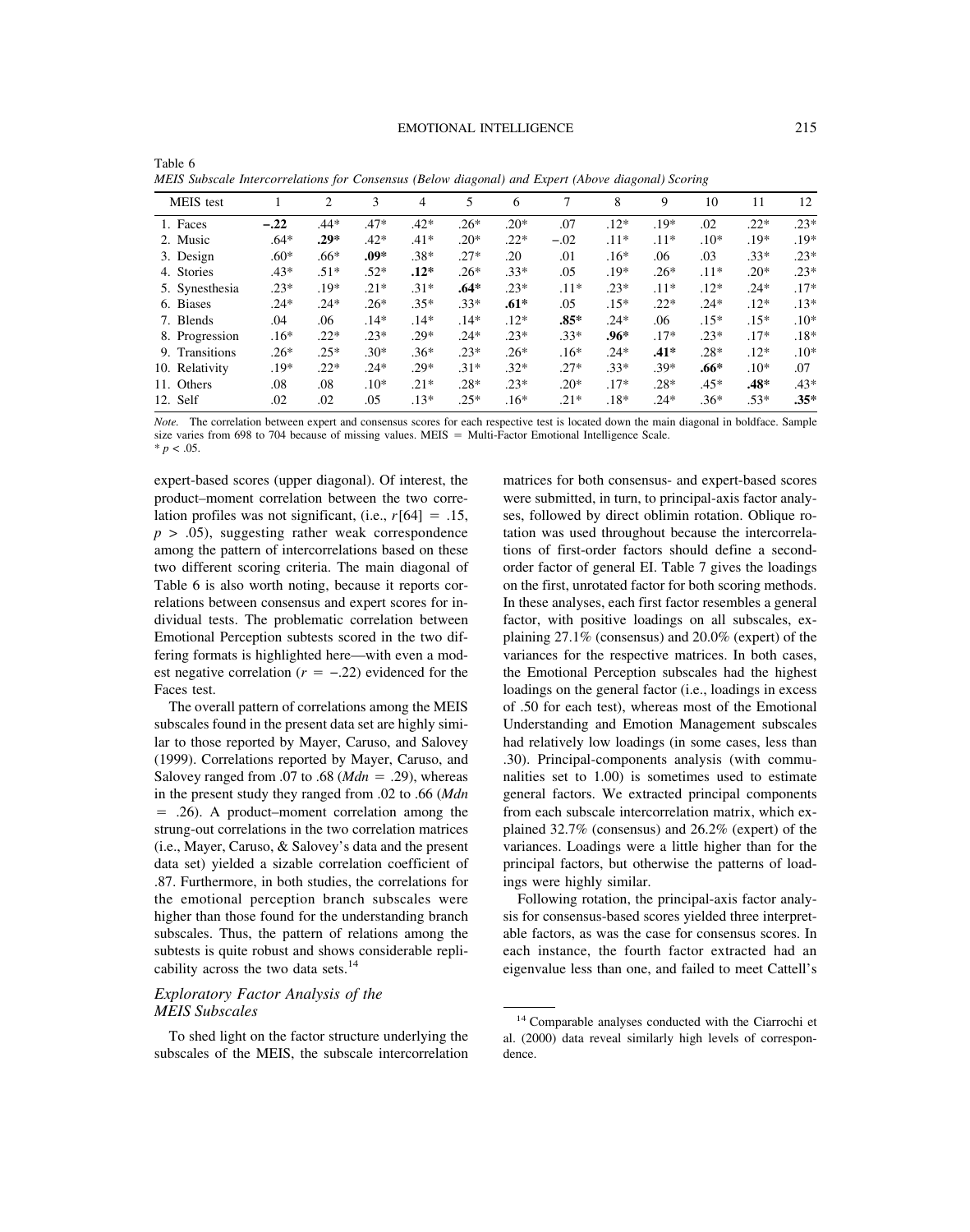Table 7

| Factor Loadings on First, Unrotated Factor From   |
|---------------------------------------------------|
| Principal-Axis Factors Analysis of Consensus- and |
| Expert-Scored Branch Subscale Scores              |

|                          | Scoring method |        |  |  |  |
|--------------------------|----------------|--------|--|--|--|
| MEIS branch subscale     | Consensus      | Expert |  |  |  |
| Emotional identification |                |        |  |  |  |
| Faces                    | .59            | .61    |  |  |  |
| Music                    | .64            | .54    |  |  |  |
| Designs                  | .66            | .61    |  |  |  |
| <b>Stories</b>           | .68            | .61    |  |  |  |
| Assimilating emotions    |                |        |  |  |  |
| Synesthesia              | .46            | .42    |  |  |  |
| Feeling biases           | .49            | .39    |  |  |  |
| Understanding emotions   |                |        |  |  |  |
| <b>Blends</b>            | .29            | .17    |  |  |  |
| Progressions             | .44            | .34    |  |  |  |
| Transitions              | .33            | .31    |  |  |  |
| Relativity               | .55            | .23    |  |  |  |
| Managing emotions        |                |        |  |  |  |
| Managing others          | .41            | .42    |  |  |  |
| Managing self            | .32            | .45    |  |  |  |
| Variance                 | 27%            | 20%    |  |  |  |

 $Note.$  MEIS  $=$  Multi-Factor Emotional Intelligence Scale.

(1971) scree criterion. The factor-pattern matrices for the consensus- and expert-based scores are presented in Tables 8 and 9, respectively. Interpretation of each respective solution follows.

Table 8 *Oblimin Factor-Pattern Matrix*

*Factor interpretation: Consensus scores.* The first factor to be extracted, Perception (identification) of Emotions, accounted for 28% of the total variance. The four perception subscales loading on this factor showed both convergent and divergent factorial validity. Accordingly, the scales were strongly correlated with the Perception factor (.66 to .82) while correlating much more weakly with the remaining two factors. The second factor to emerge, Emotion Management, accounted for 12% of the total variance, with managing others and managing self loading .79 and .65, respectively, on this factor. The third factor extracted, Emotion Understanding, accounted for 4% of the total variance. Mainly, the four original scales defining the Understanding Emotions factor of the MEIS (i.e., Blends, Progressions, Transitions, and Relativity) define this factor. The two Assimilation of Emotions factors were found not to constitute unifactorial scales. By loading about equally on each of the three factors, these scales fail to evidence divergent validity. Furthermore, the Relativity subscale loaded higher on the Emotion Management factor (.60) than on the Emotion Understanding factor it was designed to mark (.54). Thus, these data do not provide much support for combining the original Understanding and Assimilating Emotions scales into one super-scale (as was done by Mayer, Caruso, & Salovey, 1999). Intercorrelations among the three obtained factors were as follows: Perception and Management  $(r = .32)$ ;

|                          | Factor     |            |               |                |  |  |  |  |
|--------------------------|------------|------------|---------------|----------------|--|--|--|--|
| MEIS branch subscale     | Perception | Management | Understanding | h <sup>2</sup> |  |  |  |  |
| Emotional identification |            |            |               |                |  |  |  |  |
| Faces                    | .80        | $-.02$     | $-.11$        | .57            |  |  |  |  |
| Music                    | .86        | $-.07$     | $-.06$        | .68            |  |  |  |  |
| Designs                  | .80        | $-.06$     | .02           | .63            |  |  |  |  |
| <b>Stories</b>           | .58        | .08        | .14           | .47            |  |  |  |  |
| Assimilating emotions    |            |            |               |                |  |  |  |  |
| Synesthesia              | .21        | .24        | .17           | .22            |  |  |  |  |
| Feeling biases           | .28        | .15        | .20           | .24            |  |  |  |  |
| Understanding emotions   |            |            |               |                |  |  |  |  |
| <b>Blends</b>            | $-.07$     | .06        | .46           | .23            |  |  |  |  |
| Progressions             | .06        | $-.09$     | .68           | .43            |  |  |  |  |
| Transitions              | .28        | .24        | .18           | .29            |  |  |  |  |
| Relativity               | .12        | .43        | .27           | .44            |  |  |  |  |
| Managing emotions        |            |            |               |                |  |  |  |  |
| Managing others          | .29        | .84        | $-.11$        | .63            |  |  |  |  |
| Managing self            | .29        | .67        | .03           | .43            |  |  |  |  |

*Note.* Loadings above 0.30 are in boldface type. Findings are based on principal axis factor analysis of  $consensus$  subscale scores, followed by oblimin rotation. MEIS  $=$  Multi-Factor Emotional Intelligence Scale.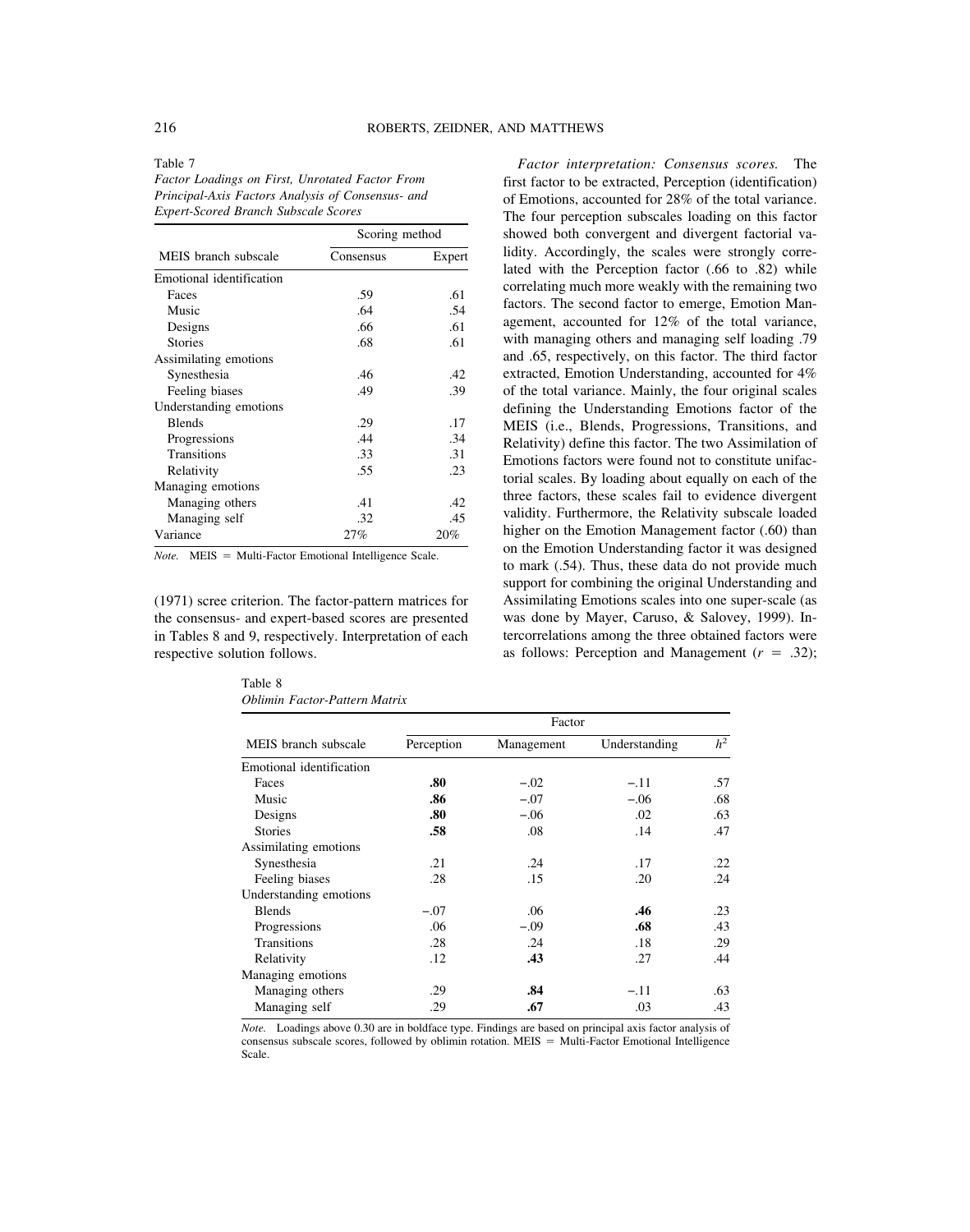|                          | Factors    |               |            |                |  |  |  |  |
|--------------------------|------------|---------------|------------|----------------|--|--|--|--|
| MEIS branch subscale     | Perception | Understanding | Management | h <sup>2</sup> |  |  |  |  |
| Emotional identification |            |               |            |                |  |  |  |  |
| Faces                    | .65        | $-.02$        | .07        | .44            |  |  |  |  |
| Music                    | .61        | $-.04$        | .00        | .37            |  |  |  |  |
| Designs                  | .65        | $-.15$        | .22        | .50            |  |  |  |  |
| <b>Stories</b>           | .57        | .20           | $-.01$     | .42            |  |  |  |  |
| Assimilating emotions    |            |               |            |                |  |  |  |  |
| Synesthesia              | .22        | .16           | .20        | .18            |  |  |  |  |
| Feeling biases           | .28        | .34           | $-.07$     | .22            |  |  |  |  |
| Understanding emotions   |            |               |            |                |  |  |  |  |
| <b>Blends</b>            | $-.11$     | .28           | .19        | .13            |  |  |  |  |
| Progressions             | .01        | .41           | .17        | .24            |  |  |  |  |
| Transitions              | .14        | .42           | $-.06$     | .21            |  |  |  |  |
| Relativity               | $-.05$     | .57           | $-.04$     | .30            |  |  |  |  |
| Managing emotions        |            |               |            |                |  |  |  |  |
| Managing others          | .07        | $-.02$        | .72        | .55            |  |  |  |  |
| Managing self            | .14        | .03           | .48        | .29            |  |  |  |  |
| Variance                 | 21%        | $6\%$         | 5%         |                |  |  |  |  |

Table 9 *Oblimin Factor-Pattern Matrix*

*Note.* Loadings above 0.30 are in boldface type. Findings are based on principal axis factor analysis of expert-based subscale scores, followed by oblimin rotation. MEIS  $=$  Multi-Factor Emotional Intelligence Scale.

Perception and Understanding  $(r = .51)$ ; Management and Understanding  $(r = .62)$ .

*Factor interpretation: Expert scores.* A similar principle-axis factor analysis for expert-based scores followed by oblimin rotation yielded three interpretable factors: Perception (21% of the total variance), Understanding of Emotions (6%), and Management of Emotions (5%) (see, Table 9). The correlations among the three factors in our study were as follows: Perception and Management,  $r = .26$ ; Perception and Understanding,  $r = .28$ ; Management and Understanding,  $r = .30$ . As observed for consensus scoring, the Assimilation scales did not show good convergent or divergent validity, and only three of the four original branch scores (perception, understanding, and emotions) are supported in this analysis.

Collectively, these results diverge from those reported by Mayer, Caruso, and Salovey (1999) in their factor analysis of the MEIS scales. In short, our data do not support their observation that assimilation and understanding coalesce into a single Understanding factor. Instead, for both consensus and expert scoring, assimilation appears both factorially complex and underrepresented by whatever the other tests are assessing (note therefore also the low communalities for these subtests). Thus, our data fail to support the conclusion reached by Mayer, Caruso, and Salovey (1999) that three factors capture the four branches of their recent model of EI (see also Mayer & Salovey, 1997).

Finally, we tested the correspondence of the factor scores derived from expert-based and consensusbased scale scores. We calculated regression-model factor scores for each participant, for each of the three expert-based factors and each of the three consensusbased factors. The correlations between the two sets of factors were then computed. Although the two Perception factors were defined by similar loadings, the correlation between them was .00. The two Understanding factors correlated .74, and the two Management factors correlated .46. In addition, Understanding (consensus) correlated with Management (expert) .43, and Understanding (expert) correlated with Management (consensus) .58. All other correlations were less than .25. In general, the correlations of corresponding factors fall short of the magnitudes required to establish the equivalent of the two forms of scoring. We also tested the equivalence of the first unrotated factors (i.e., general factors) from each subscale correlation matrix, using the same factor-score method. The correlation between these two general factors was .26.

## *Confirmatory Factor Analysis (CFA)*

To assess the goodness of fit between the pattern of covariation in the MEIS subscales and the four-factor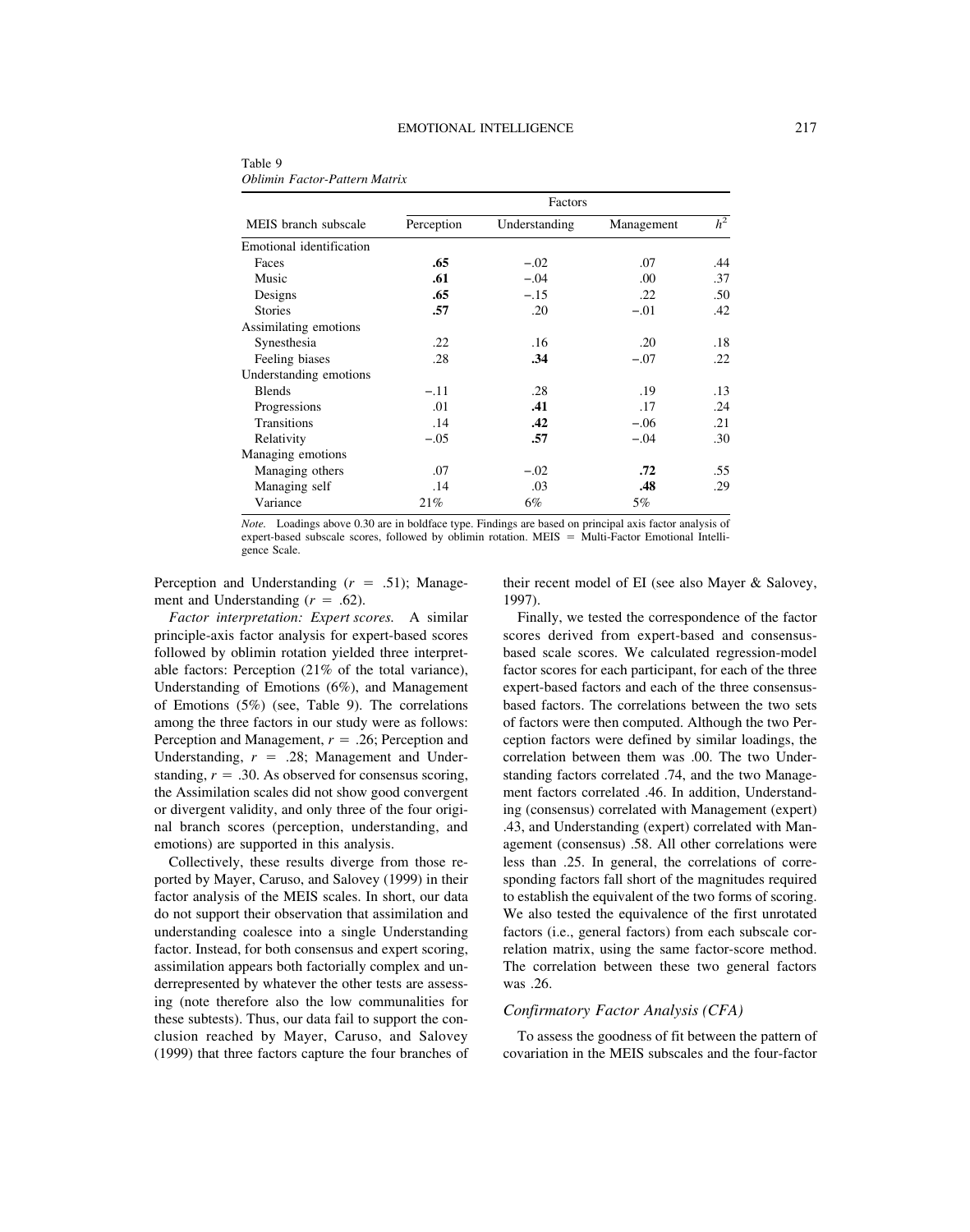(branch) model posited to underlie the construction of these measures, we submitted consensus- and expertscore covariance matrices, in turn, to confirmatory factor analyses. Throughout, AMOS 3.6 (Arbuckle, 1997), a structural equation model-fitting program, was used to conduct the analyses (see Table 10).

The results for both consensus and expert scores, shown in Table 10, suggest that the correspondence of the four-branch model to the data is probable. Thus, whereas the chi-square index was significant for consensus scores,  $\chi^2$  (48, *N* = 656) = 171.19, *p* < .001,  $chi$ -square/ $df$  = 3.57, the standard goodness-of-fit (GFI) indices were all above .90 (i.e., GFI  $= .96$ , comparative fit index  $[CFI] = .95$ ) with root mean square error of approximation  $(RMSEA) = .06$ , at the borderline level of acceptability. All of the standardized factor loadings (save for two scales assessing the Understanding factor) exceeded .50. Absolute values of the factor correlations were generally moderate. Similarly, whereas the chi-square fit index for expertbased scores was significant,  $\chi^2$  (48, *N* = 656) = 158.98,  $p < .001$ , chi-square/*df* = 3.31, the standard GFI indices were at the acceptable level (GFI  $= .96$ ,  $CFI = .92$ ; RMSEA = .06). The scales assessing identification and management of emotions all showed good convergent validity, loading above .60 on their target factor. The scales assessing assimilation and understanding tended to show somewhat lower loadings, ranging from .31 to .52. Of interest, whereas for expert-based scores, the correlation between identification and management of emotions was moderately high  $(r = .54)$ , for consensus-based scores it was quite low  $(r = .14)$ .

Chi-square statistics were used to test the signifi-

Table 10

cance of the difference in relative fits for a threefactor model (identification, understanding, and management) nested under the four-factor model. When the correlation between the Assimilation and Understanding factors was fixed at 1, the CFA tests for a three-factor model yielded  $\chi^2$  (51, *N* = 656) = 192.46 for consensus scores and  $\chi^2$  (51, *N* = 656) = 203.25 for expert-based scores. On the basis of the chi-square statistic, the fit of the three-factor model is significantly worse for both consensus,  $\chi^2$  (3, *N* = 656) 21.27,  $p < .001$ , and expert scores,  $\chi^2$  (3,  $N =$  $(656) = 44.27, p < .001$ . Thus, a four-factor model is more plausible than the three-factor model suggested by Mayer, Caruso, and Salovey (1999).

Moving from this issue, we tested the extent to which a second-order EI factor accounts for the observed covariation among the four MEIS branch– factors. To that end, we conducted a higher order CFA for the consensus-based and expert-based MEIS branch scores, in turn, with the covariances among the first-order factors set to zero. (It is noted that the first-order model represents an upper bound for the target higher order CFA.)

For consensus scores, the higher order model provided an unsatisfactory fit,  $\chi^2$  (50, *N* = 656) = 215.38,  $p < .001$ , and chi-square/*df* = 4.31. A test for differences in chi-square statistics comparing higher and lower order models proved to be significant,  $\chi^2$  $(2, N = 656) = 44.19, p < .001$ , suggesting that the higher order, more restricted model is significantly worse than the first-order model.

The goodness-of-fit analysis for expert-based scores provided a somewhat better fit than for the consensus scores,  $\chi^2$  (50, *N* = 656) = 176.64, *p* <

| MEIS scale      | Identification | Assimilation | Understanding | Management |
|-----------------|----------------|--------------|---------------|------------|
| Faces           | .74(0.68)      |              |               |            |
| Music           | .82(0.63)      |              |               |            |
| Designs         | .81(.65)       |              |               |            |
| <b>Stories</b>  | .64(.64)       |              |               |            |
| Synesthesia     |                | .57(0.48)    |               |            |
| Feeling biases  |                | .58(.47)     |               |            |
| <b>Blends</b>   |                |              | .37(.31)      |            |
| Progressions    |                |              | .47(.52)      |            |
| Transitions     |                |              | .55(.42)      |            |
| Relativity      |                |              | .71(0.49)     |            |
| Managing others |                |              |               | .78(.69)   |
| Managing self   |                |              |               | .68(.62)   |

*Factor Loading Matrices for CFA of the Fit of MEIS Scales to the Four-Branch Model*

*Note.* Loadings for expert scores appear in parentheses. CFA = confirmatory factor analysis; MEIS = Multi-Factor Emotional Intelligence Scale.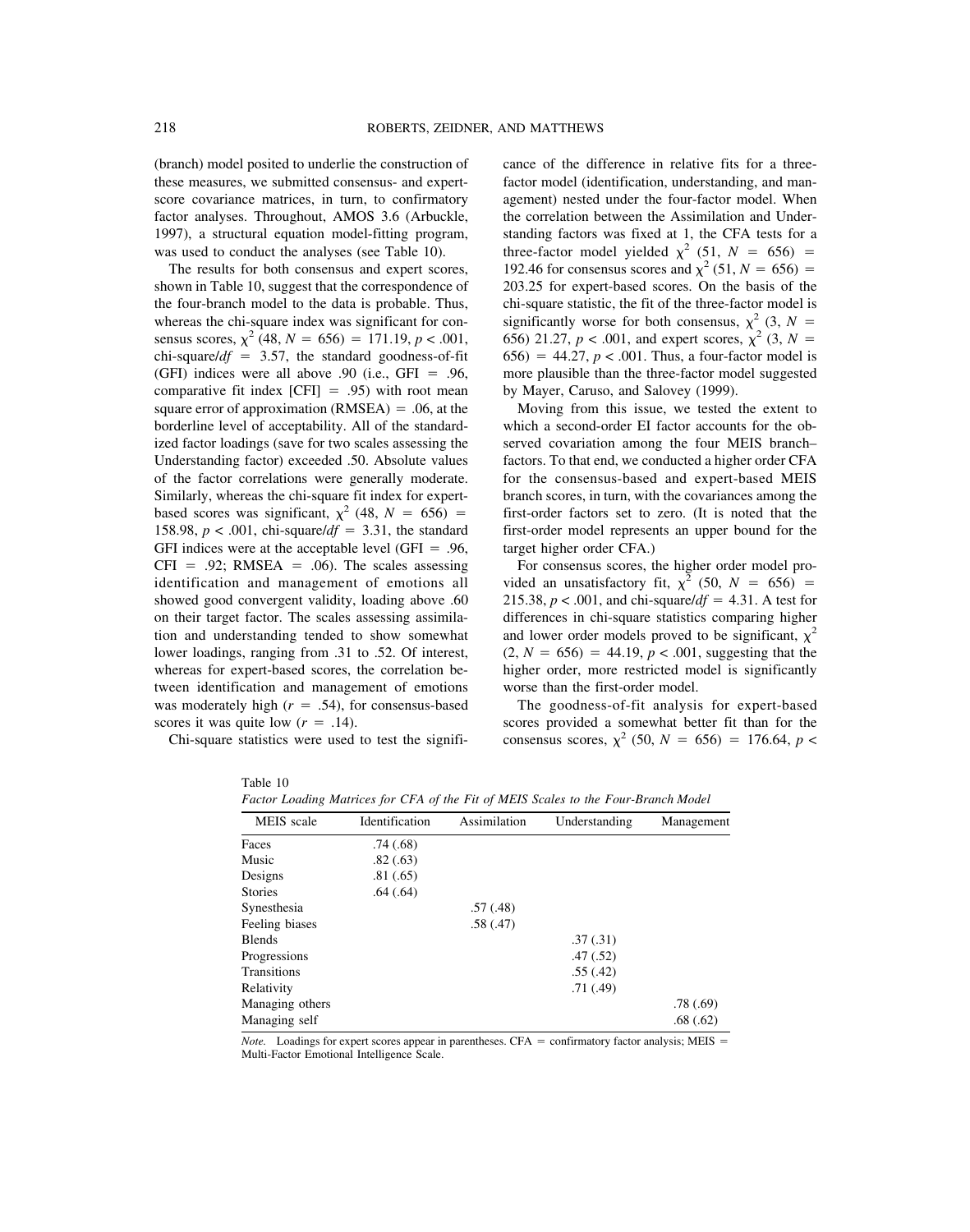|                              | Male $(n = 617)$ |      |         | Female $(n = 76)$ |         |  |
|------------------------------|------------------|------|---------|-------------------|---------|--|
| MEIS branch score            | M                | SD   | M       | SD                | d       |  |
| Perception                   |                  |      |         |                   |         |  |
| Consensus                    | $-0.13$          | 3.27 | 0.75    | 3.22              | $-0.27$ |  |
| Expert                       | 0.16             | 2.96 | $-1.22$ | 3.64              | 0.42    |  |
| Assimilation                 |                  |      |         |                   |         |  |
| Consensus                    | $-0.01$          | 1.62 | 0.04    | 1.78              | $-0.03$ |  |
| Expert                       | 0.02             | 1.54 | $-0.16$ | 1.85              | 0.11    |  |
| Understanding                |                  |      |         |                   |         |  |
| Consensus                    | $-0.04$          | 2.76 | 0.38    | 2.43              | $-0.16$ |  |
| Expert                       | $-0.02$          | 2.52 | 0.23    | 2.59              | $-0.09$ |  |
| Management                   |                  |      |         |                   |         |  |
| Consensus                    | $-0.02$          | 1.75 | 0.34    | 1.66              | $-0.22$ |  |
| Expert                       | 0.01             | 1.69 | $-0.15$ | 1.73              | 0.09    |  |
| No. of composite MEIS scores |                  |      |         |                   |         |  |
| Consensus                    | $-0.22$          | 6.82 | 1.51    | 6.59              | $-0.26$ |  |
| Expert                       | 0.19             | 6.00 | $-1.30$ | 6.82              | 0.23    |  |

| Table 11                                                       |  |  |  |  |
|----------------------------------------------------------------|--|--|--|--|
| Means and Standard Deviations for MEIS Branch Scores by Gender |  |  |  |  |

*Note. d* scores represent male minus female branch score means, divided by the average standard deviations of group scores.  $MEIS = Multi-Factor \scriptsize{\text{Emotional Intelligence Scale}}$ .

.001, and chi-square/ $df = 3.53$ . The goodness-of-fit indices were acceptable (GFI  $= .96$ , CFI  $= .90$ ,  $RMSEA = .06$ . Again, a test for differences in chisquare values between higher and lower order models proved to be significant,  $\chi^2$  (2, *N* = 656) = 17.66, *p* < .001, suggesting that the higher order, or more restricted, model is significantly worse than the firstorder, unrestricted model. Thus, a four-factor firstorder analysis seems to be the most plausible model tested.

# *EI: Relation to Individual and Group Differences*

*Gender differences.* Table 11 presents descriptive statistics for the MEIS consensus- and expert-based branch and composite scores by gender. When consensus scores were used, female participants  $(M =$ 1.51,  $SD = 6.59$ ) scored higher on composite MEIS scores than their male counterparts  $(M = -0.22, SD)$  $= 6.82$ ),  $t(691) = -2.10$ ,  $p < .05$ , by the order of about a quarter of a deviation  $(d = -0.26)$ . In contrast, when expert scoring criteria were used, male participants  $(M = 0.19, 1.51, SD = 6.00)$  scored higher than their female counterparts  $(M = -1.30,$ 1.51,  $SD = 6.80$ ,  $t(691) = 2.01$ ,  $p < .05$ , by the order of a quarter of a standard deviation ( $d = 0.23$ ). Thus, the direction of gender group effects varies as a function of the scoring criteria used.15

To assess to what extent the relationship between gender and MEIS scores was mediated by cognitive

ability, we calculated partial correlations between gender (1  $=$  male, 2  $=$  female) and composite MEIS scores, statistically controlling for ability (i.e., ASVAB-AFQT score). The partial correlations for consensus scores,  $r(691) = .08$ ,  $p < .01$ , and expert scores,  $r(691) = -.08, p < .01$ , were each about the same level of magnitude as the point-biserial correlations between gender and composite scores. This outcome suggests that the relationship between gender and scores on the MEIS (no matter how derived) is not mediated by general cognitive ability.

*Ethnic group differences.* Table 12 presents descriptive statistics for the MEIS, consensus- and expert-based branch and composite scores, by ethnic group. When consensus-based scores were used, White ( $M = 0.28$ ,  $SD = 6.58$ ) and ethnic minority  $(M = -0.63, SD = 7.12)$  group participants were not reliably discriminable. However, when expert scoring criteria were used, White participants  $(M = 1.16, SD)$  $= 5.86$ ) scored significantly higher than their ethnic minority counterparts  $(M = -2.43, SD = 5.98)$ ,

<sup>&</sup>lt;sup>15</sup> One reviewer expressed concern that the findings related to gender differences might be somewhat problematic, given the imbalance in numbers between male and female participants. To ensure that this was not the case, we compared the female sample with a randomly selected male sample (i.e.,  $n = 76$ ) and obtained differences that were remarkably similar to those reported for the full sample.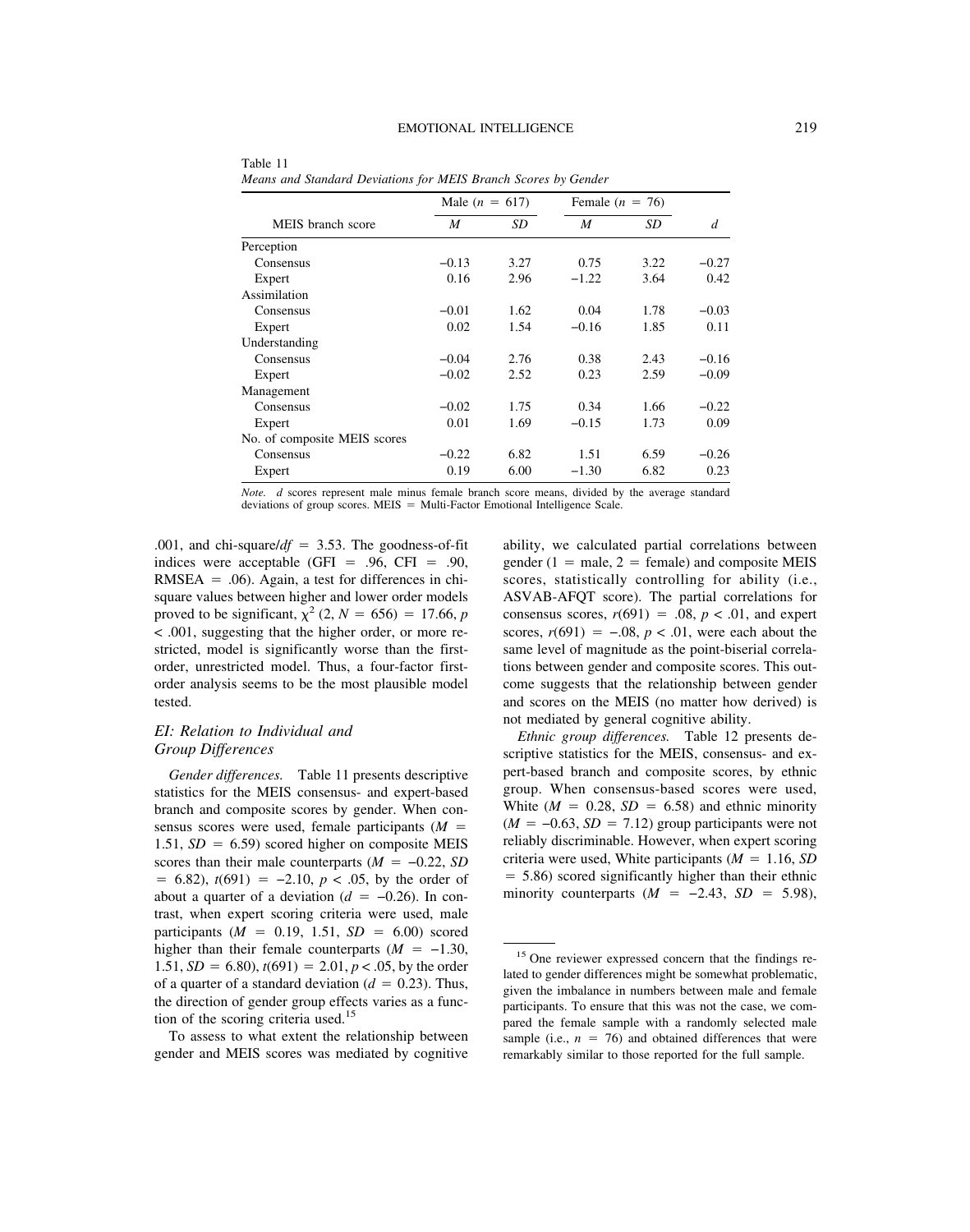|                             | White $(n = 476)$ |      | Ethnic minority ( $n = 214$ ) |      |         |
|-----------------------------|-------------------|------|-------------------------------|------|---------|
| MEIS subscale               | M                 | SD   | M                             | SD   | d       |
| Perception                  |                   |      |                               |      |         |
| Consensus                   | $-0.05$           | 3.16 | 0.06                          | 3.46 | $-0.03$ |
| Expert                      | 0.50              | 2.79 | $-1.07$                       | 3.38 | 0.51    |
| Assimilation                |                   |      |                               |      |         |
| Consensus                   | 0.13              | 1.49 | $-0.30$                       | 1.88 | 0.26    |
| Expert                      | 0.24              | 1.43 | $-0.54$                       | 1.73 | 0.49    |
| Understanding               |                   |      |                               |      |         |
| Consensus                   | 0.16              | 2.69 | $-0.30$                       | 2.74 | 0.17    |
| Expert                      | 0.22              | 2.49 | $-0.44$                       | 2.52 | 0.26    |
| Management                  |                   |      |                               |      |         |
| Consensus                   | 0.06              | 1.75 | $-0.08$                       | 1.73 | 0.09    |
| Expert                      | 0.19              | 1.67 | $-0.40$                       | 1.66 | 0.35    |
| No. of composite MEIS score |                   |      |                               |      |         |
| Consensus                   | 0.28              | 6.58 | $-0.63$                       | 7.12 | 0.13    |
| Expert                      | 1.16              | 5.86 | $-2.43$                       | 5.98 | 0.60    |

| Table 12                                                             |  |  |  |  |
|----------------------------------------------------------------------|--|--|--|--|
| Means and Standard Deviations for MEIS Branch Scores by Ethnic Group |  |  |  |  |

*Note. d* scores represent ethnic minority minus White mean (branch) scores, divided by the average standard deviations of group scores.  $MEIS = Multi-Factor$  Emotional Intelligence Scale.

 $t(688) = 7.39, p < .001$ , by the order of over half a standard deviation ( $d = .60$ ). Partial correlations between ethnic group membership and composite MEIS scores, holding ability constant, indicated that the partial correlations,  $r(655) = .22$ ,  $p < .001$ , were not meaningfully different from the bivariate correlations,  $r(688) = .27$ ,  $p < .001$ . These results suggest that the relationships between ethnic group and MEIS composite scores are not mediated by traditional cognitive abilities.

*Educational and age differences.* MEIS scores, whether scored by way of consensus or expert criterion, were not meaningfully or significantly correlated with educational background or age. This may be due, in part, to restriction of range in the age and educational background of the present sample.

## *Ability and Personality Correlates of the MEIS*

*The relationship between MEIS branch scores and cognitive abilities.* Table 13 presents the correlations between the MEIS branch and general scales (scored by both consensus and expert criteria) and the five ASVAB composite scores. In general, correlations are highest between MEIS scores and the general and AFQT composite scores of the ASVAB. Notably, both the consensus-based  $(r = .29)$  and expertbased  $(r = .40)$  general EI scores correlated positively with the ASVAB-AFQT composite, which is the closest measure to general intelligence (see, e.g., Herrnstein & Murray, 1994; cf. Roberts et al.,

2000). Of the EI concepts, the understanding facet correlated most meaningfully with ASVAB scores, whether consensus-based or expert-based scores were used. This outcome is somewhat surprising. According to the four-branch model proposed by Mayer, Caruso, and Salovey (1999), because management of emotions taps into the highest order of cognitive processes, it should (in turn) have the highest correlation with intelligence measures of all MEIS branches. Overall, however, MEIS branch and composite scores, whether scored with expert or consensus criteria, tend to be meaningfully related to intellectual ability, although correlations with ability measures tend to be slightly higher for expert than for consensus scores.

*The relationship between MEIS branch scores and the Big Five personality factors.* Table 14 presents the correlations between MEIS consensus and expert scores (branch and total) and the Big Five personality factors. As shown in Table 14, total MEIS consensusbased scores correlated significantly, though modestly, with each of the Big Five personality factors correlating negatively with Neuroticism  $(r = -18)$ , and positively with Conscientiousness  $(r = .16)$ , Agreeableness ( $r = .24$ ), Extraversion ( $r = -.13$ ), and Openness  $(r = .13)$ . In contrast, MEIS expert-based scores failed to correlate significantly with any of the Big Five personality factors, save for Openness  $(r =$ .15). However, when ability scores are statistically controlled by using partial correlation procedures, the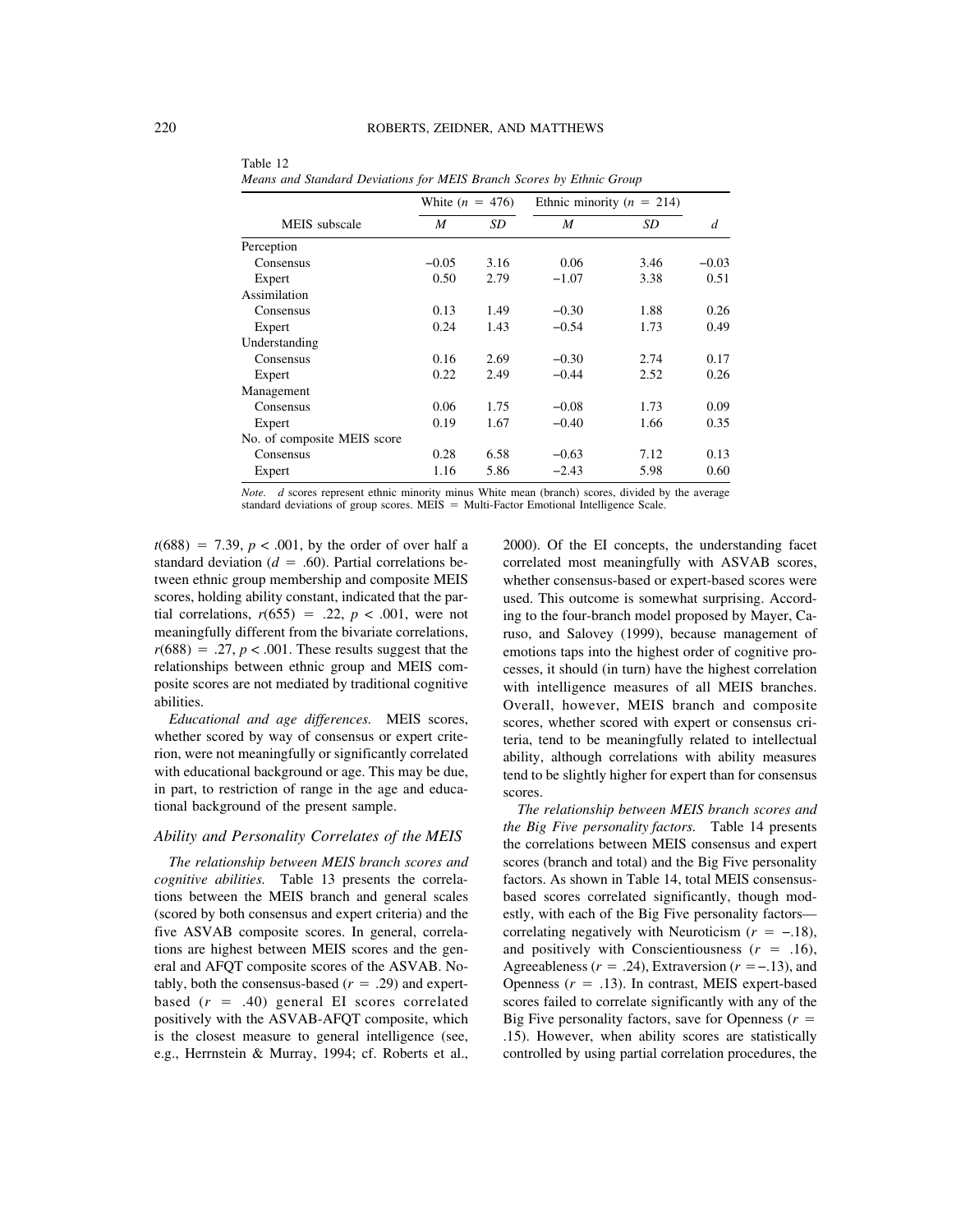| r unction of Consensus and Expert Scoring Systems |           |                |         |          |             |  |  |  |
|---------------------------------------------------|-----------|----------------|---------|----------|-------------|--|--|--|
| MEIS subscale                                     | Mechanics | Administration | General | Electric | <b>AFOT</b> |  |  |  |
| Perception                                        |           |                |         |          |             |  |  |  |
| Consensus                                         | .02       | .07            | .06     | $.09*$   | $.09*$      |  |  |  |
| Expert                                            | $.23*$    | $.09*$         | $.22*$  | $.28*$   | $.23*$      |  |  |  |
| Assimilation                                      |           |                |         |          |             |  |  |  |
| Consensus                                         | $.15*$    | $.17*$         | $.18*$  | $.25*$   | $.22*$      |  |  |  |
| Expert                                            | $.21*$    | $.12*$         | $.24*$  | $.29*$   | $.26*$      |  |  |  |
| Understanding                                     |           |                |         |          |             |  |  |  |
| Consensus                                         | $.20*$    | $.16*$         | $.36*$  | $.32*$   | $.40*$      |  |  |  |
| Expert                                            | $.21*$    | $.13*$         | $.36*$  | $.32*$   | $.39*$      |  |  |  |
| Management                                        |           |                |         |          |             |  |  |  |
| Consensus                                         | .00       | $.16*$         | $.11*$  | $.12*$   | $.16*$      |  |  |  |
| Expert                                            | $.12*$    | $.11*$         | $.20*$  | $.20*$   | $.22*$      |  |  |  |
| No. of composite MEIS scores                      |           |                |         |          |             |  |  |  |
| Consensus                                         | $.14*$    | $.18*$         | $.27*$  | $.28*$   | $.32*$      |  |  |  |
| Expert                                            | $.29*$    | $.18*$         | $.41*$  | $.42*$   | $.43*$      |  |  |  |

*Correlations of MEIS Branch- and Full-Scale Scores With ASVAB Composites as a Function of Consensus and Expert Scoring Systems*

*Note.* Correlations based on 667 to 669 degrees of freedom. MEIS = Multi-Factor Emotional Intelligence Scale;  $ASVAB =$  Armed Services Vocational Aptitude Battery;  $AFQT =$  Air Force Qualifying Test.

 $* p < .05$ .

Table 13

correlations between Openness and total expert-based MEIS scores approach zero  $(r = .05)$ . Thus, the observed correlations between MEIS scores and the Openness factor may be mediated by cognitive ability.

Further inspection of Table 14 points to consider-

able variation in the nexus of relations between the Big Five personality factors and the respective MEIS branch scores as a function of scoring criteria. For example, the correlation between Assimilation and Agreeableness factors was .17 for consensus scoring and only .02 for expert scoring. Furthermore, the di-

Table 14 *MEIS Branch and Total Score Correlations With Big Five Personality Factors (Assessed by the TSDI)*

| MEIS subscale                | N       | A       | C       | E       | $\Omega$ |
|------------------------------|---------|---------|---------|---------|----------|
| Perception                   |         |         |         |         |          |
| Consensus                    | $-.13*$ | $.17*$  | $.80*$  | $.10*$  | .01      |
| Expert                       | .07     | $-.09*$ | $-.09*$ | $-.11*$ | $.08*$   |
| Assimilation                 |         |         |         |         |          |
| Consensus                    | $-.13*$ | $.17*$  | $.09*$  | $.09*$  | .07      |
| Expert                       | $-.07$  | .02     | $-.02$  | .01     | .07      |
| Understanding                |         |         |         |         |          |
| Consensus                    | $-.15*$ | $.10*$  | $.11*$  | .05     | $.18*$   |
| Expert                       | $-.06$  | .07     | $.10*$  | .02     | $.20*$   |
| Management                   |         |         |         |         |          |
| Consensus                    | $-.11*$ | $.29*$  | $.22*$  | $.14*$  | $.12*$   |
| Expert                       | $-.02$  | $-.05$  | $-.05$  | .05     | .05      |
| No. of composite MEIS scores |         |         |         |         |          |
| Consensus                    | $-.18*$ | $.24*$  | $.16*$  | $.13*$  | $.13*$   |
| Expert                       | $-.02$  | $-.03$  | $-.02$  | $-.03$  | $.15*$   |
|                              |         |         |         |         |          |

*Note.* Sample sizes varied from 656 to 671. MEIS = Multi-Factor Emotional Intelligence Scale; TSDI  $=$  trait self-description inventory; N = neuroticism; A = agreeableness; C = conscientiousness; E = extraversion;  $O =$  openness.

 $* p < .05.$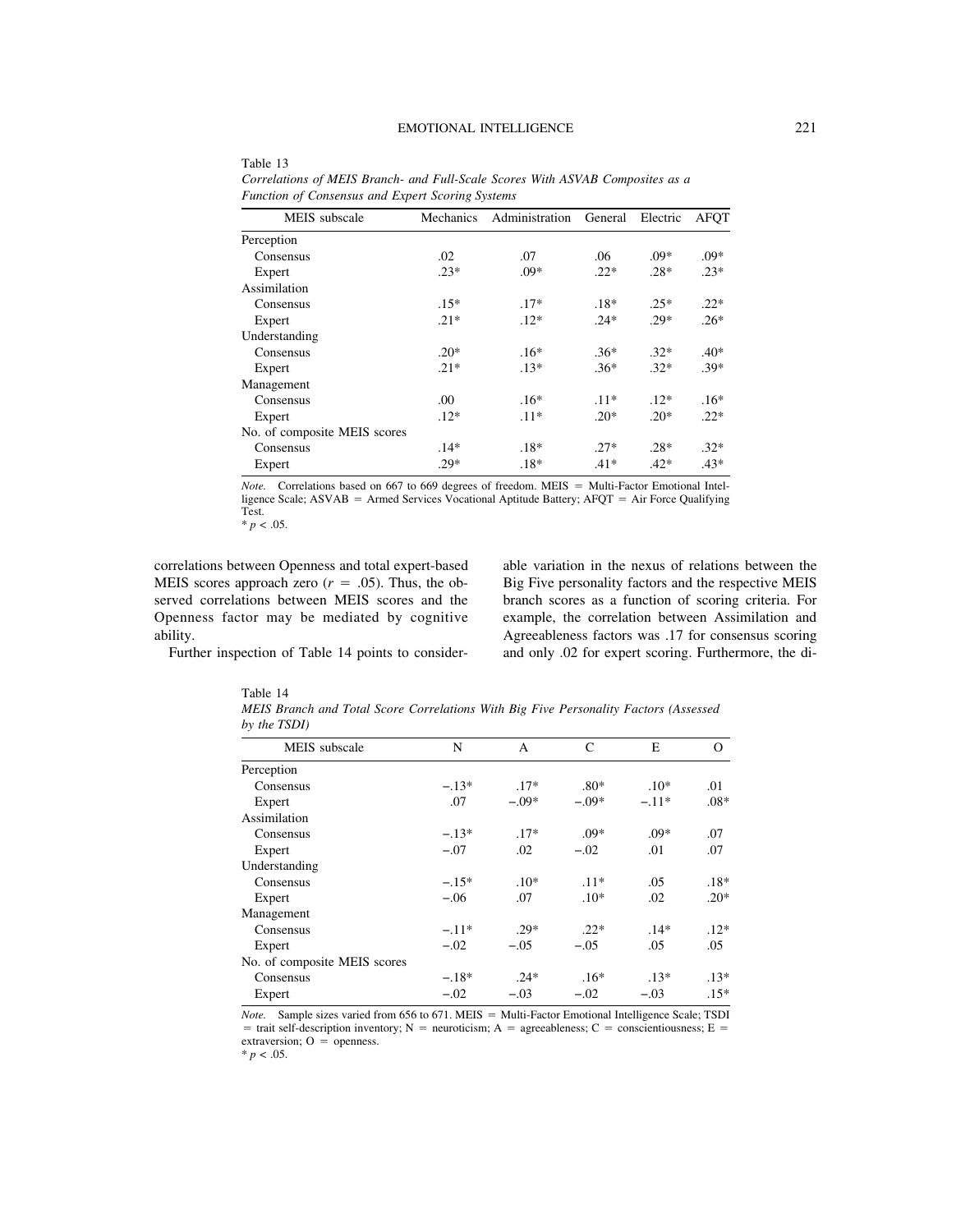rection of EI-personality factor correlation tended to vary with scoring methods. For example, the correlation between Management and Agreeableness scores was .29 for consensus-based scores, and it was −.05 for expert-based scores.

*Personality and ability as predictors of EI.* Multiple regressions were performed to further investigate the nature of the overlap between the MEIS and conventional personality and ability dimension, as well as the consistency of results across scoring methods. The first set of regressions aimed to test the extent to which knowledge of personality and ability allows the researcher or practitioner to estimate EI. Composite MEIS consensus- and expert-based scores were regressed, in turn, on a predictor set consisting of ASVAB-AFQT scores  $(k = 1)$  and the Big Five personality factors  $(k = 5)$ . The standard multiple regression analysis for consensus-based scores yielded a significant model,  $F(6, 581) = 4.25$ ,  $p < .001$ , RSQ  $= 0.16$ , with the following variables found to be significant predictors of composite scores: Neuroticism,  $\beta = -0.12$ ,  $t(581) = -2.76$ ,  $p < .001$ ; Agreeableness,  $\beta$  = 0.22,  $t(581)$  = 4.27,  $p < .001$ ; and ASVAB-AFQT scores,  $\beta = 0.29$ ,  $t(581) = 7.25$ ,  $p < .001$ . A similar multiple regression for MEIS expert-based composite scores regressed on the predictor stock also showed a significant model,  $F(6, 581) = 19.61$ ,  $p <$ .001,  $\text{RSQ} = 0.17$ . However, in contrast to what was reported for consensus scores, the only significant predictor was ability (ASVAB-AFQT),  $\beta = 0.23$ ,  $t(581) = 5.32, p < .001$ . Thus, the predictor stock varies for consensus-based and expert-based MEIS scores.

*MEIS branch scores as predictors of personality and ability criteria.* We conducted a second set of regressions to test whether the different branch scores were similarly related to ability and personality, within and across scoring methods. ASVAB-AFQT score and each of the Big Five personality factors were regressed, in turn, on the four consensus-based branch scores, which in this instance served as predictors. The analysis was then repeated using the four expert-based branch scores, giving a total of 12 regressions. Table 15 summarizes the results. The predictors explained a significant part of the variance in each criterion. Overall, consensus-based branch scores appear to be more consistent predictors of personality criteria than expert-based branch scores, with the former accounting for 4% to 11% and the latter accounting for 2% to 4% of the Big Five scale variance. Expert-based scores were slightly more predictive of ASVAB-AFQT score than were the consensusbased scores. Table 15 gives beta weights for each individual predictor. In general, multiple branch factors added to the variance explained by the multiple regression. For example, with AFQT as the criterion, expert-scored perception, assimilation, understanding, and management all contributed independently to the equation. There were some exceptions to this tendency. In both consensus- and expert-scored data, Un-

| Table 15 |                                                                                                |  |  |  |
|----------|------------------------------------------------------------------------------------------------|--|--|--|
|          | Summary Statistics for Regressions of Ability and Personality Criteria Onto MEIS Branch Scores |  |  |  |

|              |                  |                  |       | Predictor                             |                |                 |                    |  |
|--------------|------------------|------------------|-------|---------------------------------------|----------------|-----------------|--------------------|--|
| Criterion    | $\boldsymbol{R}$ | $\boldsymbol{F}$ | df    | Perception $\beta$                    | Assimilation B | Understanding B | Management $\beta$ |  |
|              |                  |                  |       | Consensus-scored scales as predictors |                |                 |                    |  |
| <b>AFQT</b>  | .39              | $30.05**$        | 4,664 | $-.08*$                               | $.10*$         | $.39**$         | $-.04$             |  |
| N            | .18              | $5.40**$         | 4,649 | $-.07$                                | $-.05$         | $-.07$          | $-.05$             |  |
| A            | .33              | 19.90**          | 4,654 | $.15**$                               | .06            | $-.10*$         | $.29**$            |  |
| C            | .23              | $8.80**$         | 4,659 | .05                                   | .00            | .01             | $.21**$            |  |
| E            | .17              | $4.93**$         | 4,663 | $.09*$                                | .04            | $-.06$          | $.14**$            |  |
| $\Omega$     | .20              | $6.86**$         | 4,652 | $-.07$                                | .00            | $.19**$         | .05                |  |
|              |                  |                  |       | Expert-scored scales as predictors    |                |                 |                    |  |
| <b>AFQT</b>  | .43              | $37.12**$        | 4,664 | $.10*$                                | $.10*$         | $.30**$         | $.09*$             |  |
| N            | .14              | $3.05*$          | 4,649 | $.13**$                               | $-.09*$        | $-.05$          | $-.03$             |  |
| $\mathsf{A}$ | .16              | $3.11*$          | 4,654 | $-.12**$                              | .05            | $-.08*$         | $-.04$             |  |
| C            | .14              | $4.17**$         | 4,659 | $-.10*$                               | $-.01$         | $.14**$         | $-.04$             |  |
| E            | .15              | $3.71**$         | 4,663 | $-.16**$                              | .03            | .02             | $.10*$             |  |
| $\Omega$     | .21              | $7.13**$         | 4,652 | .05                                   | $-.01$         | $.20**$         | .01                |  |

*Note.* MEIS = Multi-Factor Emotional Intelligence Scale; AFQT = Air Force Qualifying Test;  $N =$  neuroticism; A = agreeableness; C  $=$  conscientiousness; E  $=$  extraversion; O  $=$  openness.

 $* p < .05. \cdot * p < .01.$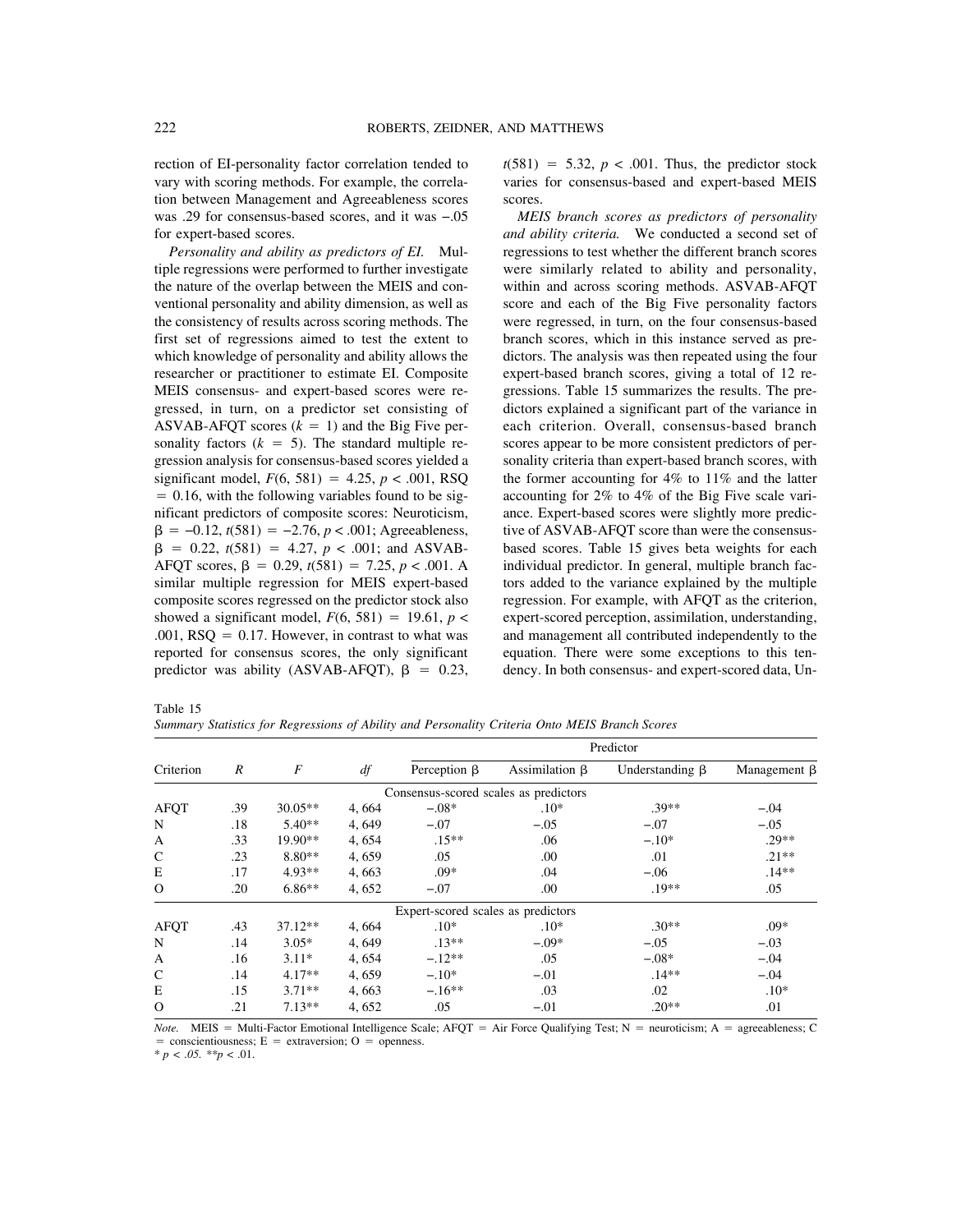derstanding was the only predictor of Openness. In the consensus data, there were no significant independent predictors of Neuroticism, although the overall equation was significant, suggesting that it is variance shared among two or more branches that explains the negative association between EI and Neuroticism.

Table 15 also shows (a) discrepancies between consensus- and branch-based scores as predictors and (b) discrepancies between different branch scores as predictors of the same criterion. In general, there was rather poor correspondence between the predictors identified from consensus and expert data. Table 15 shows that of the 24 predictor-criterion correlations, 4 were significant in the same direction in both consensus and expert data, 7 were significant in one data set but not the other, 9 were nonsignificant in both data sets, and 4 were actually significant in opposite directions. The Pearson correlation between the two sets of correlations is .22 (−.14 if the two substantial AQFT-Understanding correlations are excluded). Instances of relationships that generalize across both types of data include associations between Understanding and AFQT score, Extraversion and Management, and Understanding and Openness. More commonly, significant predictors fail to generalize or even show relationships of opposite sign in the two sets of regressions. Perception appears especially problematic in this regard. In the regressions for consensus-scored scales, this MEIS branch is significantly negatively related to AFQT score, and positively associated with Agreeableness and Extraversion. All these associations are reversed and significant in the expert-scored data.

The second type of discrepancy shown in Table 15 refers to cases where different branches are oppositely related to criteria. For example, although MEIS scores are generally positively related to AFQT score, there is a small but significant negative association of Perception with this criterion. Other associations that conflict with general trends seen in the bivariate data (see Table 14) include the negative association between Agreeableness and Understanding in consensus-scored data, and the tendencies for respondents high in expert-scored perception to be neurotic and low in Conscientiousness, Agreeableness, and Extraversion.

## Discussion

Mayer, Caruso, and Salovey (1999) contended that if EI is to constitute a legitimate form of intelligence it should satisfy three criteria: operationalization as an ability, appropriate correlational properties, and incremental developmental trends. The data presented in this article may be considered to provide only equivocal support for the first and second of these criteria. The third criterion was not a major focus of this study, but, as we have already pointed out, is not a necessary condition for many traditional forms of intelligence. Certainly, comparison of the present data with those from studies of self-report measures of EI (e.g., Dawda & Hart, 2000) suggests that the MEIS performs better, in that it seems distinct from existing personality measures. Unfortunately, consensus- and expert-scored EI also appears to be distinct (and in some cases independent) from each other. Factor correlations are insufficient to suggest that the two forms of scoring provide alternative measures of the same underlying construct. Consensus- and expert-scored scales also differ in their relationships with sex and ethnic group. Validity is demonstrated in some respects by the correlational data. Again, however, the two forms of scoring appear to support constructs that show only partial overlap, as evidenced by the lack of consistency in the linear associations between the two sets of branch scores and the personality and ability measures.

In the passages that follow, we consider in more detail the answers provided by the present investigation to three questions posed in the introduction, which relate to the psychometric adequacy of the MEIS, group differences, and personality and ability correlates. Throughout, we also touch on the fourth issue raised therein—the extent to which consensus and expert-scoring protocols converge. We conclude by identifying the key issues that will determine whether EI comes to be seen as a real addition to our understanding of personal qualities or as a construct that is largely illusory. An important caveat is that the MEIS is a relatively new instrument still under development. Indeed, it is now being replaced by a new measure (MSCEIT) that may prove to have stronger psychometric properties. However, its theoretical underpinnings are identical to that of the MEIS, and data published so far seem similar to those obtained with the MEIS (see, e.g., Mayer, Caruso, & Salovey, 2000). It is likely that the present results should generalize (in intelligence research, older forms of a test are expected to correlate substantially with newer forms), but we remain guarded in extending present findings to the newer performance-based EI measure.

#### *Psychometric Status of MEIS Scales*

Some features of the psychometric analyses support Mayer, Caruso, and Salovey's (1999) claim that EI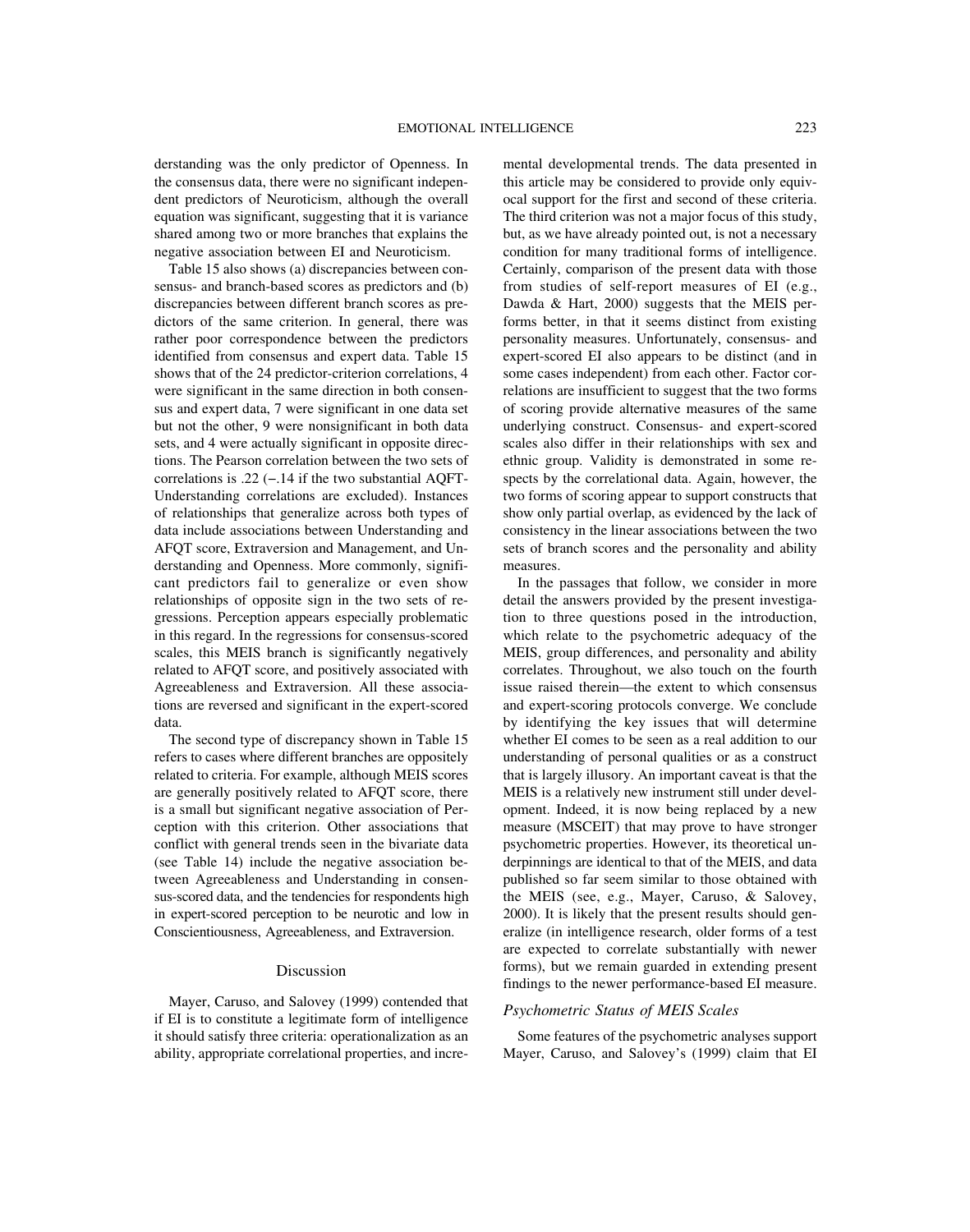meets criteria for an intelligence. We replicated the finding of a positive manifold between subtests of the MEIS, and, generally, the pattern of correlations corresponded well to the Mayer, Caruso, and Salovey (1999) findings. Exploratory and confirmatory factor analyses showed broad similarities with Mayer, Caruso, and Salovey (1999) factor solutions, although there were some differences in detail, and, in the exploratory analyses, subscale communalities were often low. In fact, the confirmatory analyses tend to support Mayer, Caruso, and Salovey's (1999) initial conception of four branches of EI, rather than the three-factor model that has subsequently been derived.

However, other aspects of the data render many of the EI concepts more problematic than is acceptable for ability measures. This is no small point because, beyond research purposes, the MEIS (or its derivative, the MSCEIT) may be attractive to practitioners as a selection device. In particular, the reliability of subtests that form the highest branches of the model, and are thus probably the most important components of the MEIS for predictor of real-world social behaviors (e.g., progressions, managing others), is among the poorest in this battery. In addition, intercorrelations between subtests, although resulting in positive manifold, are notably lower than is common in research involving cognitive ability measures (compare, for example, the data presented here with various data sets presented in Carroll, 1993). Further, various factor analyses indicate a structure that is relatively unstable, certainly when compared with similar analyses that have been conducted with intelligence and personality measures.

Perhaps the most severe psychometric difficulty is the lack of convergence between expert- and consensus-scored dimensions. There are instances of agreement, especially for the Blends and Progressions tests, but in general, cross-correlations are too small to suggest convergence. The correlation between the general factors extracted from each of the two data sets was only .26. The correlations between corresponding Perception factors  $(r = .00)$  and Emotion Management factors  $(r = .48)$  seem to fall short of even the rough equivalence claimed by Mayer, Caruso, and Salovey (1999). The correlation for Understanding factors  $(r = .74)$  is more satisfactory, but still falls short of the correlations of .80, .90, or better that we would expect for alternative forms of a cognitive IQ test. To put these figures in perspective, consider that the cross-correlation places an upper bound on the reliability (i.e., the extent to which two test versions are measuring the same underlying construct). The standard error of measurement (SEM) of a scale score is calculated as  $SD\sqrt{(1 - r)}$ , where *r* is the reliability and *SD* is the standard deviation (which equals 1 for factor scores). Hence, for an *r* of .48, *SEM* is 0.72 *SD,* and thus the 95% confidence interval for a true score *S* would be *S* ± 1.41 *SD* (i.e., 1.96 × *SEM*). For an *r* of .74, the interval is  $S \pm 1.00$  *SD*. For an IQ test (*M*  $= 100$ ,  $SD = 15$ ) with an *r* of .48, the score of a person at the mean would be expected to vary between 79 and 121 on different occasions of testing not a satisfactory state of affairs. In the case of the MEIS scales, it is likely that scores on each version would fluctuate less, in practice, because each form of scoring may identify nonshared, unique variance that will raise reliability. However, the illustrative data highlight that measurement of whatever is common to corresponding expert- and consensus-scored factors does not meet normal standards for reliability. High *SEM* adversely impacts the use of the instrument to compare individuals and to predict criteria, severely constraining practical utility. It is difficult to see how the degree of correspondence could be improved to an acceptable level by minor changes to tests or scoring procedures. In the case of the general factors, and two of the branches, it appears that expert and consensus scoring assess substantially different personal qualities.

A further difficulty derives from the patterning of loadings on the consensus- and expert-scored general factors. In cognitive-abilities research, a ubiquitous finding is that the lower order sensory processes encompassing the domain of human intelligence (e.g., auditory reception, tactile–kinesthetic perception) share lower loadings on the first principal component than do higher order cognitive processes (e.g., inductive and deductive reasoning; see, e.g., Carroll, 1993; Horn, 1988; Roberts et al., 2000). As discussed in the introduction, EI also encompasses both lower order and higher order processes, arranged hierarchically by Mayer, Salovey, and Caruso (2000a), implying that factor loadings for EI branches should vary with level in the hierarchy. In short, if EI really is a type of intelligence, then the emotion–perception branch should show the lowest loading on a general EI factor, whereas the management branch should have the highest loading (with Assimilation and Understanding–Emotion factors lying in between). As shown in Table 7, we found a result similar to those of Mayer, Caruso, and Salovey (1999) and Ciarrochi et al. (2000). That is, the highest loadings come from the Emotion Perception subtests, with Managing Emotion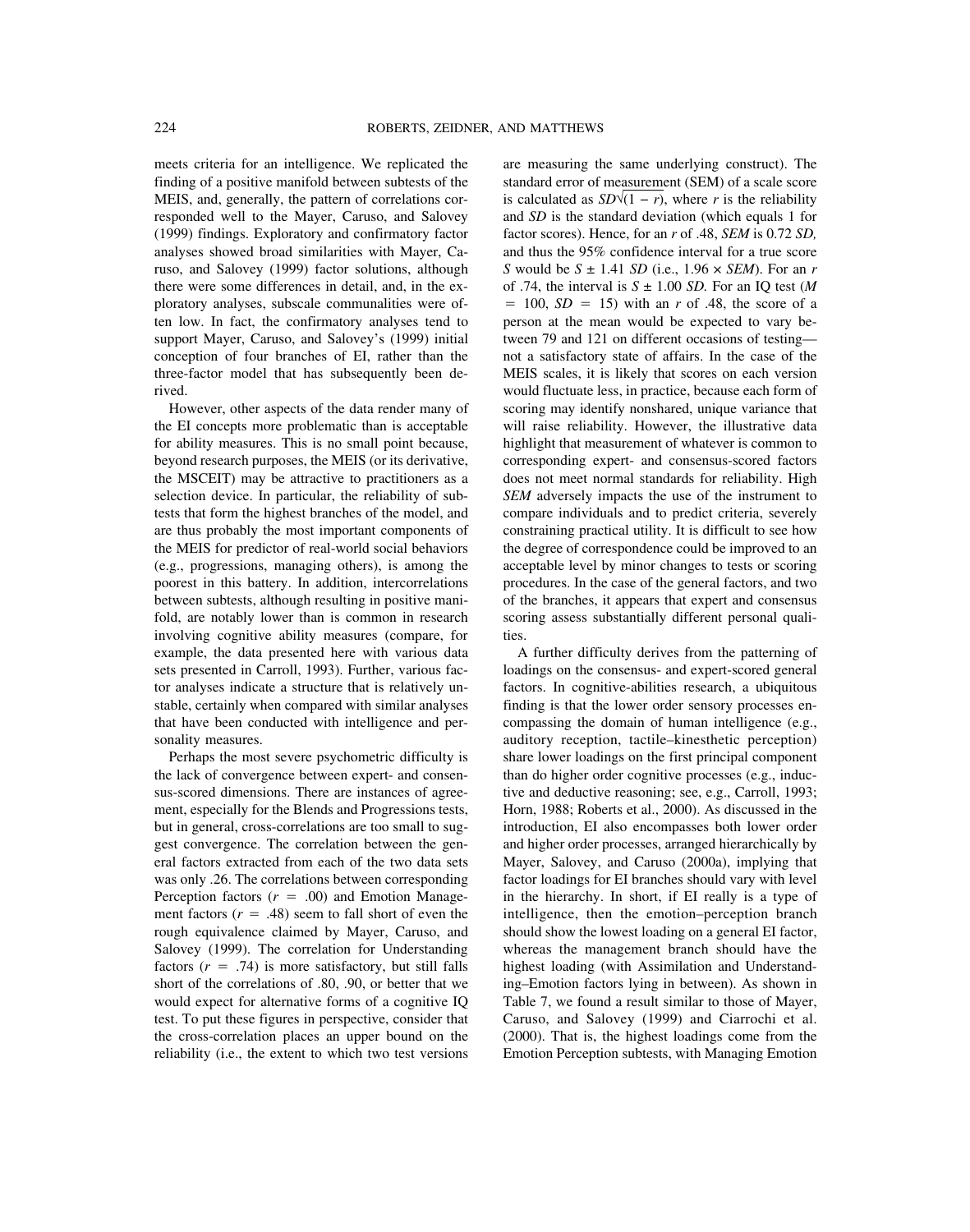sharing amongst the lowest factor loading on the general EI factor. (This finding is, in any event, prefigured by the rather low correlations that management of emotion–branch tests share with traditional cognitive abilities.) The fact that with the MEIS we find exactly the opposite to results expected of traditional cognitive abilities is a significant point and one that perhaps has been ignored for too long. If EI is to be regarded truly as a type of intelligence, should it not mimic many of the replicable findings demanded of an intelligence? If not, might not the MEIS general factor be seen as some lower level attribute of emotional processing rather than as an intelligence?

# *Group Differences*

We qualify our remarks on group differences by noting that military samples may not be representative of the general population. Nevertheless, the divergence of consensus- and expert-based scores is a cause for great concern. Within the field of cognitive abilities, what is known of gender and ethinic differences is that the patterns underlying them consistently emerge for scoring procedures (and, indeed, dependent variables) that are widely disparate. For example, Jensen (1998) has shown that salient group differences extend beyond measures of accuracy to measures of processing speed, with recent evidence indicating that this might also hold true for putative indices of meta-cognition (see, e.g., Pallier et al., 2001). In the case of performance-based EI, there is considerable overlap in the procedures used to derive objective scores, but the final results are equivocal. For example, do we take the evidence presented in this article to indicate that, in the U.S. Air Force, male enlistees are more emotionally intelligent than their female counterparts or that female enlistees are more emotionally intelligent than their male counterparts? Even though the sample of women was relatively small, and perhaps atypical of women in general, a reliable test should give an unequivocal answer to such a question.

The experts who provided the criteria for that scoring procedure were White males (with high verbal intelligence). It is troubling that gender, ethnic, and intelligence differences exist in expert scores (favoring groups to which the experts belonged) and that the obverse was often true when consensus scoring procedures were implemented. Certainly, this finding calls into question the objectivity of expert-based scoring protocols that currently comprise the MEIS. It also raises the issue of how the data used for consensus scoring should be constituted. Mayer, Caruso, and

Salovey (1999) pointed out that their consensus group (that was also used here) was biased toward women (67%), although they also present analyses of one subtest suggesting that the gender difference in favor of women was not caused by differences in male– female criteria.

# *Personality and Ability Correlates of the MEIS*

In favor of the hypothesis that the MEIS assesses an intelligence, branch scores correlated moderately and positively with general intelligence. Roberts et al. (2000) provide data indicating that the ASVAB-AFQT score is a particularly good indicator of acculturated knowledge (or Gc). Thus, the relatively substantial correlations between this measure and the assimilation-, understanding-, and managementbranch scores are exactly as might be predicted of a cognitive ability that has close links to social intelligence (see, e.g., Carroll, 1993; Davies et al., 1998). Equally, lower (yet positive) correlations between the Mechanics and Administration ASVAB composites and MEIS scores are entirely consistent with the fact that these represent broad cognitive abilities that have relatively weak relationships with Gc (i.e., broad visualization and clerical–perceptual speed, respectively; see Roberts et al., 2000).

It is interesting that the association between MEIS total score and intelligence is substantially derived from the understanding branch. For consensus scores, the bivariate association between understanding and AFQT score explains 14.3% of the variance in the intelligence measure, and the remaining three branches explain only a further 1.0% of the variance. Similarly, for expert scores, understanding explained 14.0% of AFQT score, with the other three branches contributing an additional 4.3%. The subtests of this branch have a somewhat intellectual character in, for example, being able to define complex emotions in terms of simple ones (Complex Blends). Other subtests, such as those requiring the understanding of typical emotions and transitions, may have some commonality with Gc tests that aim to assess general knowledge and practical judgment, such as the Wechsler Adult Intelligence Scale—Revised (WAIS-R) information and comprehension tests. One concern about this branch is the extent to which it assesses abstract, explicit knowledge of emotions—of the type that may be acquired from an undergradate psychology course. EI may reside in the more contextually bound, and possibly implicit, knowledge that supports action in real-world situations.

As noted in the introduction, self-report assessment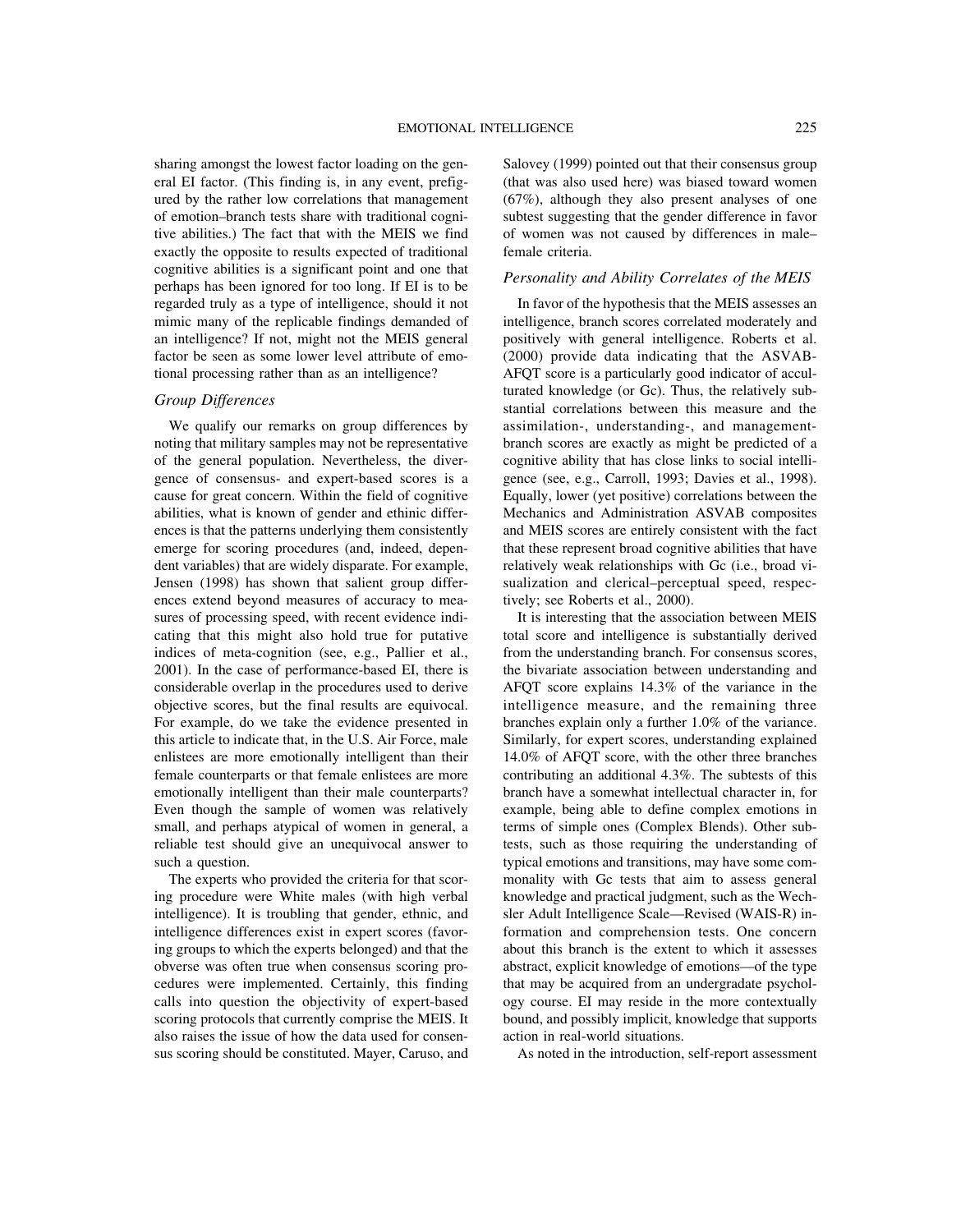has consistently resulted in substantial correlations between EI and personality (e.g., Dawda & Hart, 2000). This has led several researchers to question whether EI can contribute anything to the science of psychological assessment that is not already encapsulated by personality theory (e.g., Davies et al., 1998). The correlations obtained here with Big Five personality factors were qualitatively similar to those found with self-report EI measures. However, the relatively small magnitudes of the associations between the Big Five personality factors and each of the MEIS branchscores also offer promise for the conceptual independence of performance-based EI. Performance-based EI shares relationships with measures of personality that resemble the relationships that traditional, objective measures of intelligence share with personality. Both EI and traditional intelligence tend to correlate only modestly (i.e., seldom exceeding .30) with personality scales. Furthermore, correlations tend to vary across the type of intelligence domain (i.e., primary mental ability or branch) assessed. Multiple regression analysis identified two relationships that seem both meaningful and consistent across scoring methods: (a) the relationship between Management and Extraversion and (b) that between Understanding and Openness.

Although the magnitude and direction of correlates was generally as expected, these data also raise problems. Again, there were discrepancies between expert and consensus scoring. Consensus scores were generally more predictive of personality in both bivariate and multivariate analyses. The multiple regressions revealed that some branch scores, especially emotion perception, showed significant relationships of opposing sign in analyses of expert- and consensus-based data. In consensus-scored data, the person adept at identifying emotions is somewhat unintelligent, agreeable, and extraverted, but in expert-scored data, these qualities are associated with poor emotion perception. Consensus-scored emotion management was a relatively strong predictor of Conscientiousness and Agreeableness, a result consistent with expectation, but these relationships were near zero in the expertscored data. In some cases, the branch-score data showed a lack of coherent associations with criteria. In the consensus-scored data, it is unclear why Emotion Perception should be negatively related to general intelligence when assimilation and management show positive relationships, in the multiple regression analyses. Likewise, there is no obvious rationale for agreeable individuals being emotionally intelligent with respect to perception and management but unintelligent with respect to understanding. At the least, the ability model of EI requires a more detailed account of the role of personality.

# *Perspectives on EI*

The data analyses raise both some immediate problems with assessment of EI using the MEIS and some more fundamental issues about the contribution of research on EI. It is likely that some of the psychometric problems we have indicated are soluble through the normal processes of test refinement. There seems to be no barrier in principle to the development of internally consistent scales whose intercorrelations support a replicable three- or four-branch factor solution. However, the data also highlight the more fundamental problem of differences between scoring methods. Dimensions derived from expert and consensus scores fail to correlate well, at either scale or factor levels, and it is especially disturbing that the general factors extracted from the two types of data correlated only .26. Furthermore, expert- and consensus-based scores give very different patterns of association with group and individual difference factors. The discrepancies are sufficiently large that they imply that one or the other scoring method should be discarded, in that it is hard to envisage modifications that would bring factors that are correlated at less than .50 into alignment.

An optimistic perspective on EI would consider the problems of different scoring protocols as surmountable. Indeed, they would appear as the type of conceptual problem that plagued Binet, Simon, Wechsler, and their predecessors historically, when they first tried to develop intelligence tests (see, e.g., Gregory, 1996). In the emotional domain, it may be inappropriate to insist that test items should have rigid, unequivocal right and wrong answers. Recently, Salovey et al. (2000) recommended a consensus-based approach to scoring the MEIS on the basis that large normative samples tend to be reliable judges of emotional questions. More generally, consensus scoring (or its derivatives) has had great survival value, witnessed in chronicles from the first century A.D. (e.g., gladiators in the Coliseum) to the present day (e.g., many of our political leaders are elected through this process).16 Given that intelligence is often equated

<sup>&</sup>lt;sup>16</sup> There is even now widespread interest in the entertainment value of consensus scoring in so-called "reality TV" witness, for example, the international popularity of the CBS-produced *Survivor* series (Burnett, 2000).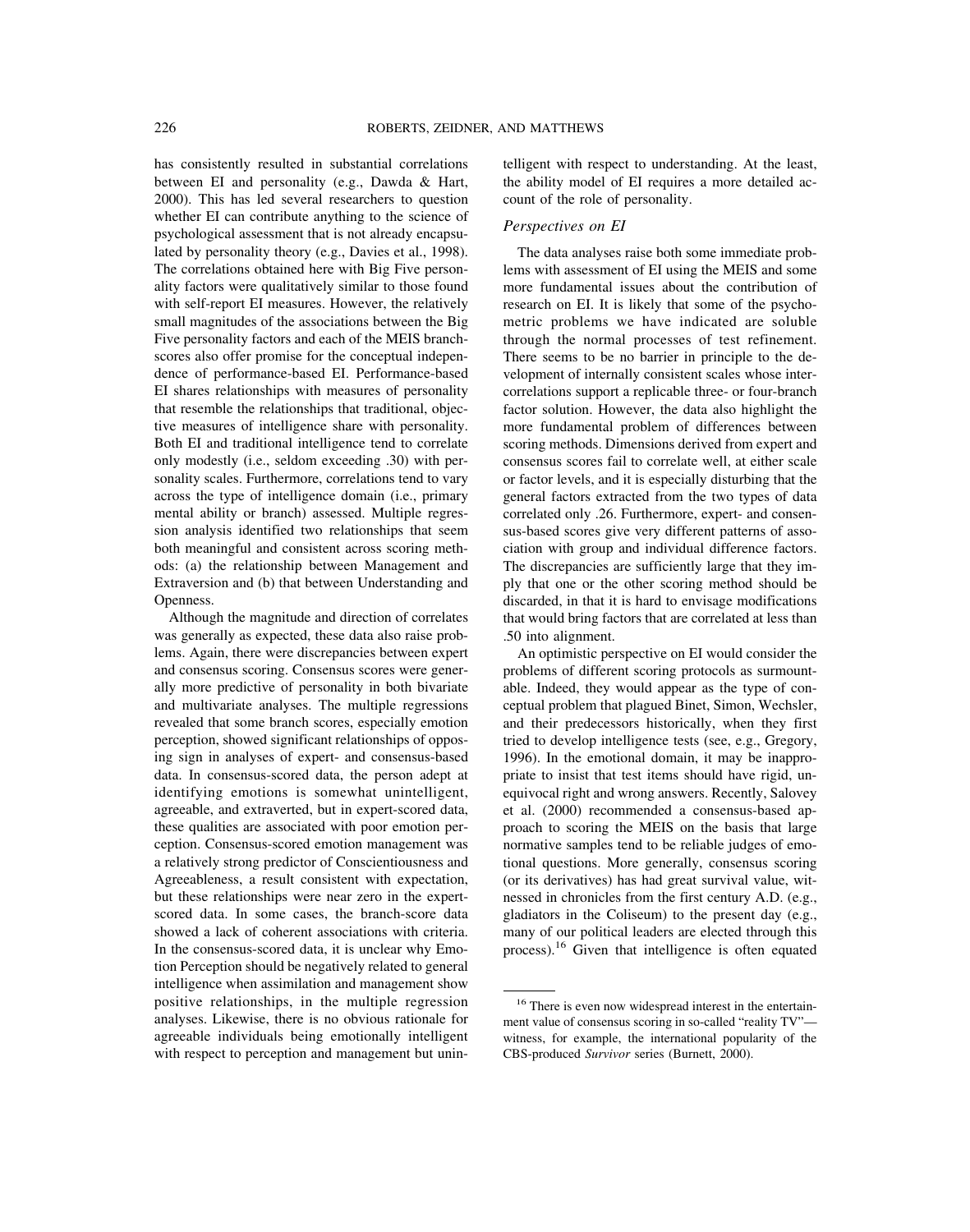with the ability of the organism to adapt to its environment (see, e.g., Sternberg, 1985; Thorndike et al., 1921), the ecological validity of this scoring procedure per se should not be underestimated.

However, there is a further twist to the role of consensus agreement. In general terms, we would expect a person whose beliefs match the group consensus to be better adapted to the social environment than someone whose beliefs deviate from the group. The conformist is likely to receive more positive reinforcement from others and to negotiate challenges shaped by social convention, such as finding a job or a life partner more easily. In other words, consensual EI may be adaptive not because it refers to any cognitive advantage, but because of the social advantages of conformity. Consistent with this suggestion, people with generally desirable personality characteristics such as conscientiousness and agreeableness seem to be perceived by others as better at emotion management, as evidenced by the consensus-based data here, but this link is not evident in the expert-scored data. A conformity construct is of real-world relevance, but it is highly misleading to label it as an intelligence, because it relates to person–environment fit rather than to any characteristic of the individual. Indeed, in some instances it is the nonconformist who should be deemed emotionally intelligent, for example, a writer or an artist who finds a new and original way of expressing an emotion.

Another possibility is to develop some hybrid scoring protocol. For example, deriving consensus scores from the corpus of experts–professionals who read this journal or who are members of organizations such as the International Society for Research on Emotions seems feasible and conceptually justifiable. Within this hybrid model, it is expert consensus that forms a theoretically defensible scoring criterion, assuming that problems of bias associated with the demographic characteristics of experts may be avoided.

Against these proposals, we may wonder whether an intelligence may ever be satisfactorily defined by consensus, even expert consensus. We have previously discussed the difficulties in principle in deciding on the best or most adaptive response to an emotional encounter (Matthews & Zeidner, 2000; Matthews, Zeidner, & Roberts, in press). If there is no right answer, consensus is of no validity. Furthermore, because consensus methods are largely a function of the particular group assessed (cultural, ethnic, age, or gender), what may be the consensus and modal response for one group may not be so for another group, making scores relatively incomparable across

different groups (e.g., ethnic, national) of examinees. There are also difficult issues about the legitimacy and ownership of expertise: Many disciplines and subdisciplines may claim primacy. It is also questionable whether well-educated, professional people should solely set standards for EI.

## Conclusions

Mayer, Salovey, and Caruso (2000a) deserve much credit for formulating a novel, clearly articulated model of EI and seeking to operationalize its constructs as ability tests through careful construct validation studies. The view expressed here is that despite the merits of this project, there are significant measurement problems to be overcome. Perhaps inevitably, given the level of interest in EI, criticism of work on EI has already invoked strong emotions in many of its chief proponents and critics. For example, Salovey et al. (2000) equated the conclusions reached by Davies et al. (1998) with the French Academy of Sciences decision, at a time when logical positivism was growing, to destroy all meteorites housed in museums because they were "heavenly bodies" and heaven did not exist. We aim to conclude with a balanced appraisal of the promise and problems of ability-model EI research. From a positive perspective, EI is a real quality of the person, distinct from existing personality and ability factors and best measured by performancebased tests such as the MEIS. The problems raised here may be essentially technical problems to be solved by advances in test construction.

The sceptic may prefer another astronomical metaphor. In 1877, the Italian astronomer, Schiaparelli, announded that his telescope revealed linear channels on the surface of Mars. His observation inspired Percival Lowell to map hundreds of canals in fine detail, and to enthrall the general public with his popular lectures on the construction of the canals by a martian civilization. There are various suggestive parallels with EI. Respected scientists, who made important contributions to other areas of astronomy, reported the initial observations. The canals were not completely fanciful; Mars does have surface markings (of an irregular nature). An elaborate empirical and theoretical artiface was constructed from fairly modest beginnings, and popular interest was sparked by excessive speculation. It remains to be seen whether EI, like the canals of Mars, is the product of the tendency of even expert observers to see, in complex data, patterns that do not exist.

At this early stage of research, it is premature to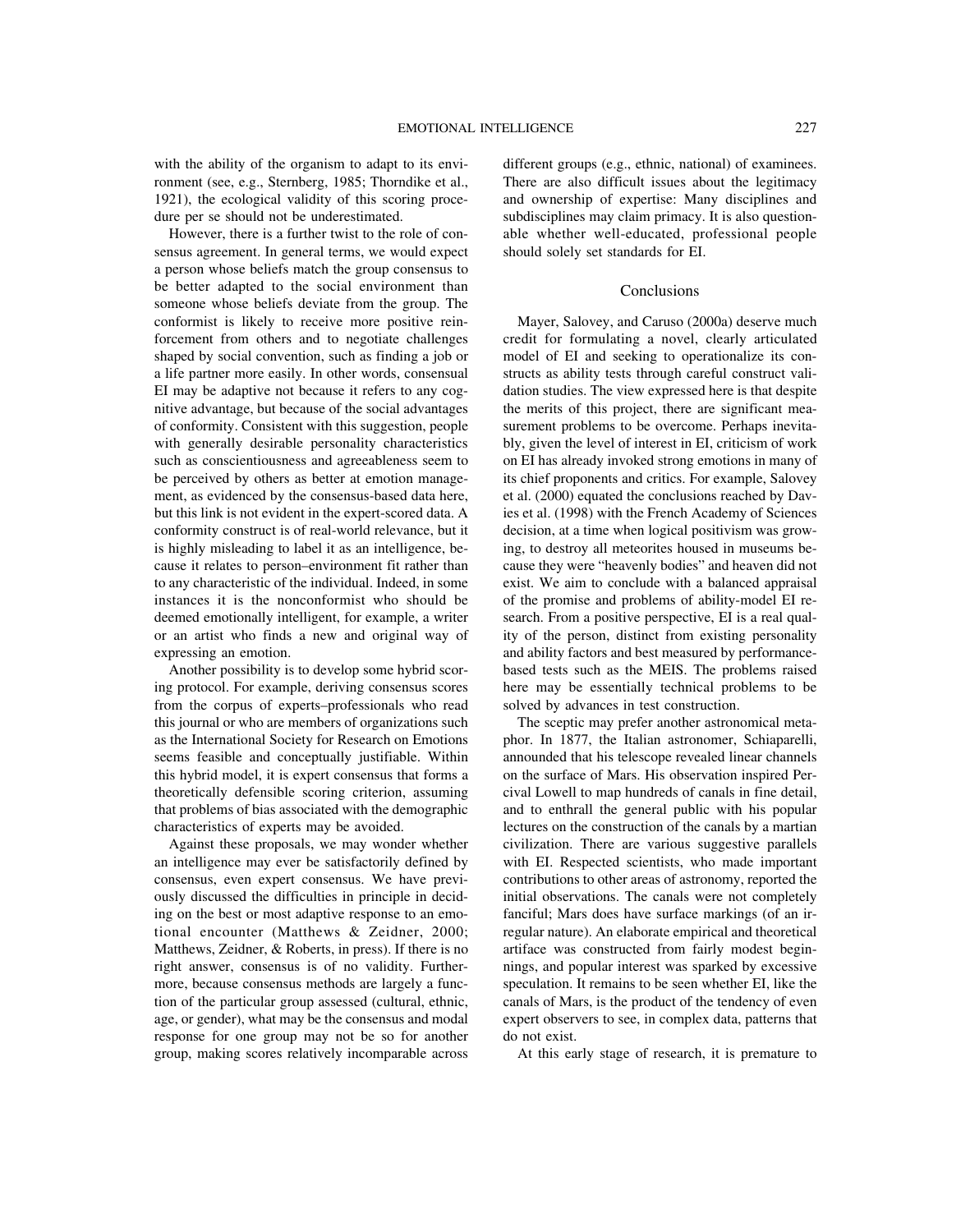label EI as either a real "meteorite" or an illusory "martian canal," but the present study has identified significant issues that require resolution, related to both reliability and validity. The most severe problems relate to scoring (i.e., reliability), including the difficulty of justifying both expert and consensus scoring, the limited psychometric convergence of these methods, and their differing relationships with other criteria. At the least, further progress requires a single scoring method with a strong rationale that what is being measured is a form of cognitive ability. In particular, it should be demonstrated that items have better and worse answers with respect to some objective criterion (although human judgment may be required to assess how well answers meet the criterion). The difficult problems of group differences and possible cultural and gender bias must also be addressed. The data provide some support for Mayer, Salovey, and Caruso's (2000a) *correlational criteria,* for example, by demonstrating only modest correlation between EI and general intelligence. The data also showed some overlap with personality constructs. Although performance-based EI measures appear to be free of the redundancy with existing personality scales that plagues questionnaire measures, the validity coefficients for the MEIS also appear to be typically small and often less than .30 (see Mayer, Salovey, & Caruso, 2000a). It is unclear whether the predictive validity of the MEIS would be maintained with personality and ability controlled statistically. Finally, it is not established that EI, as operationalized by the MEIS, is a major construct on a par with general intelligence as a determinant of individual differences in meaningful, real-world behavior. There may well be further primary ability dimensions such as emotion perception that are poorly assessed by existing instruments. However, to assert that these abilities are as important in human functioning as general intelligence is to go far beyond the available data. An urgent task for future research is to show real-world adaptive advantages for high scores on the MEIS over and above those they obtain from their higher general intelligence and their personality characteristics.

### References

- Abraham, R. (2000). The role of job control as a moderator of emotional dissonance and emotional intelligence: Outcome relationships. *The Journal of Psychology, 134,* 169–184.
- American Psychological Association Public Affairs Office.

(1997). *Intelligence: Knowns and unknowns.* Washington, DC: Author.

- Anastasi, A., & Urbina, S. (1997). *Psychological testing* (7th ed.). Upper Saddle River, NJ: Prentice Hall.
- Arbuckle, J. L. (1997). AMOS user's guide (Version 3.6). [Computer Software]. Chicago: Smallwaters Corporation.
- Australian Council of Educational Research (ACER). (1989). *Standard progressive matrices: Australian manual.* Hawthorne, Victoria, Australia: Author.
- Bagby, R. M., Parker, J. D., & Taylor, G. J. (1994). The twenty-item Toronto Alexithymia Scale: I. Item selection and cross-validation of the factor structure. *Journal of Psychosomatic Research, 38,* 23–32.
- Bar-On, R. (1997). *The Bar-On Emotional Quotient Inventory (EQ-i): Technical manual.* Toronto, Ontario, Canada: Multi-Health Systems.
- Bar-On, R. (2000). Emotional and social intelligence: Insights from the emotional quotient inventory (EQ-i). In R. Bar-On & J. D. A. Parker (Eds.), *Handbook of emotional intelligence* (pp. 363–388). San Francisco: Jossey-Bass.
- Bar-On, R., Brown, J. M., Kirkcaldy, B. D., & Thome, E. P. (2000). Emotional expression and implications for occupational stress: An application of the Emotional Quotient Inventory (EQ-i). *Personality and Individual Differences, 28,* 1107–1118.
- Brody, N. (1992). *Intelligence* (2nd ed.). San Diego, CA: Academic Press.
- Burnett, M. (Producer). (2000). *Survivor.* New York: CBS.
- Carretta, T. R., & Ree, M. J. (1995). Near identity of cognitive structure in sex and ethnic groups. *Personality and Individual Differences, 19,* 149–155.
- Carretta, T. R., & Ree, M. J. (1997). Negligible sex differences in the relation of cognitive and psychomotor abilities. *Personality and Individual Differences, 22,* 165– 172.
- Carroll, J. B. (1993). *Human cognitive abilities: A survey of factor-analytic studies.* New York: Cambridge University Press.
- Carroll, J. B. (1997). Psychometrics, intelligence, and public perception. *Intelligence, 24,* 25–52.
- Cattell, R. B. (1971). *Abilities: Their structure, growth, and measurement.* Boston: Houghton Mifflin.
- Christal, R. E. (1994, November). Non-cognitive research involving systems of testing and learning. *Final Research and Development Status Report* (USAF Contract No. F33615-91-D-0010). Armstrong Laboratory, Brooks Air Force Base, United States Air Force.
- Ciarrochi, J. V., Chan, A. Y. C., & Caputi, P. (2000). A critical evaluation of the emotional intelligence construct. *Personality and Individual Differences, 28,* 539–561.
- Ciarrochi, J. V., Chan, A. Y. C., Caputi, P., & Roberts,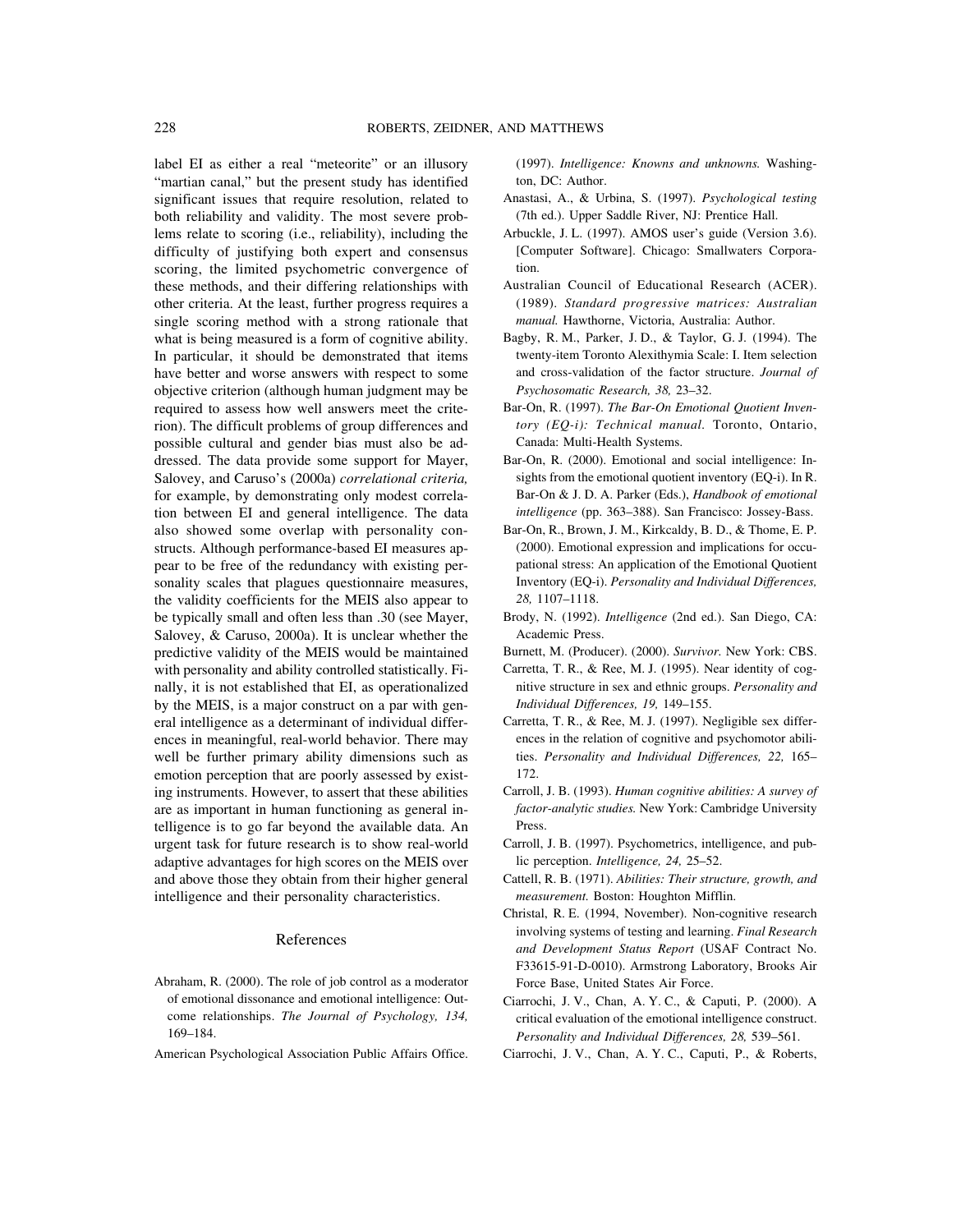R. D. (2001). Measuring emotional intelligence. In J. Ciarrochi, J. P. Forgas, & J. D. Mayer (Eds.), *Emotional intelligence in everyday life: A scientific inquiry* (pp. 25– 45). Philadelphia: Psychology Press.

- Cooper, R. K., & Sawaf, A. (1997). *Executive EQ: Emotional intelligence in leadership and organizations.* New York: Putnam.
- Costa, P. T., Jr., & McCrae, R. R. (1992). *Revised NEO Personality Inventory (NEO-PI–R) and NEO Five-Factor Inventory (NEO–FFI).* Odessa, FL: Psychological Assessment Resources.
- Cronbach, L. J. (1960). *Essentials of psychological testing.* New York: Harper.
- Davies, M., Stankov, L., & Roberts, R. D. (1998). Emotional intelligence: In search of an elusive construct. *Journal of Personality and Social Psychology, 75,* 989– 1015.
- Dawda, D., & Hart, S. D. (2000). Assessing emotional intelligence: Reliability and validity of the Bar-On Emotional Quotient Inventory (EQ-i) in university students. *Personality and Individual Differences, 28,* 797–812.
- Ekman, P. (1999). Facial expressions. In T. Dalgleish & M. J. Power (Eds.), *Handbook of cognition and emotion* (pp. 301–320). Chichester, UK: Wiley.
- Elias, M. J., & Weissberg, R. (2000). Primary prevention: Educational approaches to enhance social and emotional learning. *Journal of School Health, 70,* 186–190.
- Epstein, S. (1998). *Constructive thinking: The key to emotional intelligence.* Westport, CT: Praeger.
- Fisher, C. D., & Ashkanasy, N. M. (2000). The emerging role of emotions in work life: An introduction. *Journal of Organizational Behavior, 21,* 123–129.
- Flynn, J. R. (1987). Massive gains in 14 nations: What IQ tests really measure. *Psychological Bulletin, 101,* 171– 191.
- Foley, P., & Rucker, L. S. (1989). An overview of the Armed Services Vocational Aptitude Battery (ASVAB). In R. F. Dillon & J. W. Pellegrino (Eds.), *Testing: Theoretical and applied perspectives* (pp. 16–35). New York: Praeger.
- Fox, S., & Spector, P. E. (2000). Relations of emotional intelligence, practical intelligence, general intelligence, and trait affectivity with interview outcomes: It's not all just 'G'. *Journal of Organizational Behavior, 21,* 203– 220.
- Garcia, A., & Roberts, R. D. (2000, April) *Emotional 'intelligence', cognitive abilities, and personality.* Paper presented at *the 27th Annual Conference of the Australasian Experimental Psychology Society,* Novotel Twin Waters Resort, Queensland, Australia.
- Gardner, H. (1983). *Frames of mind: The theory of multiple intelligences.* New York: Basic Books.

Gibbs, N. (1995, October 2). The EQ factor. *Time,* 60–68.

- Goleman, D. (1995). *Emotional intelligence.* New York: Bantam Books.
- Gregory, R. J. (1996). *Psychological testing: History, principles, and applications* (2nd ed.). Needham Heights, MA: Allyn & Bacon.
- Guilford, J. P. (1959). *Personality.* New York: McGraw-Hill.
- Guttman, L. (1965a). A faceted definition of intelligence. In R. Eiferman (Ed.), *Studies in psychology. Scripta Hierosolymitana* [Jerusalem Scripts in Greek] (Vol. 14, pp. 166–181), Jerusalem: Magnes Press.
- Guttman, L. (1965b). The structure of intercorrelations among intelligence tests. In *Proceedings of the 1964 Invitational Conference on Testing Problems* (pp. 53–65). Princeton, NJ: Educational Testing Service.
- Guttman, L., & Levy, S. (1991). Two structural laws for intelligence. *Intelligence, 15,* 79–103.
- Hammer, D. (1997, September). *Air Force operational viewpoint.* Paper presented at the United States Air Force Office of Scientific Research (AFOSR) Chronobiology and Neural Adaptation Conference, Colorado Springs, CO.
- Herrnstein, R. J., & Murray, C. (1994). *The bell curve: Intelligence and class structure in American life.* New York: Free Press.
- Horn, J. L. (1988). Thinking about human abilities. In J. R. Nesselroade & R. B. Cattell (Eds.), *Handbook of multivariate experimental psychology* (2nd ed., pp. 645–685). New York: Plenum.
- Horn, J. L., & Hofer, S. M. (1992). Major abilities and development in the adult period. In R. J. Sternberg & C. Berg (Eds.), *Intellectual development* (pp. 44–99). New York: Cambridge University Press.
- Horn, J. L., & Noll, J. (1994). System for understanding cognitive capabilities: A theory and the evidence on which it is based. In D. K. Detterman (Ed.), *Current topic in human intelligence: Volume IV* (pp. 151–203). New York: Springer-Verlag.
- Horn, J. L., & Stankov, L. (1982). Auditory and visual factors of intelligence. *Intelligence, 6,* 165–185.
- Hunt, E. (1995). *Will we be smart enough? A cognitive analysis of the coming workforce.* New York: Russell Sage Foundation.
- Jensen, A. R. (1985). Armed Services Vocational Aptitude Battery. *Measurement and Evaluation in Counseling and Development, 18,* 32–37.
- Jensen, A. R. (1998). *The g factor: The science of mental ability.* Westport, CT: Praeger.
- Kaplan, R. M., & Saccuzzo, D. P. (1997). *Psychological testing: Principles, applications, and issues* (4th ed.). Pacific Grove, CA: Brooks/Cole.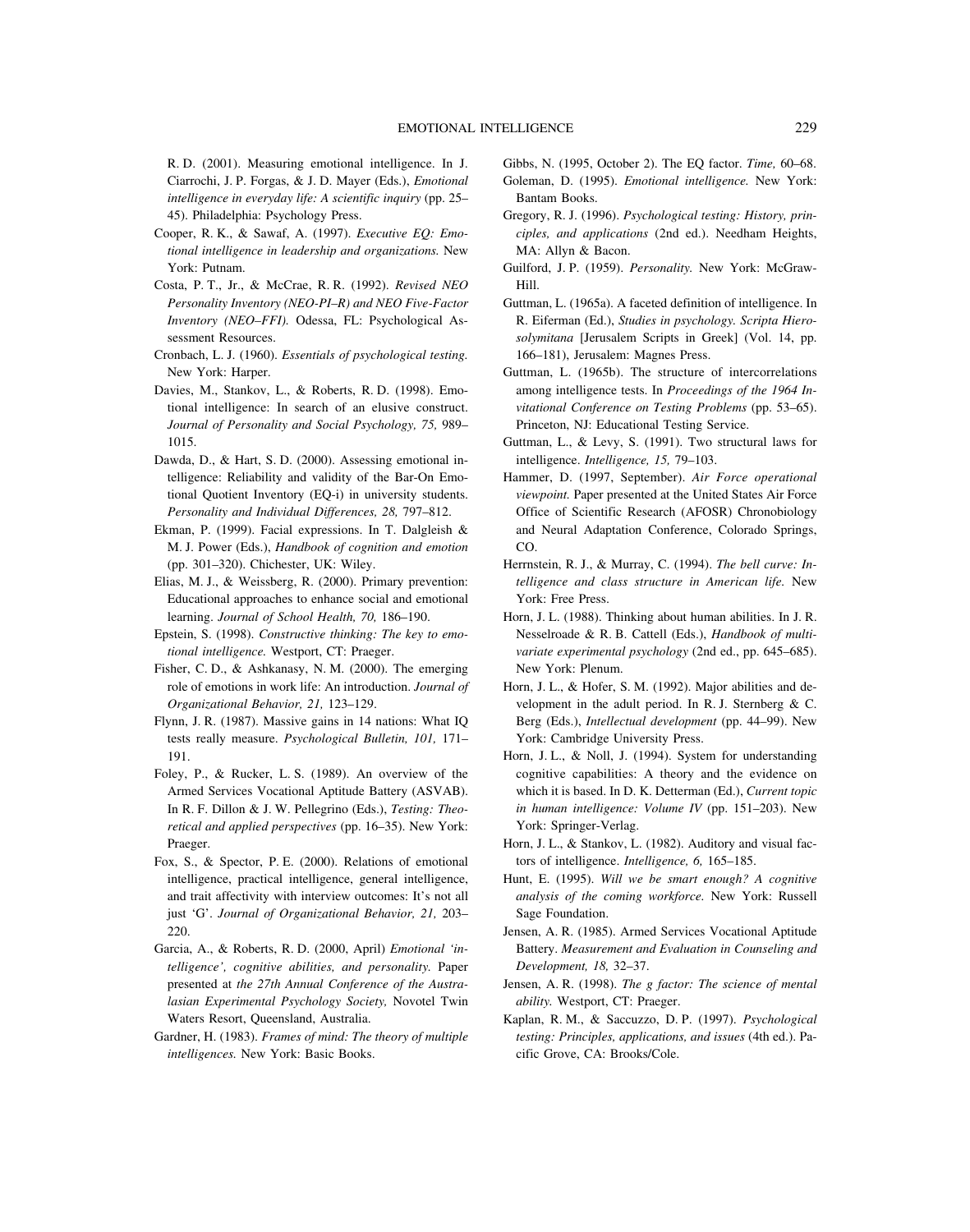- Kihlstrom, J. F., & Cantor, N. (2000). Social intelligence. In R. J. Sternberg (Ed.), *Handbook of intelligence* (2nd ed.). New York: Cambridge University Press.
- Krause, H., Lee, S.-K., Stankov, L., Pallier, G., & Roberts, R. D. (in press). *Time management, personality, and individual differences.* Manuscript submitted for publication.
- Legree, P. J. (1995). Evidence for an oblique social intelligence factor established with a Likert-based testing procedure. *Intelligence, 21,* 247–266.
- Mabe, P. A., & West, S. G. (1982). Validity of selfevaluation of ability: A review and meta-analysis. *Journal of Applied Psychology, 67,* 280–296.
- Matthews, G., & Zeidner, M. (2000). Emotional intelligence, adaptation to stressful encounters, and health outcomes. In R. Bar-On & J. D. A. Parker (Eds.), *Handbook of emotional intelligence* (pp. 459–489). San Francisco: Jossey-Bass.
- Matthews, G., Zeidner, M., & Roberts, R. (in press). *Emotional intelligence: Science and myth.* Cambridge, MA: MIT Press.
- Mayer, J. D., Caruso, D., & Salovey, P. (1999). Emotional intelligence meets traditional standards for an intelligence. *Intelligence, 27,* 267–298.
- Mayer, J. D., Caruso, D., & Salovey, P. (2000). Selecting a measure of emotional intelligence: The case for ability scales. In R. Bar-On & J. D. A. Parker (Eds.), *The handbook of emotional intelligence* (pp. 320–342). New York: Jossey-Bass.
- Mayer, J. D., & Cobb, C. D. (2000). Educational policy on emotional intelligence: Does it make sense? *Educational Psychology Review, 12,* 163–183.
- Mayer, J. D., DiPaulo, M., & Salovey, P. (1990). Perceiving affective content in ambiguous visual stimuli: A component of emotional intelligence. *Journal of Personality Assessment, 54,* 772–781.
- Mayer, J. D., & Geher, G. (1996). Emotional intelligence and the identification of emotion. *Intelligence, 22,* 89– 113.
- Mayer, J. D., & Salovey, P. (1993). The intelligence of emotional intelligence. *Intelligence, 17,* 443–450.
- Mayer, J. D., & Salovey, P. (1997). What is emotional intelligence? In P. Salovey & D. Sluyter (Eds.), *Emotional development and emotional intelligence: Implications for educators* (pp. 3–31). New York: Basic Books.
- Mayer, J. D., Salovey, P., & Caruso, D. (2000a). Competing models of emotional intelligence. In R. J. Sternberg (Ed.), *Handbook of human intelligence* (2nd ed., pp. 396–420). New York: Cambridge University Press.
- Mayer, J. D., Salovey, P., & Caruso, D. (2000b). Emotional intelligence as zeitgeist, personality, and as a mental ability. In R. Bar-On & J. D. A. Parker (Eds.), *The handbook*

*of emotional intelligence* (pp. 92–117). New York: Jossey-Bass.

- McCrae, R. R. (2000). Emotional intelligence from the perspective of the five-factor model of personality. In R. Bar-On & J. D. A. Parker (Eds.), *The handbook of emotional intelligence* (pp. 263–276). New York: Jossey-Bass.
- Mehrabian, A. (2000). Beyond IQ: Broad-based measurement of individual success potential or "emotional intelligence." *Genetic, Social, and General Psychology Monographs, 126,* 133–239.
- Mehrabian, A., & Epstein, N. (1970). A measure of emotional empathy. *Journal of Personality, 40,* 525–543.
- Most, B., & Zeidner, M. (1995). Constructing personality and intelligence test instruments: Methods and issues. In D. Saklofske & M. Zeidner (Eds.), *International handbook of personality and intelligence* (pp. 475–503). New York: Plenum.
- Murphy, K. (1985). Armed Services Vocational Aptitude Battery. In D. J. Keyser & R. C. Sweetland (Eds.), *Test critiques* (Vol. 1). Kansas City, MO: Test Corporation of America.
- Murphy, K. R., & Davidshofer, C. O. (1998). *Psychological testing: Principles and applications* (4th ed.). Upper Saddle River, NJ: Prentice Hall.
- Nunnally, J. C. (1978). *Psychometric theory* (2nd ed.). New York: McGraw-Hill.
- O'Sullivan, M., Guilford, J. P., & de Mille, P. (1965). *The measurement of social intelligence.* (Rep. No. 34). Los Angeles, CA: University of Southern California, Psychometric Laboratory.
- Pallier, G., Wilkinson, R., Danthiir, V., Kleitman, S., Knezevic, G., Stankov, L., & Roberts, R. D. (2001). *The role of question format and individual differences in the realism of confidence judgments.* Manuscript submitted for publication.
- Paul, A. M. (1999). Promotional intelligence. *Salon.com* [On-line]. Available Internet: http://www.salon.com/ books/it/1999/06/28/emotional/index3.html.
- Paulhus, D. L., Lysy, D. C., & Yik, M. S. (1998). Selfreport measures of intelligence: Are they useful as proxy IQ tests? *Journal of Personality, 66,* 525–554.
- Pavot, W., Diener, E., & Suh, E. (1998). The Temporal Satisfaction with Life Scale. *Journal of Personality Assessment, 70,* 340–354.
- Petrides, K. V., & Furnham, A. (2000). On the dimensional structure of emotional intelligence. *Personality and Individual Differences, 29,* 313–320.
- Raven, J. C., Court, J. H., & Raven, J. (1979). *Manual for Raven's Progressive Matrices and Vocabulary Scales.* London: H. K. Lewis & Co.
- Ree, M. J., & Carretta, T. R. (1994). Factor analysis of